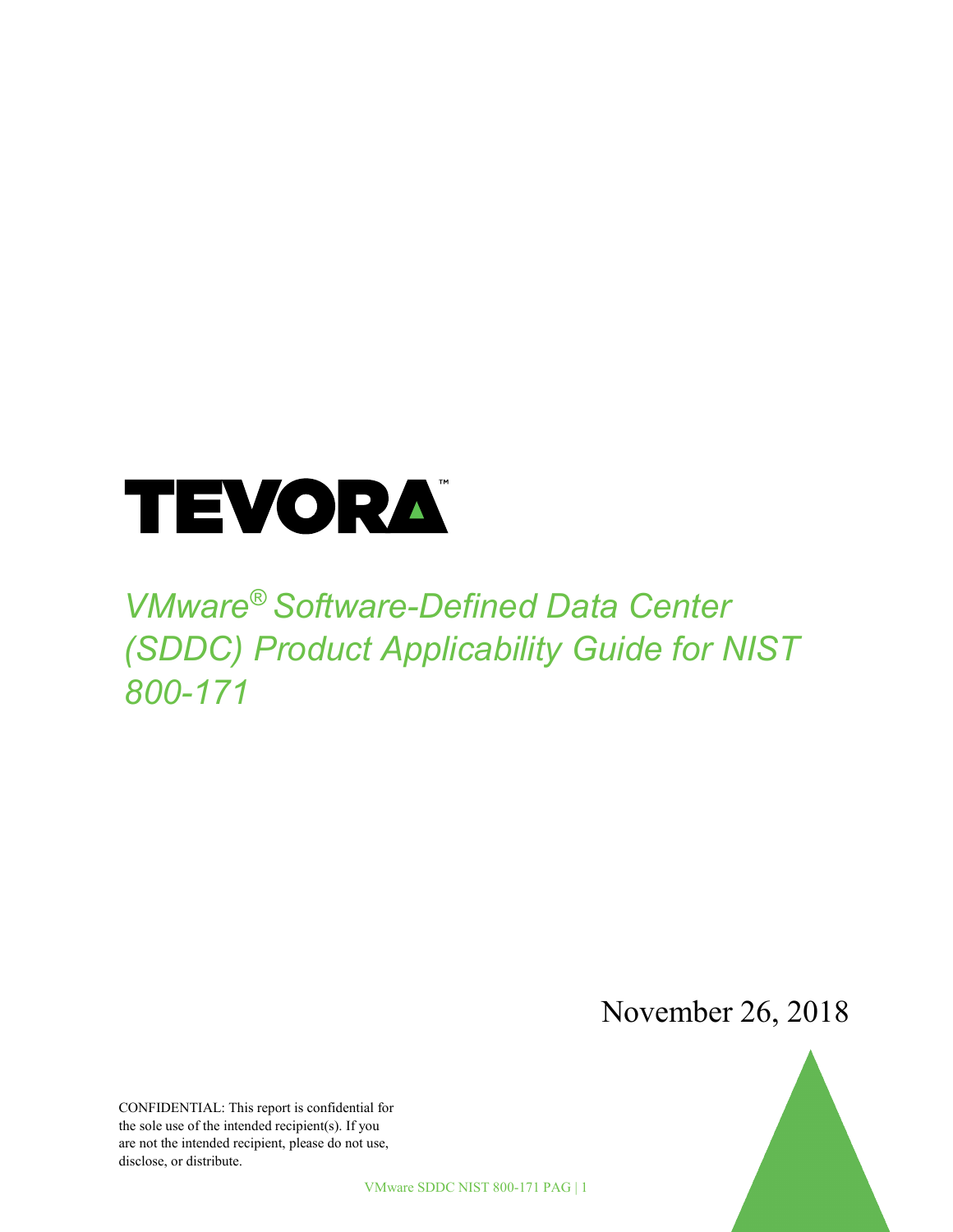# **Table of Contents**

<span id="page-1-0"></span>

| OVERVIEW OF VMWARE AND NIST 800-171 BEST PRACTICES AND REQUIREMENT MAPPING 14 |  |
|-------------------------------------------------------------------------------|--|
|                                                                               |  |
|                                                                               |  |
|                                                                               |  |
|                                                                               |  |
|                                                                               |  |
|                                                                               |  |
|                                                                               |  |
|                                                                               |  |
| APPENDIX B: SDDC PRODUCT CAPABILITY RELATIONSHIP WITH NIST 800-171  44        |  |
|                                                                               |  |
|                                                                               |  |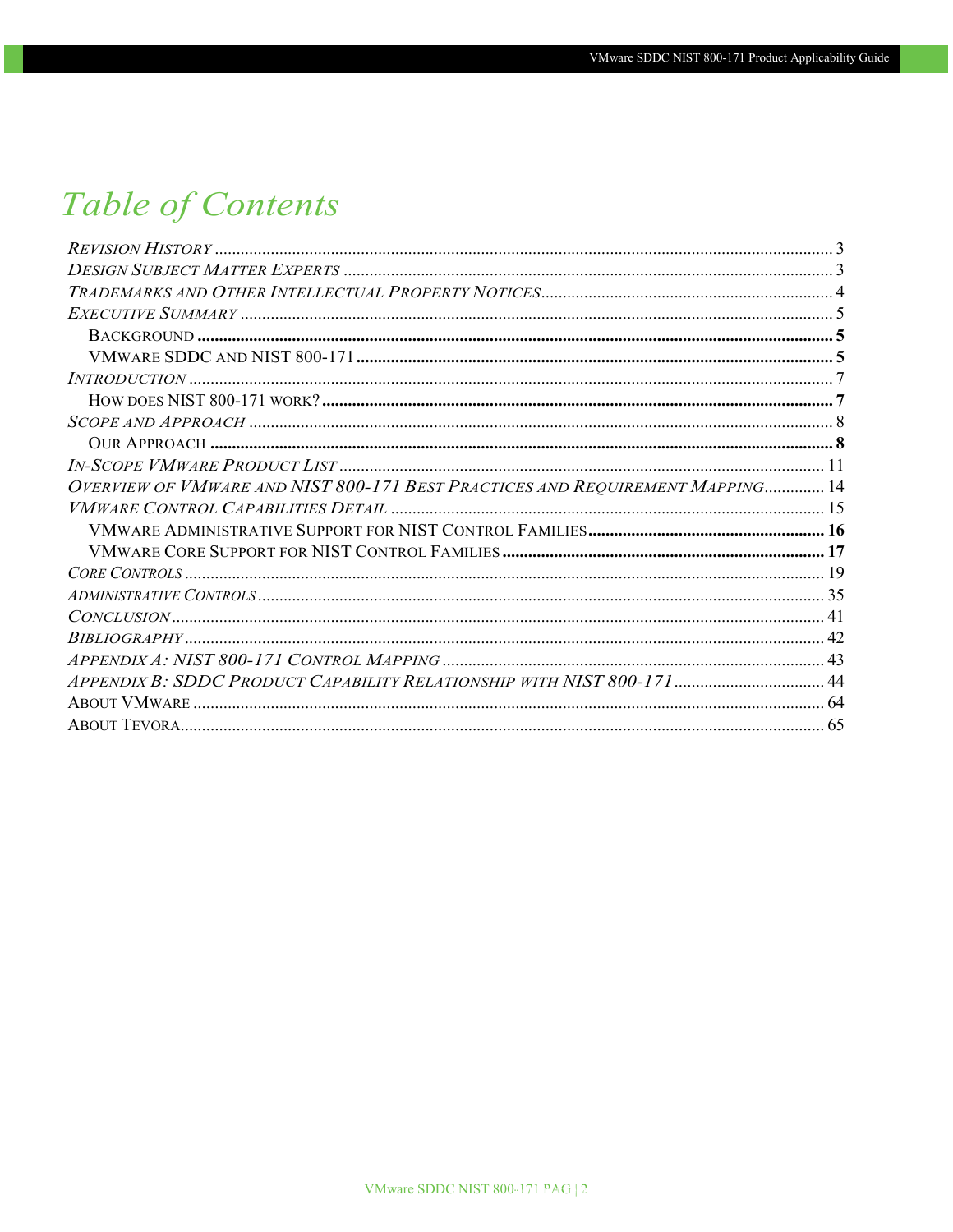# *Revision History*

| Date          | <b>Rev</b> | <b>Author</b> | Comments      | <b>Reviewers</b> |
|---------------|------------|---------------|---------------|------------------|
| November 2018 | 0.1        | Tevora        | Initial Draft | VMware           |
|               |            |               |               |                  |

# <span id="page-2-0"></span>*Design Subject Matter Experts*

The following people provided key input into this whitepaper.

| <b>Name</b>       | <b>Email Address</b>            | <b>Role/Comments</b>                                          |  |
|-------------------|---------------------------------|---------------------------------------------------------------|--|
| David Grazer      | dgrazer@tevora.com              | Co-Author                                                     |  |
| Christina Whiting | $\text{cwhiting}(a)$ tevora.com | Co-Author                                                     |  |
| Carlos Phoenix    | cphoenix1@vmware.com            | Compliance and Cybersecurity SME, VMware                      |  |
| Jerry Breaud      | jbreaud@ymware.com              | Director, Product Management, Compliance Solutions,<br>VMware |  |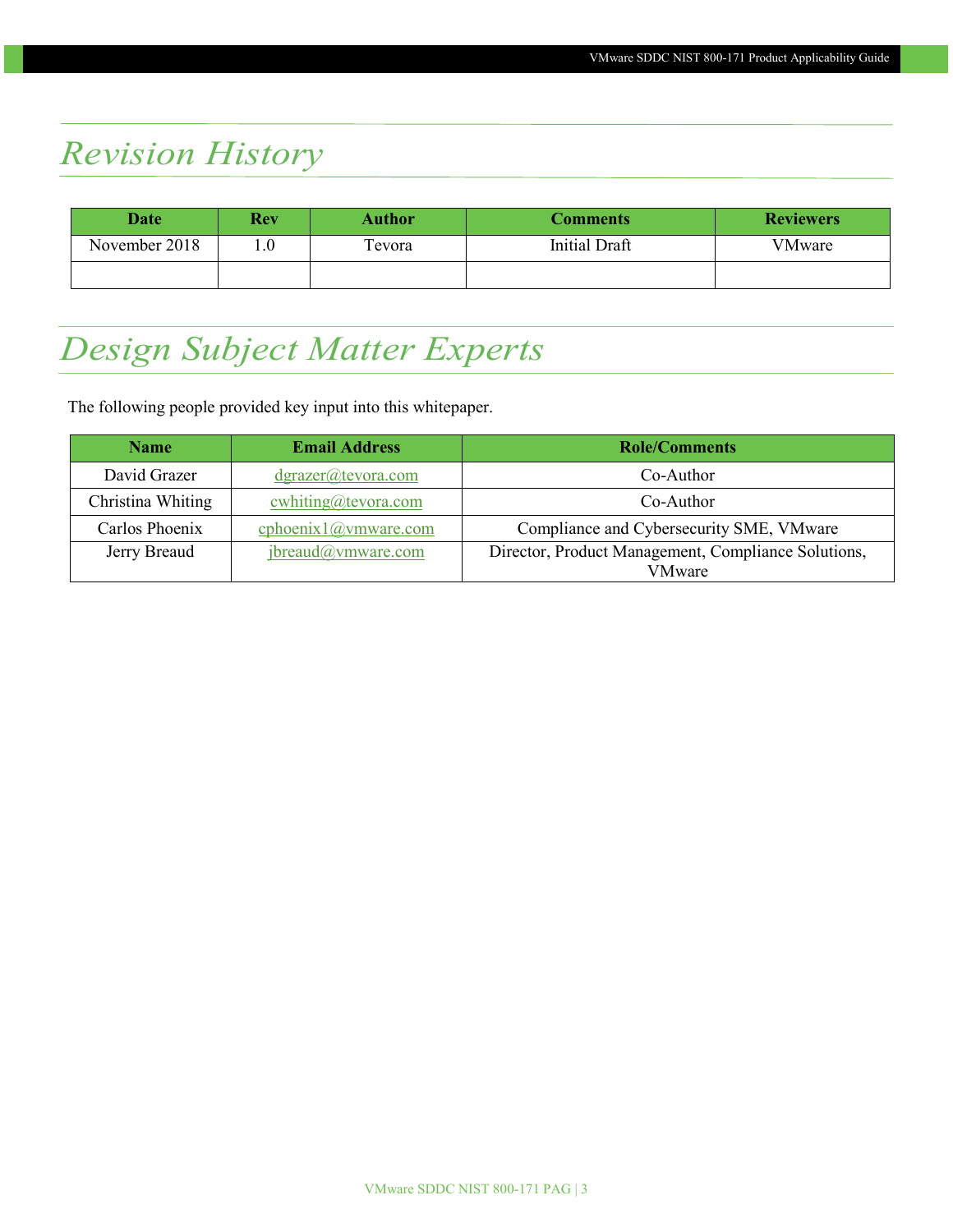# <span id="page-3-0"></span>*Trademarks and Other Intellectual Property Notices*

*The VMware products and solutions discussed in this document are protected by U.S. and international copyright and intellectual property laws. VMware products are covered by one or more patents listed at [http://www.vmware.com/go/patents.](http://www.vmware.com/go/patents) VMware is a registered trademark or trademark of VMware, Inc. and its subsidiaries in the United States and other jurisdictions. All other marks and names mentioned herein may be trademarks of their respective companies.*

| <b>Solution Area</b>                | <b>Key Products</b>                                                                                                                                                                                                                           |
|-------------------------------------|-----------------------------------------------------------------------------------------------------------------------------------------------------------------------------------------------------------------------------------------------|
| Software-Defined Compute            | VMware ESXi™, VMware vCenter®, VMware Cloud Foundation™,<br>VMware vSphere®, VMware vSAN <sup>TM</sup> , VMware vCloud Director® Extender,<br>VMware vCloud® Usage Meter                                                                      |
| Network Virtualization and Security | VMware NSX <sup>®</sup> , VMware AppDefense <sup>™</sup>                                                                                                                                                                                      |
| Management and Automation           | VMware vRealize® Network Insight™, VMware vRealize Automation™,<br>VMware vRealize Orchestrator™, VMware vRealize Log Insight™,<br>VMware vRealize Operations Manager <sup>TM</sup> , VMware Mirage <sup>TM</sup> , VMware<br>vCloud Director |
| Disaster Recovery Automation        | VMware Site Recovery Manager <sup>™</sup> , VMware vSphere Replication <sup>™</sup> , VMware<br>vCloud Availability for vCloud Director®                                                                                                      |

### **Disclaimer (Tevora)**

The opinions stated in this guide concerning the applicability of VMware® products to the NIST 800-171 framework are the opinions of Tevora. All readers are advised to perform individual product evaluations based on organizational needs.

*For more information about the general approach to compliance solutions, please visit [VMware Solution](https://solutionexchange.vmware.com/store/products/vmware-compliance-cyber-risk-solutions#.VXXPhXlFCHs)  [Exchange: Compliance and](https://solutionexchange.vmware.com/store/products/vmware-compliance-cyber-risk-solutions#.VXXPhXlFCHs) Cyber Risk Solutions. This whitepaper has been reviewed and authored by Tevora's staff of Information Security Professionals in conjunction with VMware, Inc.*

### **Disclaimer (VMware)**

*This document is intended to provide general guidance for organizations that are considering VMware solutions to help them address compliance requirements. The information contained in this document is for educational and informational purposes only. This document is not intended to provide regulatory advice and is provided "AS IS." VMware makes no claims, promises, or guarantees about the accuracy, completeness, or adequacy of the information contained herein. Organizations should engage appropriate legal, business, technical, and audit expertise within their specific organization for review of regulatory compliance requirements.*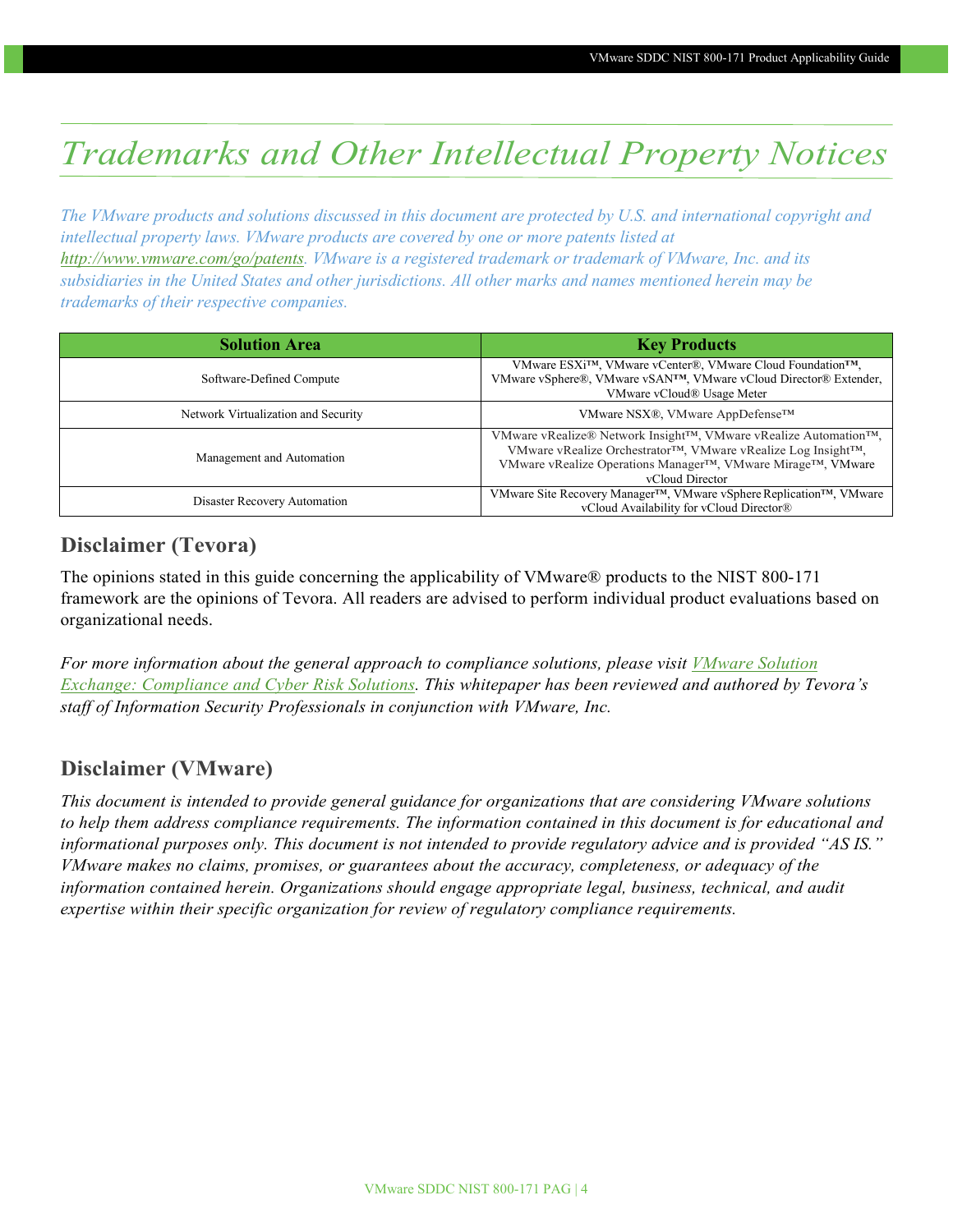## <span id="page-4-0"></span>*Executive Summary*

### <span id="page-4-1"></span>**Background**

This Product Applicability Guide (PAG) provides an evaluation of VMware products that make up and support the Software-Defined Data Center (SDDC) and how they may support NIST 800-171 Rev. 1 (NIST 800-171) controls. These products virtualize and abstract the physical technology layers such as compute, storage, and network, the essence of an SDDC. The changing technology landscape that is modernizing the data center is also modernizing the virtual desktop environment and mobile device management while making inroads to consolidate and automate Information Technology (IT) resources. VMware prioritizes data protection and system security features within the SDDC. The VMware Compliance Solutions team developed a framework that incorporates SDDC product capabilities aligned to NIST 800-171 controls. The overarching PAG framework is built upon NIST 800-53 as a foundational risk framework and security control catalog. The framework maps VMware products to control requirements to weave together VMware product capabilities with compliance requirements and cybersecurity controls.

VMware engaged Tevora, an independent third-party IT audit firm, to conduct a review of the SDDC and VMware Cloud™ solution's alignment to NIST 800-171. This document is the culmination of Tevora's discussions with VMware product teams to perform a thorough evaluation of VMware product capabilities mapped to NIST 800-171 controls.

Tevora is a leading security consulting firm specializing in enterprise risk, compliance, information security solutions, and threat research. Tevora offers a comprehensive portfolio of information security solutions and services to clients in virtually all industries. This PAG will navigate readers through the NIST 800-171 standard and highlight applicable VMware product capabilities.

### <span id="page-4-2"></span>**VMware SDDC and NIST 800-171**

Today's infrastructures are heterogeneous in nature, built upon collaborations between internally constructed products and third-party sourced components, all guided by a customer's nuanced business and compliance requirements.

VMware approaches compliance with a view that understands the complex nature of technical environments and addresses those areas where virtualization can be leveraged to develop a more secure environment. This focused view on compliance is reflected in the VMware Compliance Solutions framework, which allows for a wideranging adoption of regulatory controls.

The phrase "security by design" identifies architectural decisions and default settings inside VMware products that are integrated into the product lifecycle. This approach reflects the process VMware follows to weave in security through all stages of the product lifecycle, and not as an afterthought. A compliance-capable design follows the philosophy that mapping SDDC product capabilities to NIST 800-171 security requirements can result in a solution that has been vetted as capable of meeting compliance standards if utilized appropriately. This overlap between products and compliance requirements establishes a new level marrying security and non-security product capabilities to also achieve operational innovation. Due to the breadth of the NIST compliance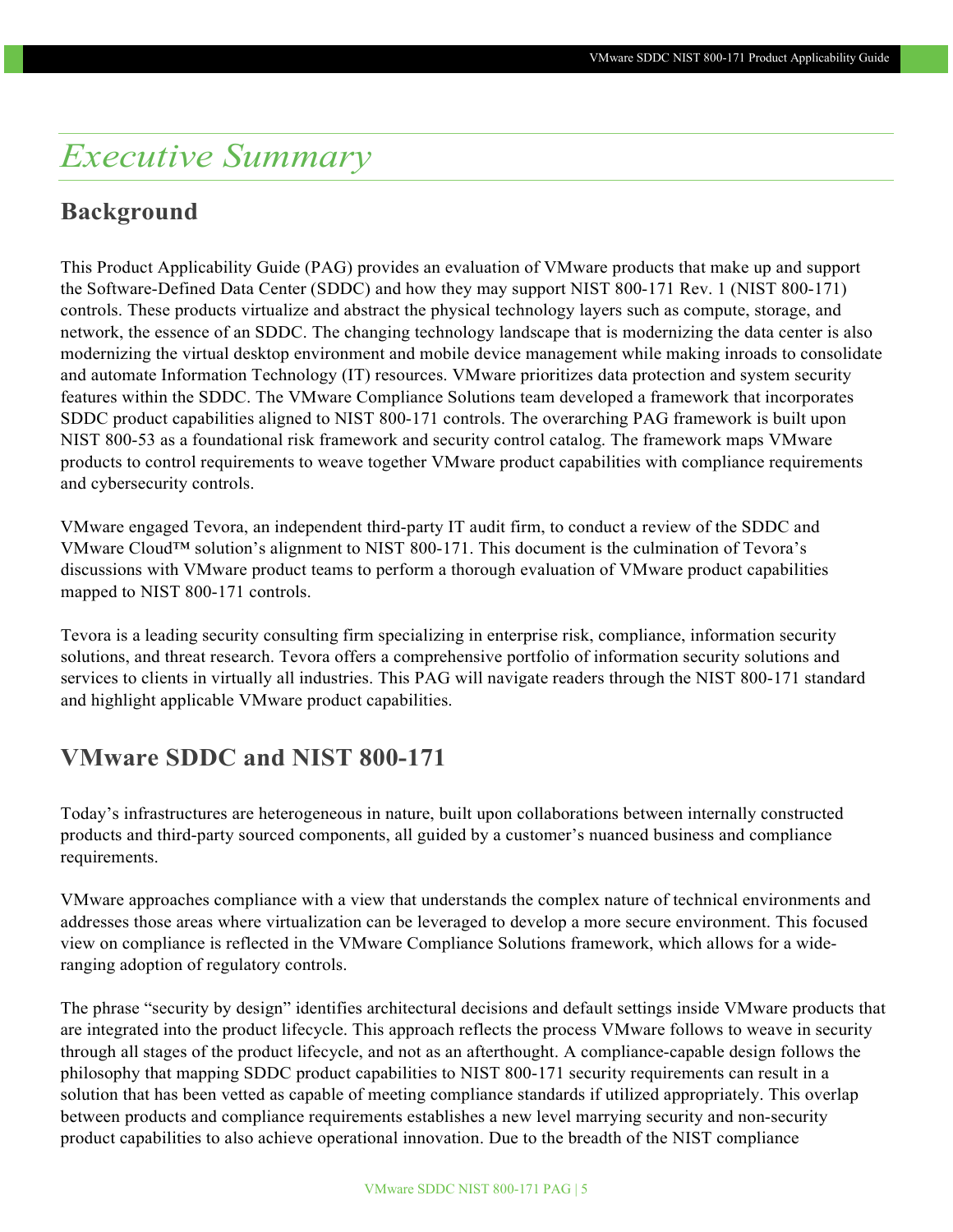frameworks, VMware selected NIST 800-53 as its foundation for all future PAGs including NIST 800-171 and alternative industry standards that have been derived from the larger NIST risk framework.

### **What is SDDC?**

The Software-Defined Data Center architecture creates a completely automated, highly available environment for any application, and any hardware. SDDC can be used in any type of cloud model, and extends the existing concepts associated with the cloud such as abstraction, pooling, and virtualization to all aspects of the cloud environment. Features of the SDDC can be deployed as a suite or can also work independently to allow for a controlled deployment over time.

### **What is NIST?**

The National Institute of Standards and Technology (NIST) was founded in 1901 and is now part of the U.S. Department of Commerce. NIST is one of the nation's oldest physical science laboratories. Today, NIST measurements support the smallest of technologies to the largest and most complex of human-made creations from nanoscale devices so tiny that tens of thousands can fit on the end of a single human hair, up to earthquakeresistant skyscrapers and global communication networks. NIST also assists the federal government in issuing standards to meet the provisions and requirements such as the Federal Information Security Management Act (FISMA).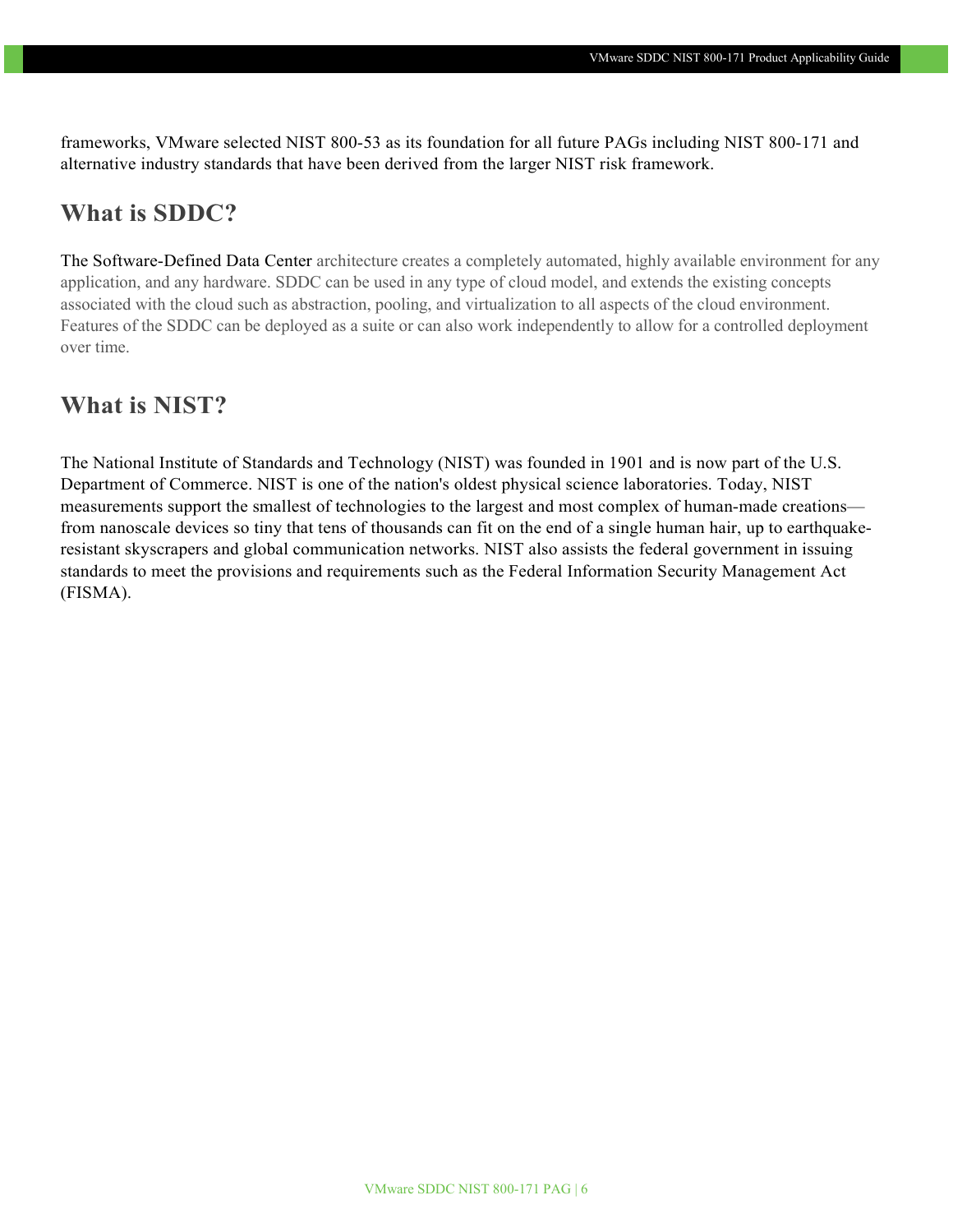# <span id="page-6-0"></span>*Introduction*

### **What is NIST 800-171**

NIST Special Publication (SP) 800-171 Rev. 1 has been developed by NIST to provide federal agencies with a standard of requirements for protecting the confidentiality of controlled unclassified information (CUI) in nonfederal systems and organizations. The standard assumes that these requirements shall be applied to entities supporting the delivery of federal services and business operations.

It is important to note that Defense Federal Acquisition Regulation supplement 252.204-7012 (DFARS) designates that government contractors handling CUI will need to implement NIST 800-171 as soon as practical but not later than December 31, 2017. This underscores the importance of this standard for contracting organizations.

### <span id="page-6-1"></span>**How does NIST 800-171 work?**

The NIST 800-171 standard requires organizations to comply with a robust set of criteria. The criteria are split into 14 control families (listed below) and provide ratings of impact to the business or organization. Organizations are afforded the opportunity to define their requirements and direct system controls.

- Access Control (AC)
- Awareness and Training (AT)
- Audit and Accountability (AU)
- Configuration Management (CM)
- Identification and Authentication  $(IA)$
- Incident Response (IR)
- Maintenance (MA)
- Media Protection (MP)
- Personnel Security (PS)
- Physical Protection (PE)
- Risk Assessment (RA)
- Security Assessment (SA)
- System and Communications Protection (SC)
- System and Information Integrity (SI)

The basic and derived requirements are developed through a combination of FIPS Publication 200 and NIST 800- 171 along the moderate baseline. The requirements are then tailored to exclude controls that are:

- Uniquely federal (i.e., primarily the responsibility of the federal government);
- Not directly related to protecting the confidentiality of CUI; or
- Expected to be routinely satisfied by nonfederal organizations without specification.

The aforementioned tailoring validated the removal of the Planning family. All control families may not be applicable to an organization. The relevancy is dependent on the size and scope of the business. It is incumbent upon the organization to identify those which may not apply.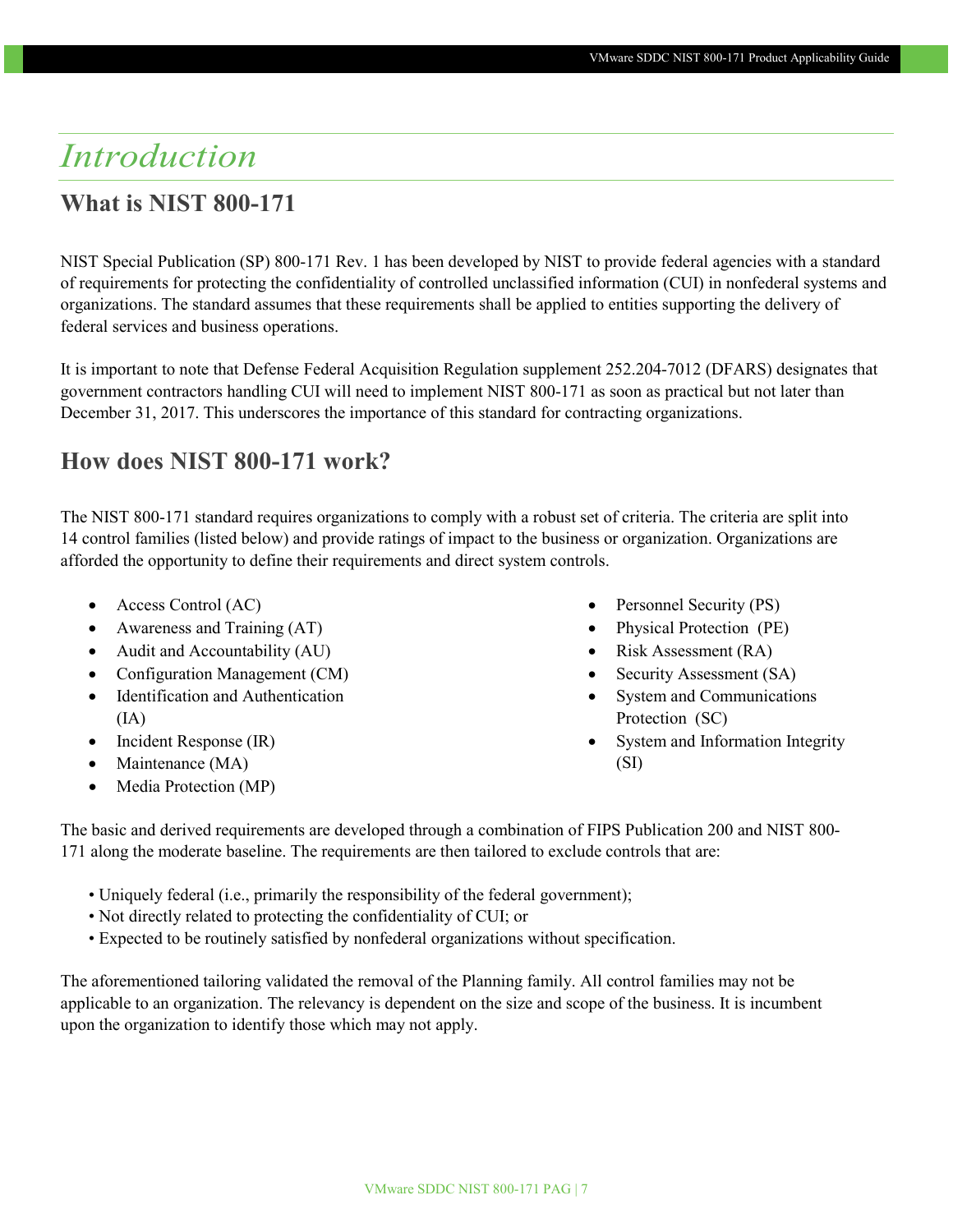# <span id="page-7-0"></span>*Scope and Approach*

The SDDC and VMware Cloud platform covers a wide number of products and architectures. The platforms and each of their component products contain features that could be mapped to some NIST 800-171 controls. Of the 14 total control families, 12 had mapping overlaps to VMware software capabilities. This guide expands to account for all products underneath the SDDC umbrella. The scope of this guide is limited to those requirements supported either technically or through direct API integration. Additional technologies required in addition to VMware products are not identified.

### <span id="page-7-1"></span>**Our Approach**

This Product Applicability Guide (PAG) is intended to provide information for all security and compliance practitioners on Tevora's recommended usage of the VMware technical stack to address regulatory compliance obligations and enhance the security of their services through the security and compliance framework of NIST 800-171. It is up to each organization to identify the applicable NIST 800-171 controls and requirements that are in scope and, in addition, to determine if their environment is aligned to either the basic or derived security requirements as stated. The PAG focuses on capabilities of the SDDC product and VMware Cloud at the control family level, as each organization will need to identify its control scope and to perform its own requirement level and selection of controls based on the organization's scope and the relevance to its objectives.

Appendix B outlines specific product capabilities for SDDC and VMware Cloud, and their alignment to NIST 800-171 control families.

In addition to the NIST 800-171 control families, we used eleven (11) security lenses that serve as a baseline to evaluate SDDC and VMware Cloud products. From the ground up, VMware strives to design, define, and deliver compliance solutions to customers. The compliance solution begins with a compliance context (e.g., requirements from the appropriate standards in question).

Next, the technical requirements applicable to the VMware products are mapped to in-scope compliance requirements.

Finally, an independent audit evaluation of the design is conducted. The output is a solution that has interwoven compliance requirements into the end solution available to customers. Below is an overview of this process.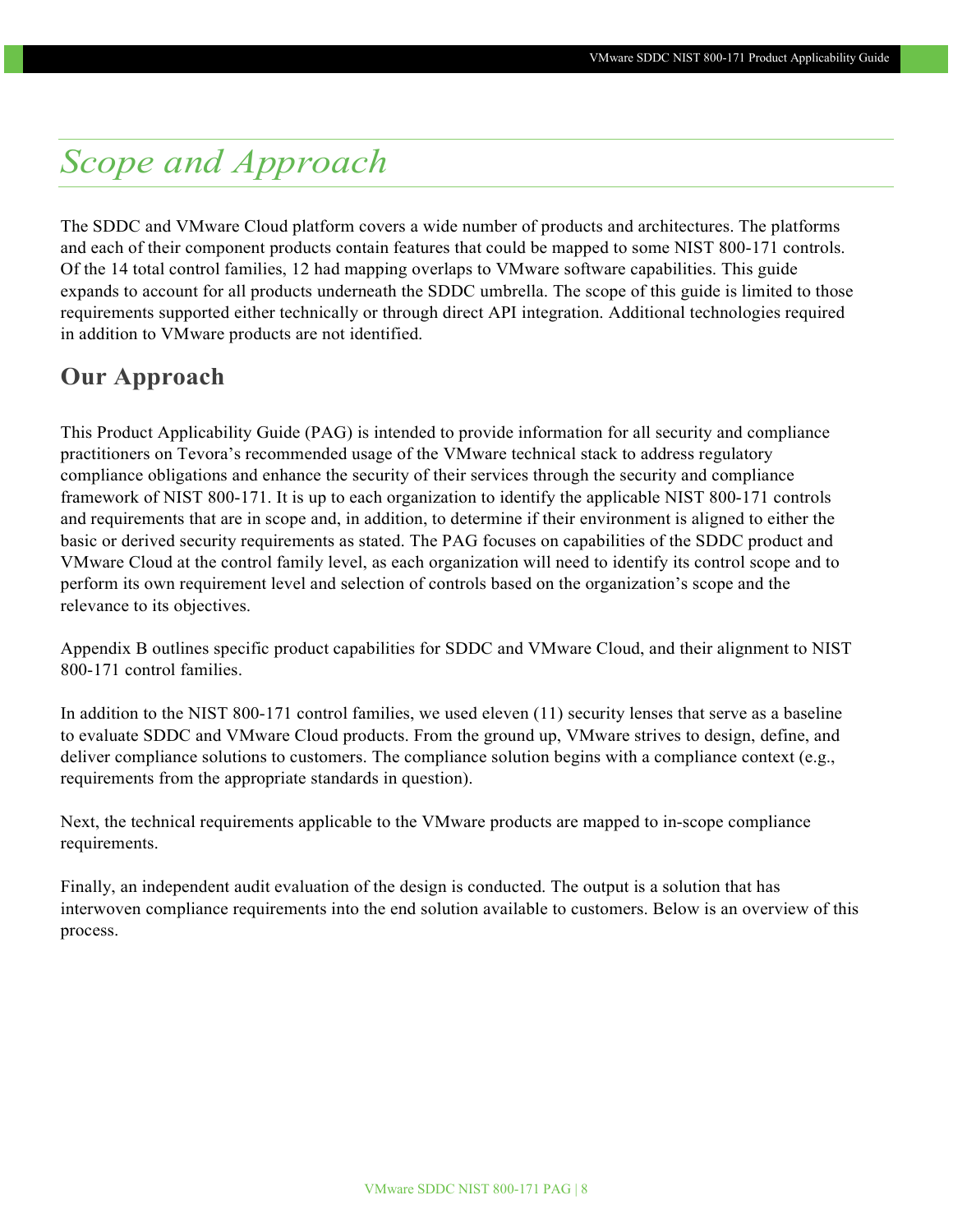### **Compliance Solutions**

**Regulatory Controls Mapping** 



Exhibit 1: VMware Compliance Solutions Regulatory Controls Mapping

Outside of the process described above, these eleven (11) areas are broad categories of controls that are implemented within today's security programs. They can be used to further understand the broader technology concepts used to build security architectures and to implement controls to mitigate risks.

The eleven (11) security lenses include:

- Automated Security
- System Hardening
- Compliance Validation
- System Access
- Data Segmentation
- System Monitoring
- Data Encryption and Protection
- Network Protection
- **Endpoint Protection**
- Trusted Execution/Secure Boot
- Software Development Lifecycle (SDLC)

Evaluating the SDDC and VMware Cloud through the additional layer of security lenses helps security and compliance practitioners understand how products deliver the features required not only to support compliance with the NIST 800-171 standard but also to comport with general security best practices.

Tevora reviewed the high-level product design, followed by a detailed examination of data flows, features, architectures, and capabilities across all in-scope products to identify applicable controls. The testing considered all potential configurations that allow SDDC products to support each requirement.

The evaluation produced this guide to provide executives, technology experts, and security and compliance practitioners with insight to enhance security and compliance postures using VMware products. The SDDC's flexibility in feature deployment allows for connection with preexisting systems to further fortify security, privacy, and compliance. Understanding this flexibility is key to then understanding how VMware products can be deployed with continuous compliance in mind.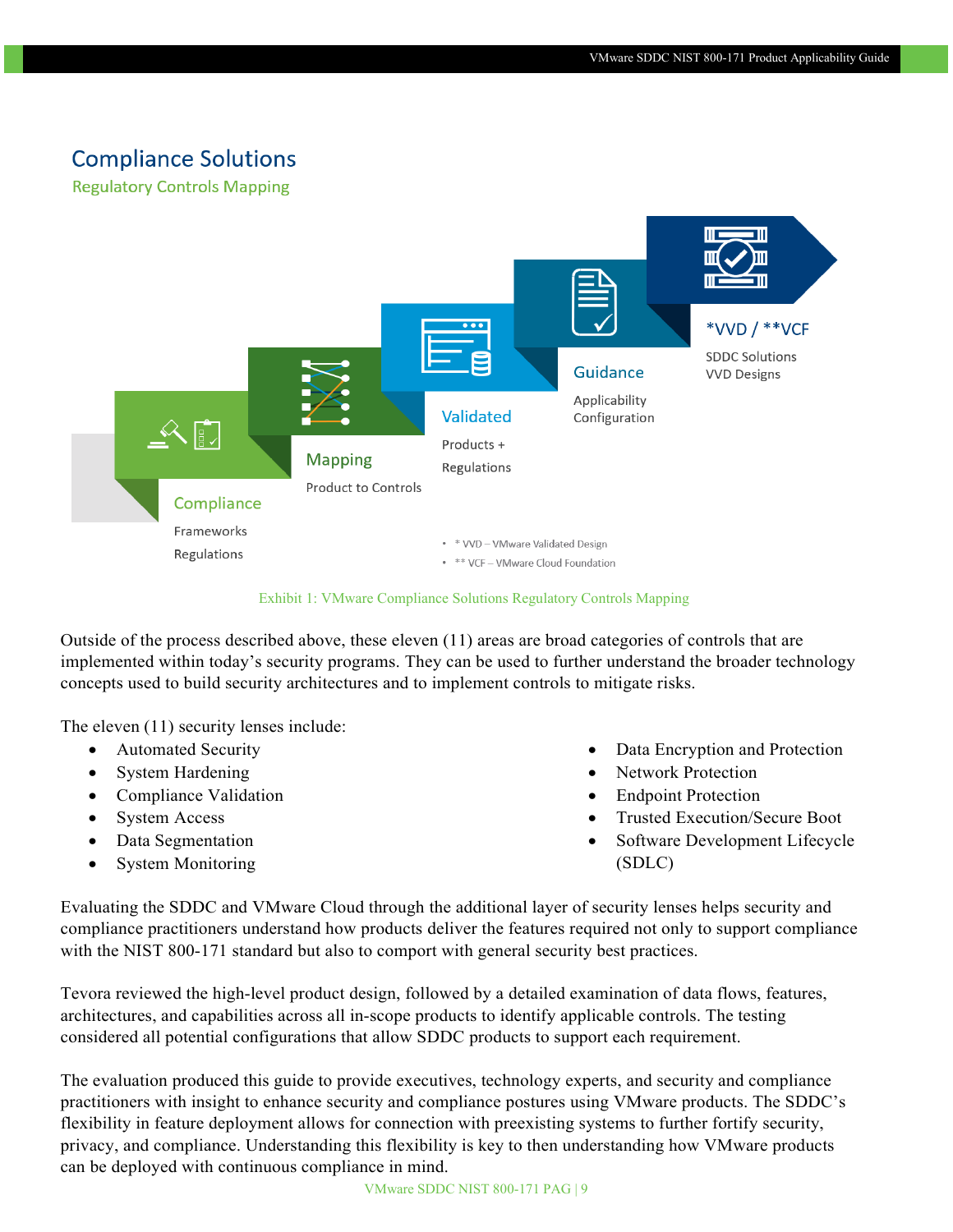

Exhibit 2: Percentage of SDDC Products that are capable of meeting the NIST 800-171 control objectives.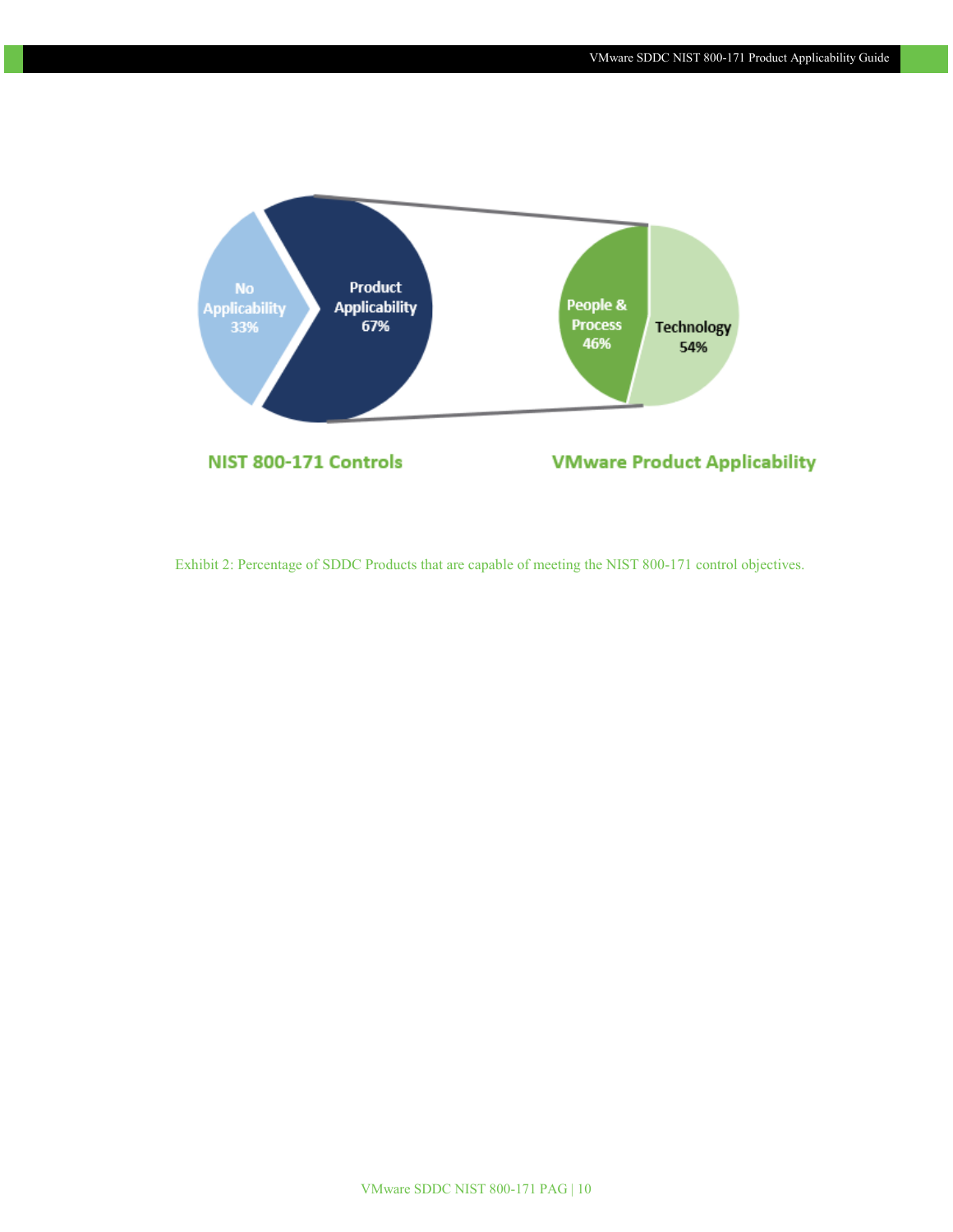# <span id="page-10-0"></span>*In-Scope VMware Product List*

### Software-Defined Data Center (SDDC)

**VMware vSphere® – vSphere**, the industry-leading virtualization platform, provides a powerful, flexible, and secure foundation for business agility that accelerates the digital transformation to cloud computing and success in the digital economy.

**VMware ESXi™ – ESXi** is a purpose-built bare-metal hypervisor that installs directly onto a physical server. With direct access to and control of underlying resources, ESXi is more efficient than hosted architectures and can effectively partition hardware to increase consolidation ratios and cut costs for our customers.

**VMware vCenter® – vCenter** provides centralized management of vSphere virtual infrastructure. IT administrators can ensure security and availability, simplify day-to-day tasks, and reduce the complexity of managing virtual infrastructure.

**VMware vSAN™** – **vSAN** is a core building block for the Software-Defined Data Center, delivering enterprise-class, flash-optimized, and secure storage for all of a user's critical vSphere workloads.

### VMware Cloud Foundation™

**VMware Cloud Foundation and SDDC Manager** – Cloud Foundation is the integrated cloud infrastructure platform for the hybrid cloud. It provides dynamic software-defined infrastructure (compute, storage, networking, and security) to run enterprise applications in both private and public environments.

### VMware Cloud Provider Platform

**VMware vCloud Director® –vCloud Director** is the VMware flagship Cloud Management Platform for Cloud Providers. vCloud Director enables Cloud Providers to deliver differentiated cloud services on their VMware cloud infrastructure and provides enterprises with self-service cloud capabilities.

**VMware vCloud Director Extender – vCloud Director Extender** enables Cloud Providers to connect vCenter environments on-premises to a cloud based on vCloud Director to securely migrate virtual machines, and extend virtual networks to the cloud. vCloud Director Extender provides seamless hybridity between on-prem and cloud environments based on vSphere.

**VMware vCloud Usage Meter – vCloud Usage Meter** helps Cloud Providers access VMware resources on a consumption-based monthly subscription, including vCloud Usage Insight, an SaaS tool that provides automated usage reporting, simple onboarding, secure data transfer and aggregation of usage across all contracts and sites.

**VMware vCloud Availability for vCloud Director® – vCloud Availability Cloud to Cloud** DR enables Cloud Providers to perform vSphere native replication of workloads for Disaster Recovery or migration purposes between vCloud Director Organization Virtual Data Centers. The solution is compatible to the vCloud Director self-service user interface or standalone and features symmetric source or destination execution of replication, migration, failover and failback of workload virtual machines and VMware vSphere vApps™ within vCloud Director.

**VMware Cloud Provider Pod – Cloud Provider Pod** automates and documents the deployment of a Cloud Provider Platform solution stack that adheres to VMware Validated Design for Cloud Provider principles and is thoroughly tested for interoperability and performance. The Cloud Provider Platform technologies deployed by Cloud Provider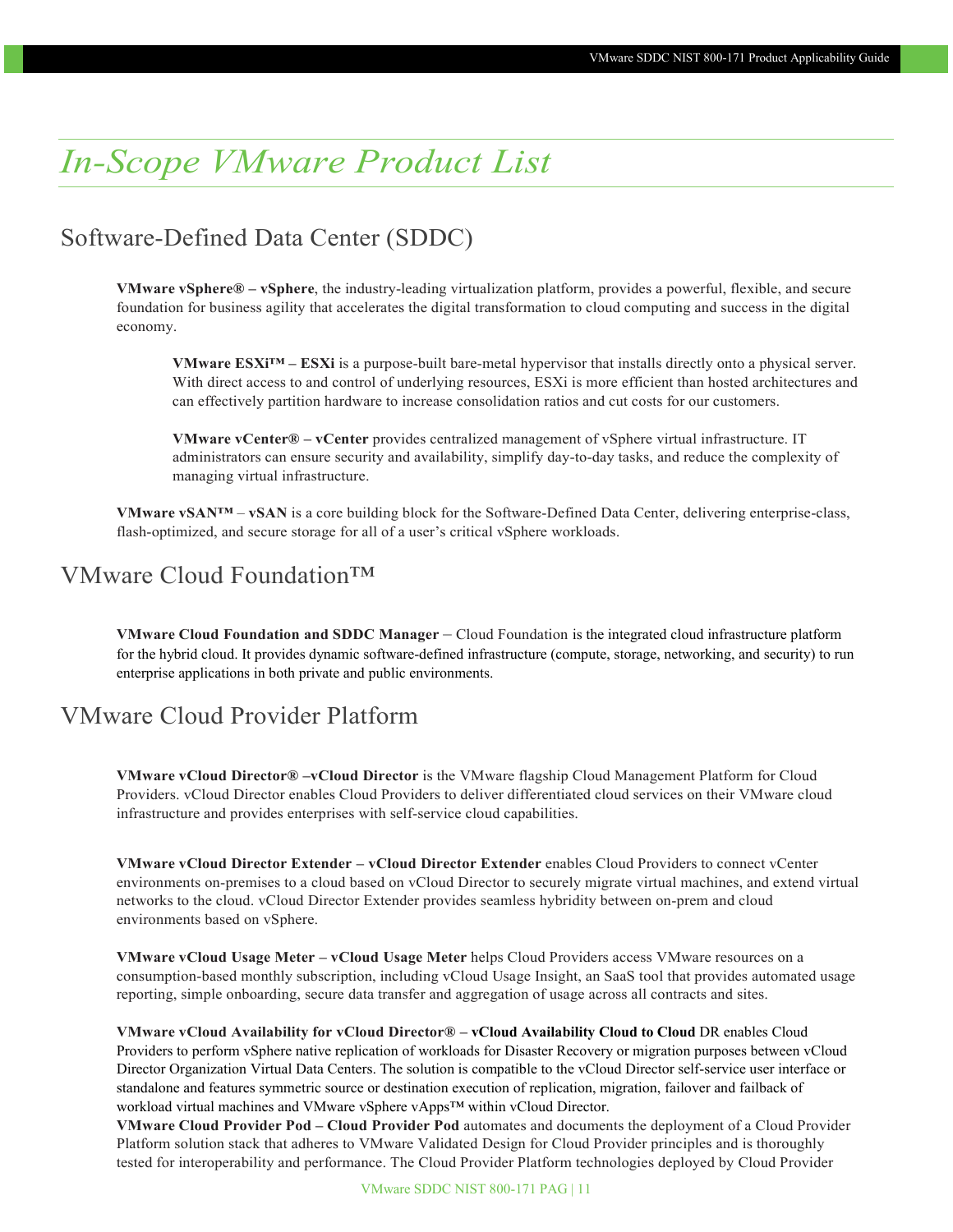Pod enables providers to deliver self-service tenant capabilities such as data center extension, cloud management, cloud migration, metering and chargeback in an inherently multi-tenant infrastructure. Cloud Provider Pod helps Cloud Providers achieve the fastest path to VMware based cloud services delivery.

### Virtualized Networking

**VMware NSX® Data Center – NSX** is the network virtualization and security platform for the Software-Defined Data Center (SDDC), delivering networking and security entirely in software, abstracted from the underlying physical infrastructure. NSX provides network micro-segmentation functions including switching, routing, and firewalling that are embedded in the hypervisor and distributed across the environment.

### VMware vRealize® Suite

**VMware vRealize Operations Manager™** – **vRealize Operations Manager** is designed to automate and simplify the performance, troubleshooting, capacity, cost planning, and configuration management of applications and infrastructure across physical, virtual, and cloud environments.

**VMware vRealize Log Insight™** – **vRealize Log Insight** delivers heterogeneous and highly scalable central log management with intuitive, actionable dashboards; sophisticated analytics; and broad, third-party extensibility, providing deep operational visibility and faster troubleshooting.

**VMware vRealize Network Insight™** – **vRealize Network Insight** delivers intelligent operations for network virtualization and security. It helps customers build an optimized, highly available, and secure network infrastructure across multi-cloud environments. It accelerates micro-segmentation planning and deployment, enables visibility across virtual and physical networks, and provides operational views to manage and scale NSX deployments.

**VMware vRealize Orchestrator™** – **vRealize Orchestrator** is a powerful automation tool designed for system administrators and IT operations staff who must streamline tasks and remediation actions and integrate these functions with third-party IT operations software.

**VMware vRealize Automation™** – **vRealize Automation** empowers IT to accelerate the provisioning and delivery of IT services across infrastructure, containers, applications, and custom services. Leveraging the extensible framework provided by vRealize Automation, you can streamline and automate the lifecycle management of IT resources from initial service model design through Day One provisioning and Day Two operations.

### Business Continuity

**VMware Site Recovery Manager™** – **Site Recovery Manager** is the industry-leading solution to enable application availability and mobility across sites in private cloud environments. It is an automation software that integrates with an underlying replication technology to provide policy-based management, non-disruptive testing, and automated orchestration of recovery plans. This provides simple and reliable recovery and mobility of virtual machines between sites, with minimal or no downtime.

**VMware vSphere Replication™** – **vSphere Replication** is an extension to VMware vCenter Server® that provides hypervisor-based virtual machine replication and recovery.

### Desktop and Application Virtualization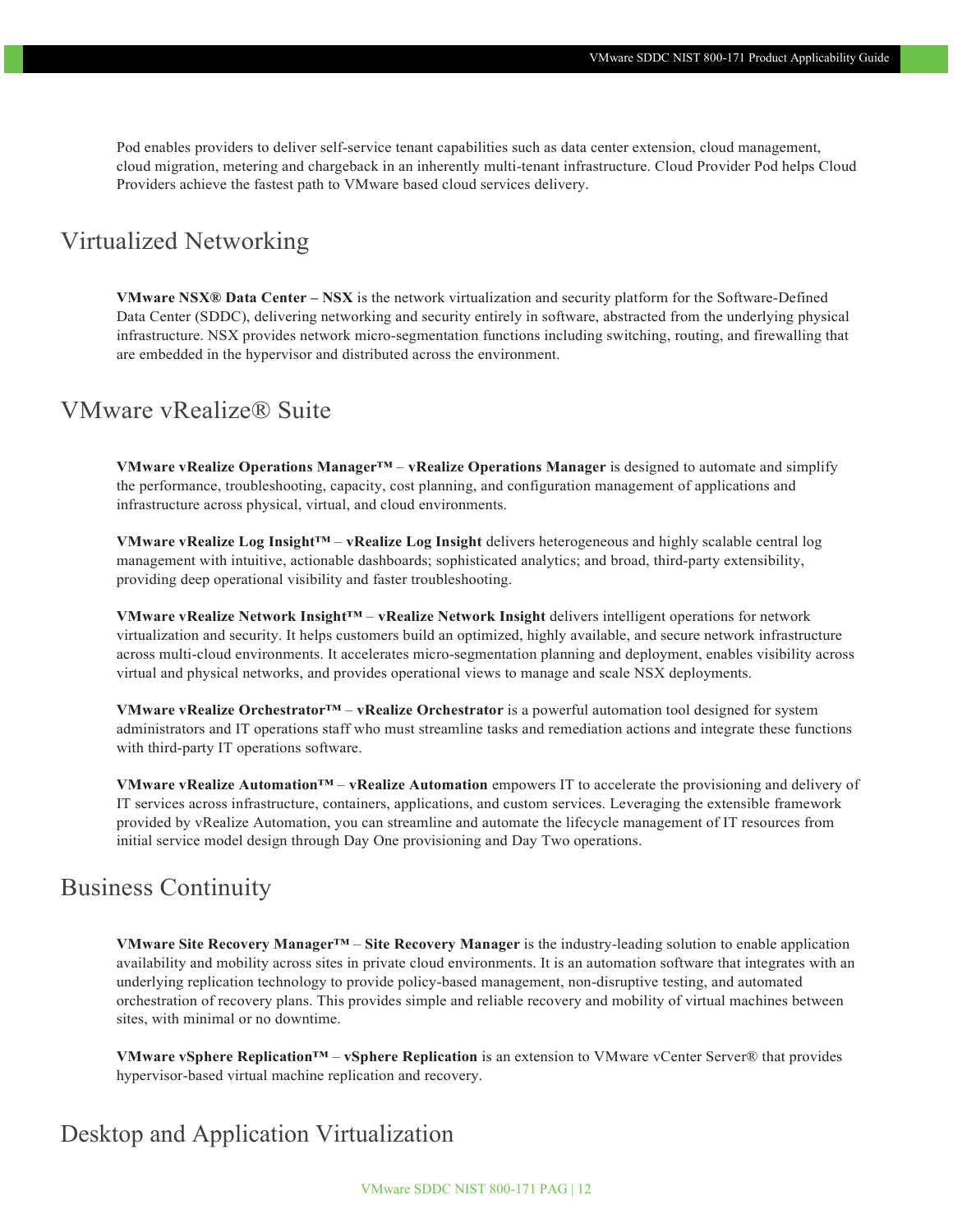**VMware Mirage™** – **Mirage** provides next-generation image management for physical desktops and POS (point-ofsale or point-of-service) devices. Dynamic layering and full system recovery ensure that IT can quickly and costeffectively deliver, manage, and protect updates to operating systems and applications on endpoints at scale.

#### VMware AppDefense™

**VMware AppDefense** – **AppDefense** is a data center endpoint security product that protects applications running in virtualized and cloud environments. AppDefense understands an application's intended state and behavior, then monitors for changes to that intended state that indicate a threat. When a threat is detected, AppDefense automatically responds.

*Appendix B* in this guide showcases the capabilities of all products in alignment with NIST 800-171 intents.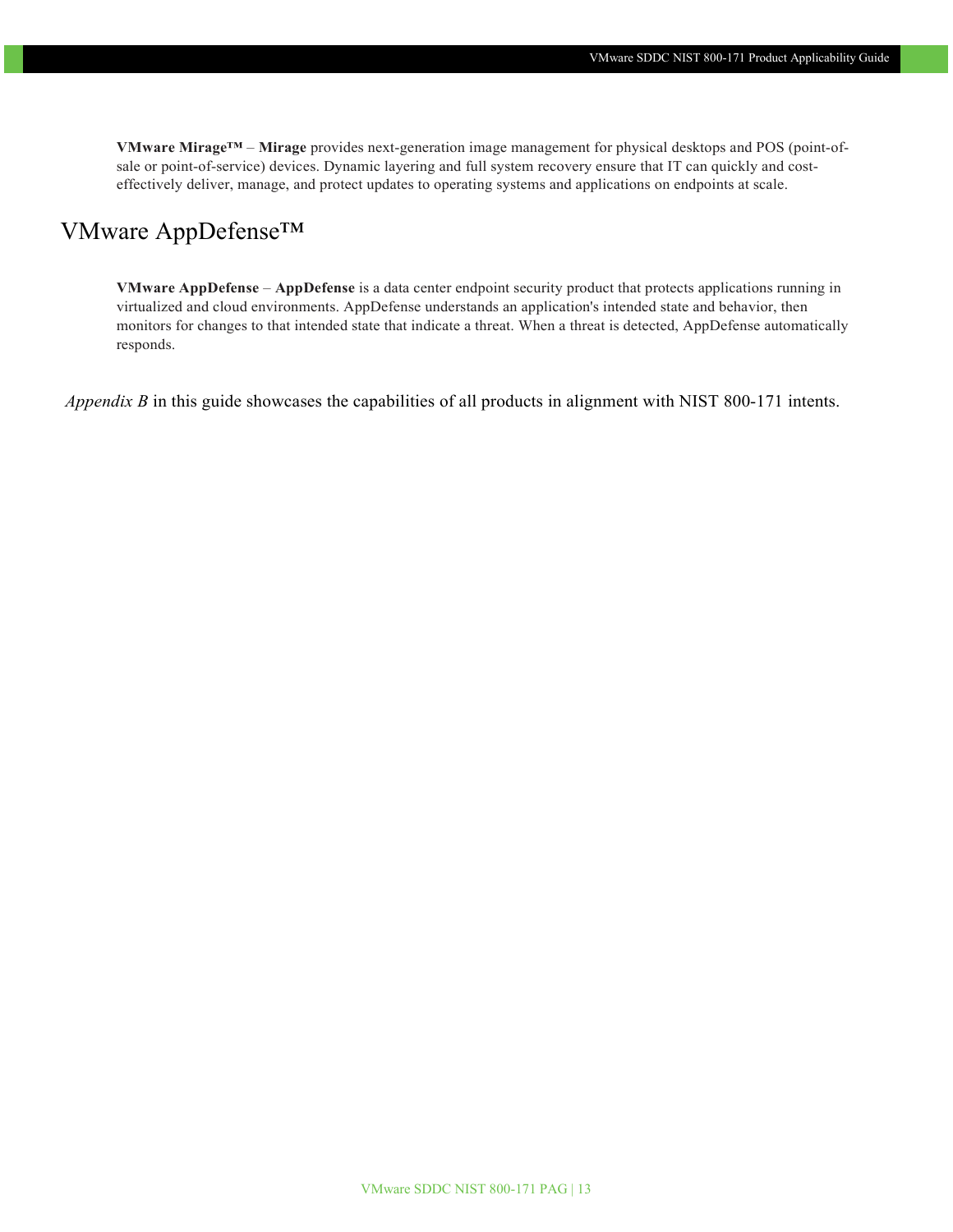# <span id="page-13-0"></span>*Overview of VMware and NIST 800-171 Best Practices and Requirement Mapping*

| <b>Best Practice Area</b><br>(Lens) | <b>NIST 800-171</b>                                            | <b>Capability Description</b>                                              | <b>VMware Product Applicability</b>                                                                                                                                                                                                                               |
|-------------------------------------|----------------------------------------------------------------|----------------------------------------------------------------------------|-------------------------------------------------------------------------------------------------------------------------------------------------------------------------------------------------------------------------------------------------------------------|
| <b>Automated Security</b>           | CP, RA                                                         | Automated Deployment,<br><b>Automated Remediation</b>                      | Site Recovery Manager<br>vSphere Replication<br>vRealize Operations<br>vCloud Director<br>vCloud Availability for vCloud Director                                                                                                                                 |
| Data Segmentation                   | SA, SC, SI                                                     | Network and Host Firewall,<br><b>Information Flow</b>                      | <b>NSX</b><br>Cloud Foundation<br>vRealize Network Insight<br>vRealize Operations<br>vRealize Log Insight<br>AppDefense<br>vCloud Usage Meter<br>vCloud Director<br>vCloud Director Extender<br>vCloud Availability for vCloud Director                           |
| <b>System Hardening</b>             | CM, MP, PS, SA,<br>SC, SI                                      | Configuration Management,<br>Patch Management,<br>Vulnerability Management | vRealize Network Insight<br>vRealize Operations<br>vRealize Log Insight<br>VMware vSphere Update Manager™<br><b>NSX</b><br>ESXi 6.5<br>AppDefense<br>vCloud Usage Meter<br>vCloud Director<br>vCloud Director Extender<br>vCloud Availability for vCloud Director |
| Compliance Validation               | CM                                                             | <b>Configuration Management</b>                                            | vRealize Network Insight<br>vRealize Operations<br>vRealize Log Insight<br><b>NSX</b><br>AppDefense<br>vCloud Director                                                                                                                                            |
| <b>System Access</b>                | AC, AT, AU, IA,<br>IR, PE, , PS, SC                            | Two-Factor Authentication,<br>Identity and Access Management               | vCenter<br><b>NSX</b><br>vRealize Network Insight<br>vRealize Log Insight<br>vRealize Operations<br>ESXi 6.5<br>AppDefense<br>vCloud Usage Meter<br>vCloud Director<br>vCloud Director Extender<br>vCloud Availability for vCloud Director                        |
| <b>System Monitoring</b>            | AT, AU, CA,<br>CM, CP, IR, MA,<br>PE, PS, RA, SC,<br><b>SI</b> | Security Information<br>Event Monitoring (SIEM),<br>Database Monitoring    | vRealize Log Insight<br>vRealize Network Insight<br>vRealize Operations<br>Site Recovery Manager<br>vSphere Replication<br>vCenter<br>vSphere Update Manager<br>AppDefense                                                                                        |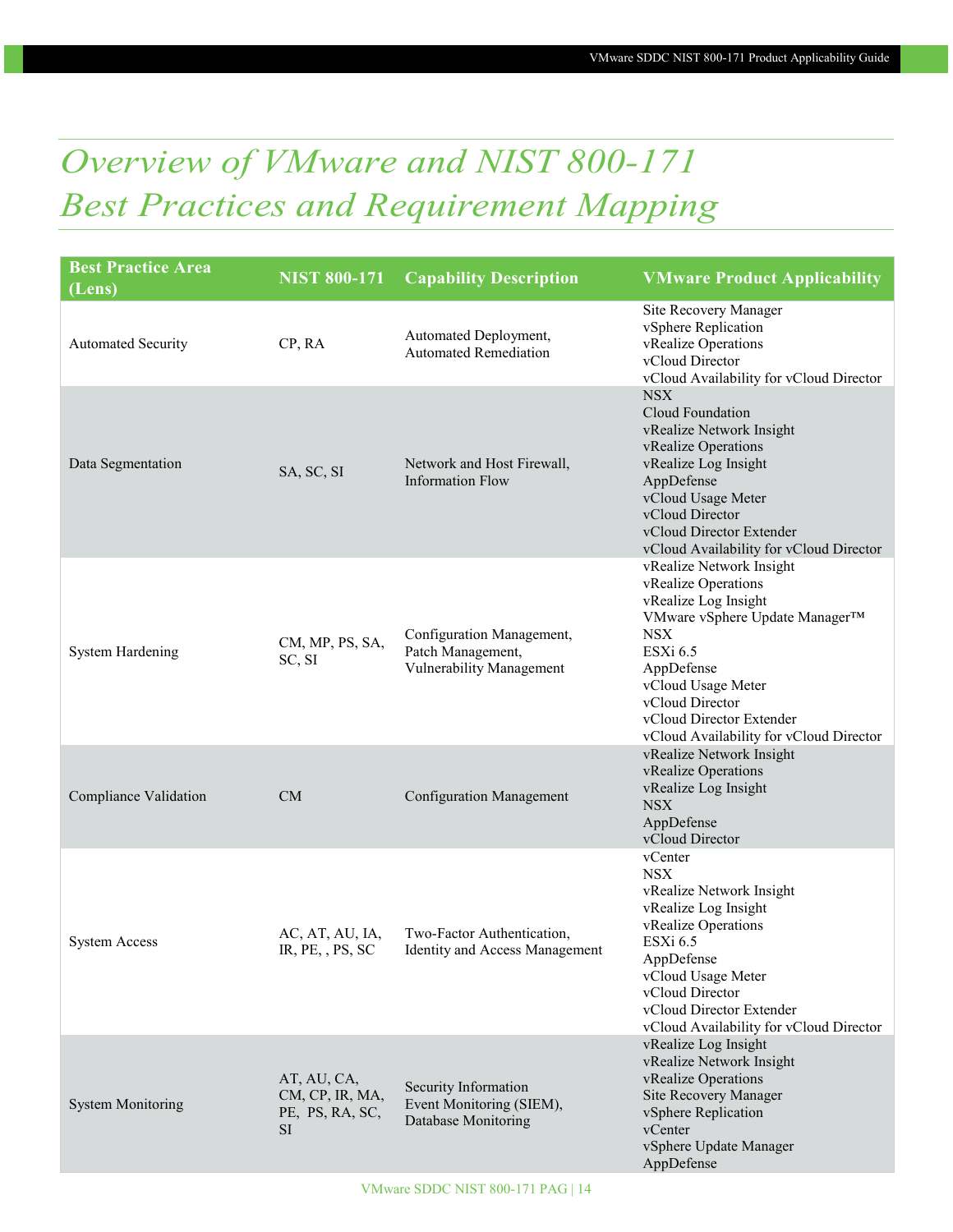|                                          |                               |                                                                                                                               | vCloud Usage Meter<br>vCloud Director<br>vCloud Director Extender<br>vCloud Availability for vCloud Director                                                                                                                                                                                                                                                                                |
|------------------------------------------|-------------------------------|-------------------------------------------------------------------------------------------------------------------------------|---------------------------------------------------------------------------------------------------------------------------------------------------------------------------------------------------------------------------------------------------------------------------------------------------------------------------------------------------------------------------------------------|
| Data Encryption and Protection           | CA, IA, MA, SA,<br>SC, SI     | Data at Rest Encryption,<br>Data in Motion Encryption,<br>System Backup and Restore                                           | vSphere 6.5 VM Encryption feature<br>vSAN 6.6 vSAN Encryption feature<br>VMware vSphere vMotion® encryption<br><b>NSX</b><br>vRealize Operations<br>vRealize Network Insight<br>vRealize Log Insight<br>vSphere<br>Cloud Foundation<br>vSphere Update Manager<br>AppDefense<br>vCloud Usage Meter<br>vCloud Director<br>vCloud Director Extender<br>vCloud Availability for vCloud Director |
| <b>Network Protection</b>                | AT, CA, CP, IR,<br>PE, RA, SC | Intrusion Prevention System,<br>Web Application Firewall                                                                      | Site Recovery Manager<br>vSphere Replication<br><b>NSX</b><br>vRealize Operations<br>vRealize Network Insight<br>vRealize Log Insight<br>AppDefense<br>vCloud Director<br>vCloud Director Extender<br>vCloud Availability for vCloud Director                                                                                                                                               |
| <b>Endpoint Protection</b>               | AC, CM                        | Endpoint A/V and<br>Malware Prevention,<br>File Integrity Monitoring,<br>Data Leakage Protection,<br>Mobile Device Management | <b>NSX</b><br>ESXi 6.5<br>vRealize Operations<br>vRealize Network Insight<br>vRealize Log Insight<br>AppDefense<br>vCloud Director<br>vCloud Director Extender<br>vCloud Availability for vCloud Director                                                                                                                                                                                   |
| Trusted Execution/Secure Boot            | SC, SI                        | <b>Execution Integrity</b>                                                                                                    | ESXi 6.5<br><b>NSX</b><br>vRealize Log Insight<br>vRealize Operations<br>vRealize Network Insight<br>vSphere Update Manager<br>AppDefense<br>vCloud Director<br>vCloud Director Extender<br>vCloud Availability for vCloud Director                                                                                                                                                         |
| Software Development<br>Lifecycle (SDLC) | <b>SA</b>                     | Configuration Integrity                                                                                                       | Cloud Foundation                                                                                                                                                                                                                                                                                                                                                                            |

**Exhibit 3** represents a high-level view of how VMware technology capabilities match up to best practices areas as well as NIST 800-171 requirement topics.

# <span id="page-14-0"></span>*VMware Control Capabilities Detail*

### **VMware Validated Design and Software Development Process**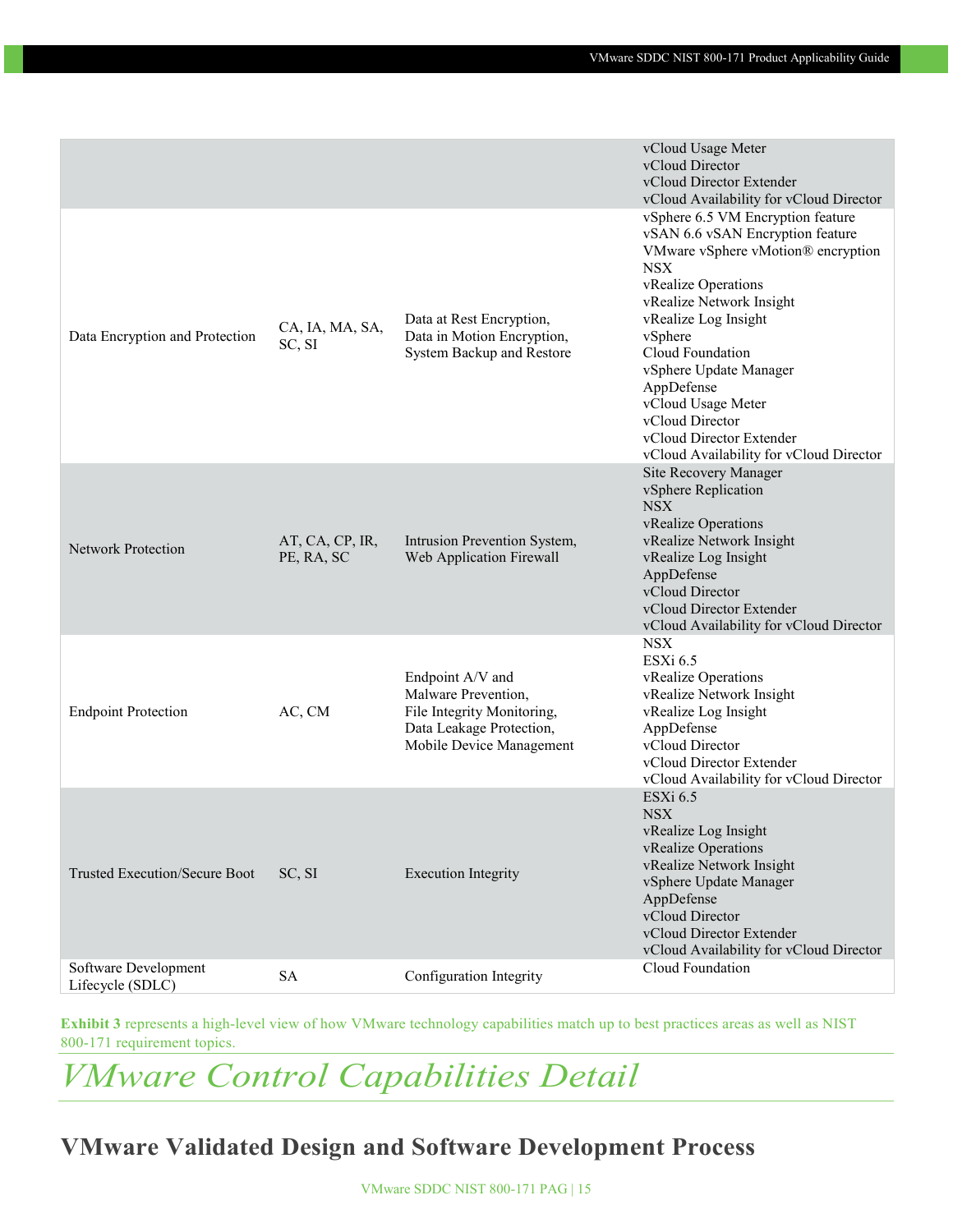VMware has developed the VMware Validated Design (VVD) to allow organizations to implement the full SDDC platform using a design that is validated and provides the detail required to confidently deploy SDDC. The VVD is available to anyone and is published on the VMware website.

The VMware Software Development Lifecycle (SDLC) designs security into all phases of SDDC and VMware Cloud products (Exhibit 3). This principled approach to designing security, overseen by VMware Product Security from the start, is important to NIST 800-171 compliance, as the products utilized are required to have security interwoven through their underlying substructures, to be supported by administrative policy.

With compliance and security woven into the SDLC, VMware improves the quality of its products and solution platforms that can support organizations using the NIST 800-171 risk-and-control framework.

As further reference to the primary purposes of a control family, each detail segment provides the applicable security lens defined within the VMware approach. These lenses are hallmarks of a mature security program addressing common areas of vulnerabilities.



Exhibit 4: VMware SDL Activity Timeline

### **Core and Administrative Control Categories**

To streamline the delivery of this PAG and the intent of each control family, those categories were tailored into Core and Administrative. Core control families are those that address the main structure of a NIST program through technical features and capabilities. Administrative control families support multiple control areas through policy development and general program, people, and process management tasks. Further details on these categories and the aligned control families can be found in the following sections.

### <span id="page-15-0"></span>**VMware Administrative Support for NIST Control Families**

Many NIST control families establish policies and procedures requirements in the form of documentation, which may cite VMware products or rely on VMware technology capabilities. Other NIST controls may identify people or process requirements that are not specific to VMware products, but these too may rely on underlying VMware product capabilities. While VMware products do not map neatly to these controls, they support their fulfillment through alerts, scripting, and monitoring.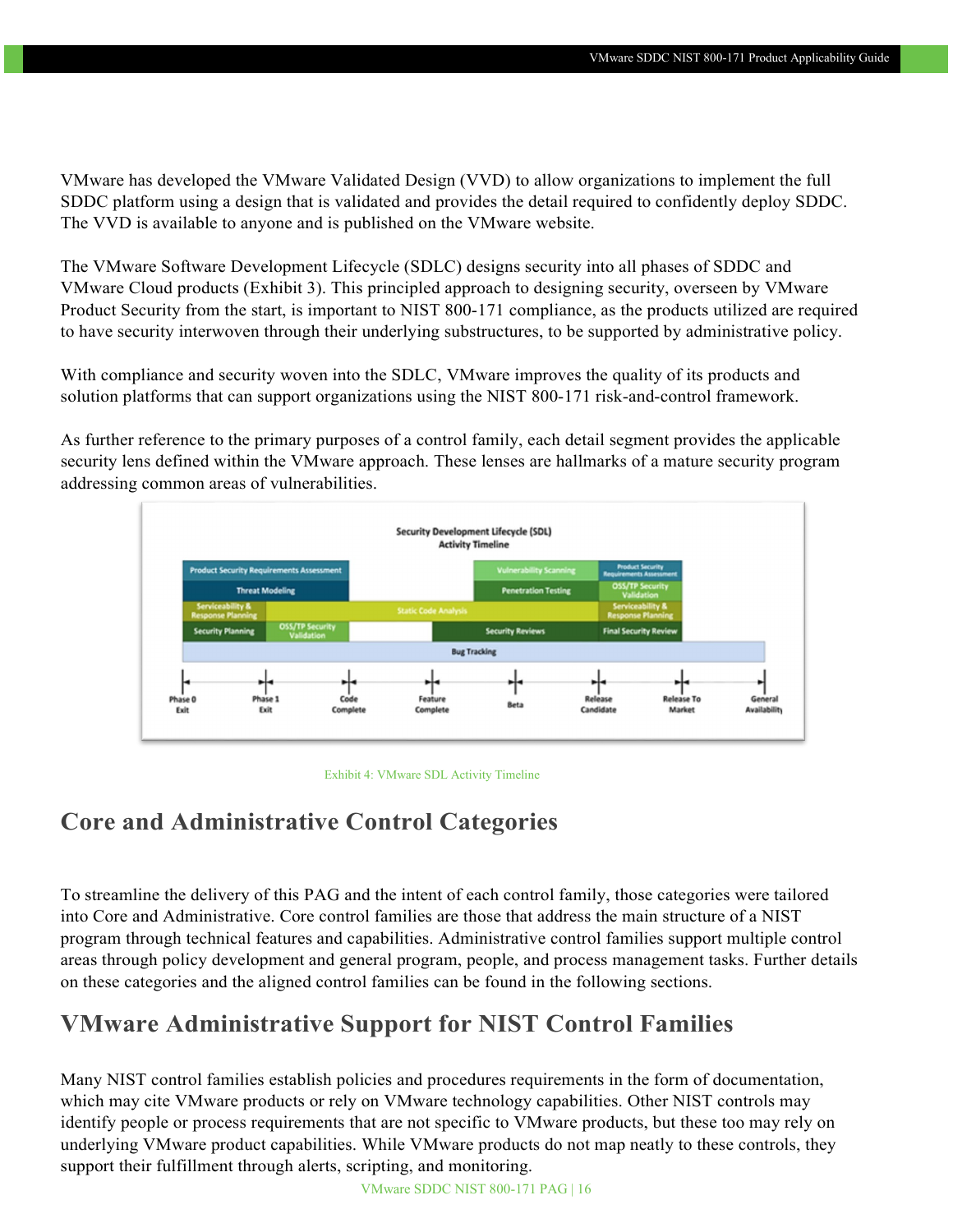This is a common thread throughout the capabilities discussed below. An organization will be able to deploy VMware products, apply the NIST 800-171 controls, and monitor them through the compliance-capable platform. In this way, implementing policy or operating procedures assists in maintaining a secure and compliant information architecture.

Another key aspect of NIST 800-171 includes derived controls in addition to the basic requirements. As a framework, NIST 800-171 provides organizations with an opportunity to enhance controls using additional, complementary controls beyond the baseline of controls associated with each control family.

An example of an administrative control family is Awareness and Training (AT). This control family may require a documented security training program or detailed data usage policies. Using VMware products such as NSX, vRealize Network Insight, or vRealize Log Insight to strengthen and accelerate discoveries and corrective actions can yield data via their monitoring, troubleshooting, and remediation capabilities that can be utilized to create more effective programs or better refine existing policies. However, this control family is more focused on the people and process. Thus, this guide will treat the control family as an administrative support control family instead of a core control family because VMware product capabilities support the administration of the control family rather than a core technology control.

The following Control Families fall within Administrative:

- Awareness and Training
- Incident Response
- Maintenance
- Media Protection
- Physical Protection
- Maintenance
- Personnel Security
- Risk Assessment

### <span id="page-16-0"></span>**VMware Core Support for NIST Control Families**

For those NIST control families where a technology will partially or fully satisfy a control requirement, VMware capabilities are identified as core to the NIST control family. These are the areas within NIST 800- 171 that best highlight how each product provides capabilities to strengthen the security and support a compliance-capable platform.

The details below showcase the SDDC and VMware Cloud components that support or apply to each NIST control family and their respective High-Impact controls. Each area defines the intention of the NIST family, aligning security lenses as described in the "**Our Approach**" section (above), and the specifics of the product and their native features that meet control standards. Exhibit 2 (above) illustrates this information.

This guide provides organizations with the opportunity to harness the capability of modern virtualization technology to enhance their security program and processes. Organizations can be confident in their decision to elevate the sophistication of techniques needed to meet complex requirements and secure modern technology infrastructure.

The following Control Families fall within Core:

- 
- Access Control Audit and Accountability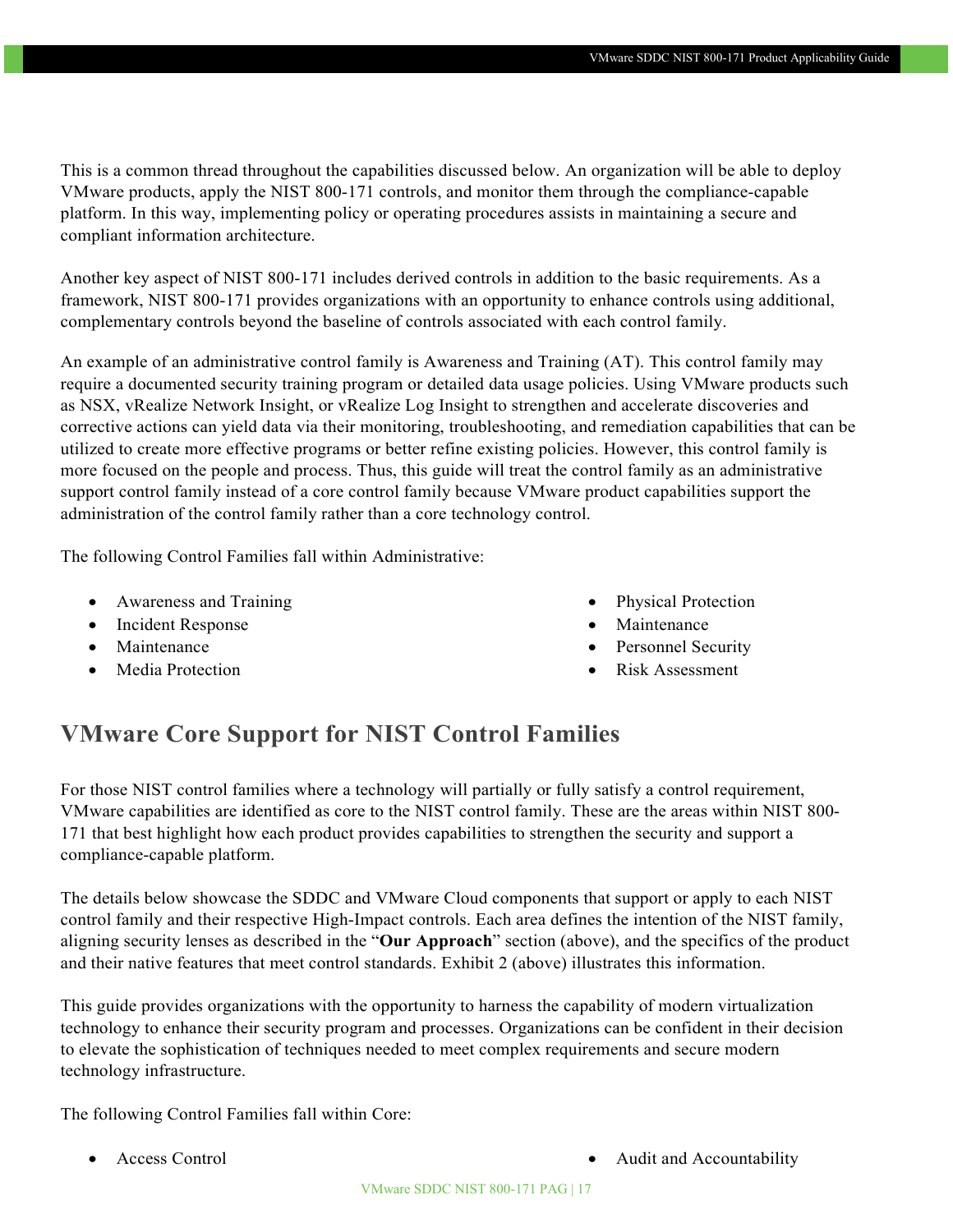- Security Assessment
- System and Communications Protection
- Configuration Management
- Identification and Authentication

• System and Information Integrity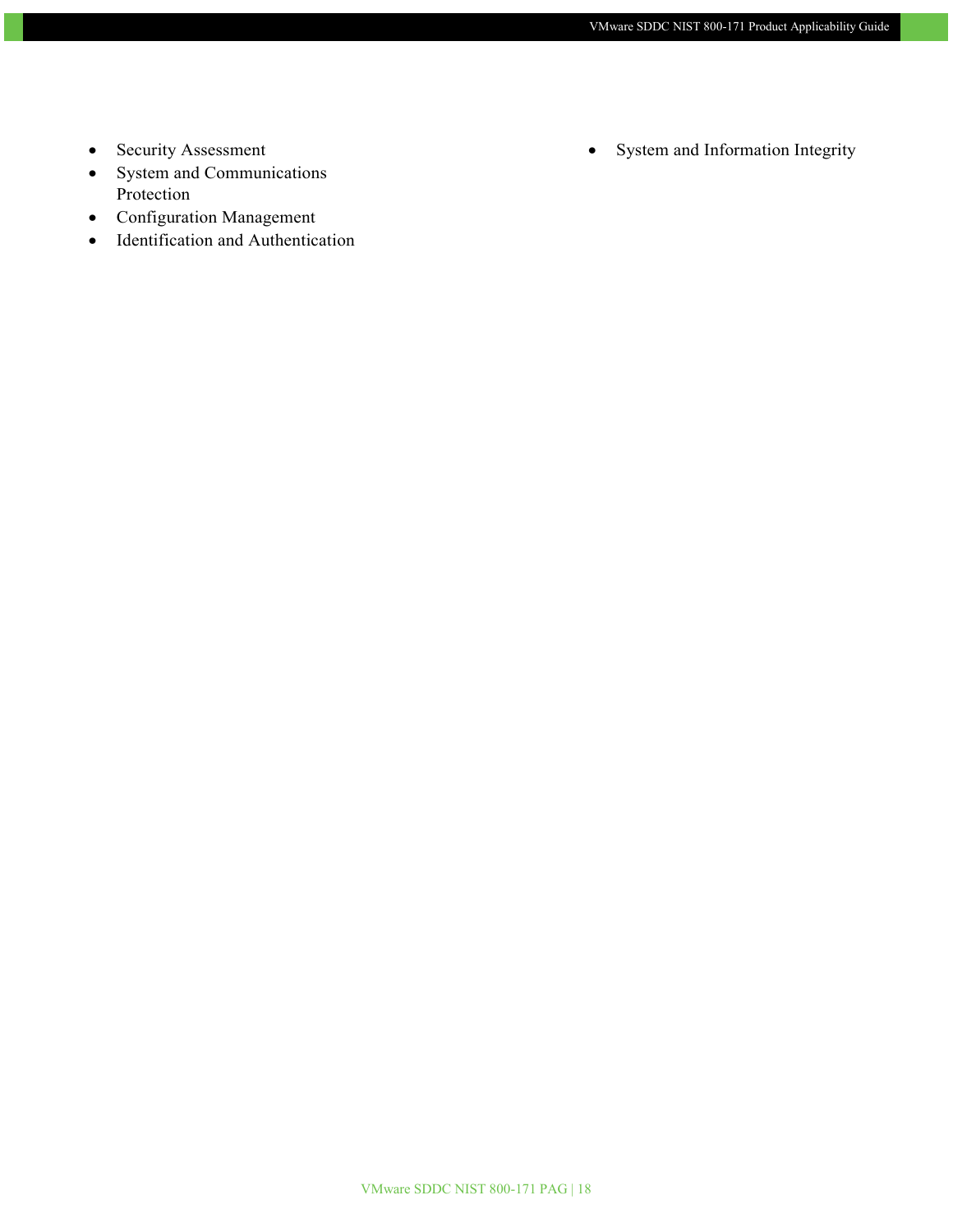# <span id="page-18-0"></span>VMware Core Controls

VMware SDDC NIST 800-171 PAG | 19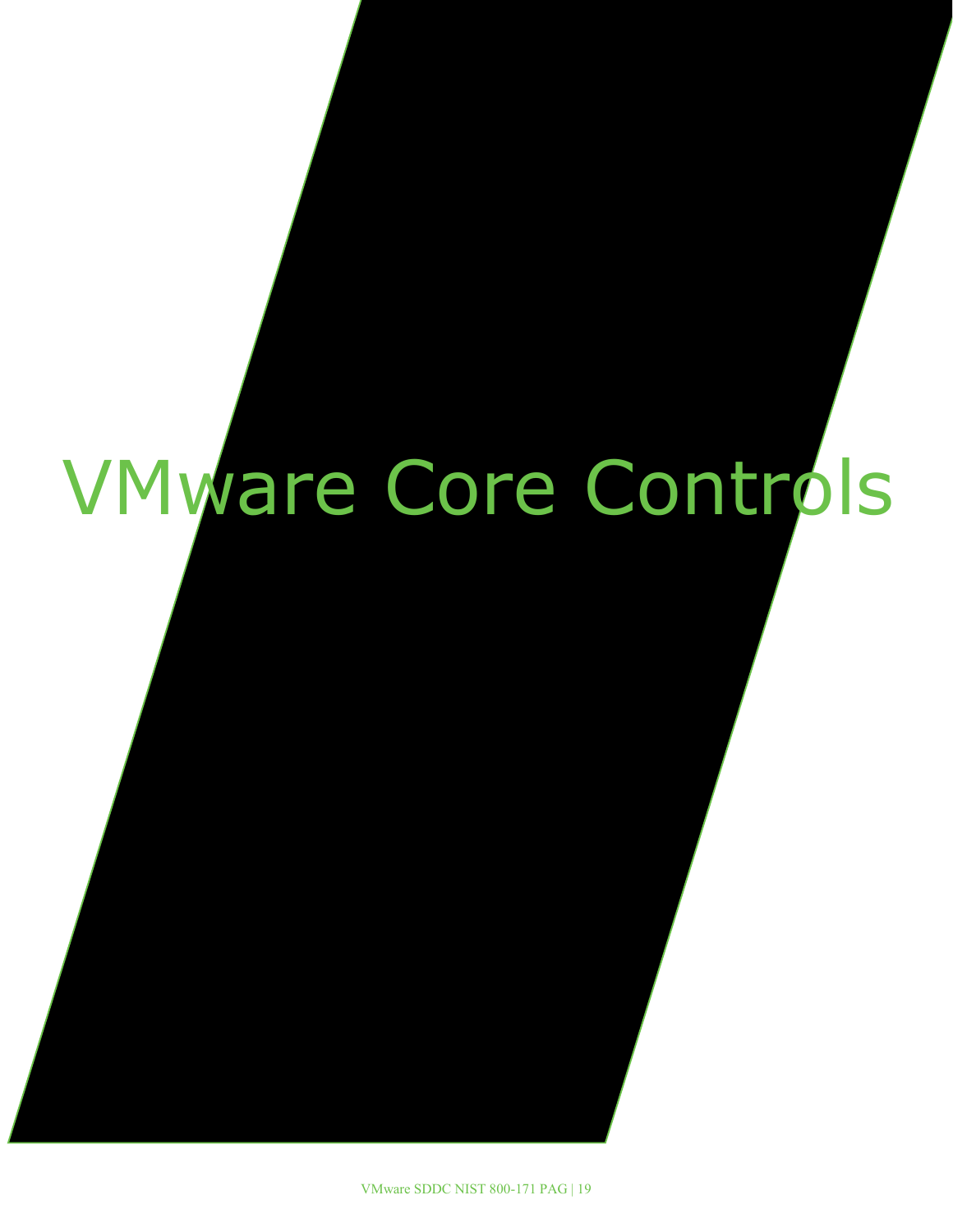### **Access Control (AC)**

#### *NIST Controls 3.1.1 – 3.1.22*

The Access Control family focuses on the ability of any user, at all permission levels, to reach key elements of the environment. It looks at coverage across subjects such as remote access, the protection of access and authentication, as well as the integrity of the entire authentication process.

#### Applicable Security Lens:

- System Access
- Endpoint Protection

### Applicable VMware Product(s):

- VMware NSX for vSphere
- vSphere
- SDDC Manager
- Cloud Foundation
- vRealize Automation
- vRealize Log Insight
- vRealize Network Insight
- vRealize Orchestrator
- vRealize Operations
- Mirage
- Site Recovery Manager
- $\bullet$  vSAN 6.6
- AppDefense
- vCloud Usage Meter
- vCloud Director Extender
- vCloud Director
- vCloud Availability for vCloud Director

### **VMware Product Capabilities**

For all products within the SDDC platform, Access Control can be implemented at a granular level. This is presented through Role-Based Access Control (RBAC) mechanisms natively available. User management interfaces are provided to control password complexity and user profiles and to access review tasks. Products, for instance vCenter, enable complementary products with RBAC capabilities. This is particularly the case for Site Recovery Manager used in conjunction with vCenter.

As an elevated protection, VMware has built third-party integration capabilities to allow organizations to integrate single-sign-on (SSO) tools to strengthen authentication needs and restrict access into many of their core offerings. Organizations can integrate their Active Directory (AD)/Lightweight Directory Access Protocol (LDAP) instance through use of VMware published Application Programmable Interfaces (API) to refine access at all levels of their virtual stack. vRealize Operations allows administrators to limit concurrent sessions and define account lockout parameters. vCloud Usage Meter provides additional LDAP configuration and has HTTPS enabled by default, with support for SSH. The vCloud Director provides the ability to administer user accounts via the Administration page, the provided API, and LDAP integration. Further, vCloud Director provides multi-tenancy, isolation of tenants, and logically isolated switches. vCloud Director can be combined with vCloud Director Extender and vCloud Availability for vCloud Director.

To ensure that only trusted IPs, subnets, or IP devices are allowed into the environment, vCenter and NSX provide access restriction to an organization's East–West traffic, or Virtual Machine (VM) to Virtual Machine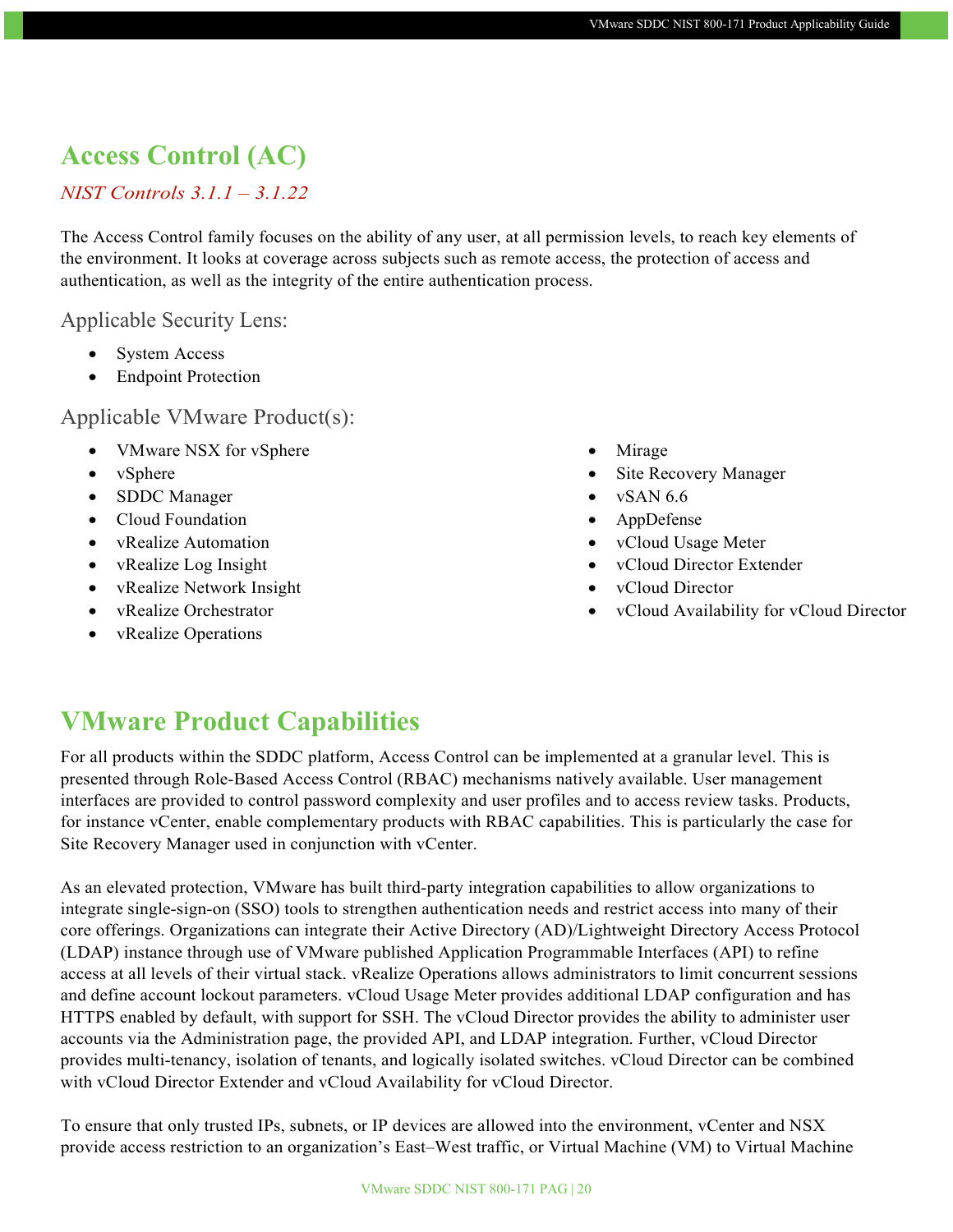communications. Mirage allows for restricting elevated access to Domain accounts, limiting unauthorized movement throughout an environment.

NSX supports role based access control through the implementation of micro-segmentation via security policies. The NSX Identity Firewall feature enhances the access control down to the virtual networking level, permitting only approved users with need to access specific virtual machines. The supported microsegmentation can segment workload and platform components, including restricting remote access to approved communication standards and administration. These authentication mechanisms can be managed through security groups and policies configured within the VMware vSphere Web Client.

AppDefense integrates vSphere access controls, which include LDAP support to restrict access to the AppDefense Manager. AppDefense also provides the capability to log user activity for anyone with root access to the monitored applications to better track privileged access.

Within vCloud Director manage and monitor portals, various logging capabilities can be configured and reviewed. Additionally, servers can be configured into a log repository to hold logs from NSX components and hosts. The administration portal also offers the ability to configure account lockouts and to configure devices and accounts with access control permissions based on compliance requirements. The system administrator account permissions encompass all existing rights, in addition to those associated with administrator accounts, which are immutable.

Additional product capability details can be found at the VMware Compliance IDs listed in *Appendix B*.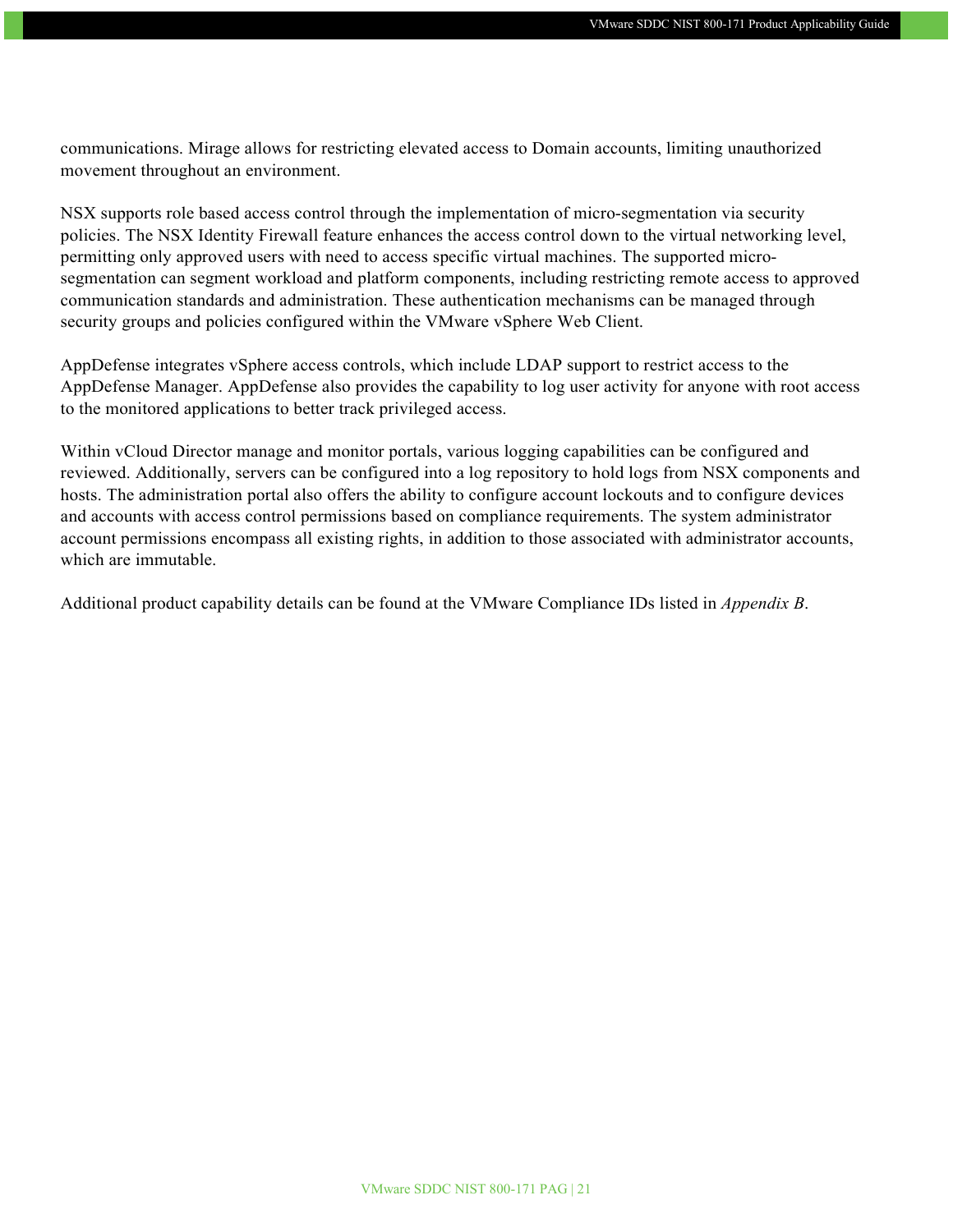### **Audit and Accountability (AU)**

#### *NIST Controls 3.3.1-3.3.9*

The Audit and Accountability NIST control family discusses the implementation, governance, and operation of an audit program. As a function of the program, it calls for organizations to ensure the protection of any logs and additional information associated with audit procedures.

#### Applicable Security Lens:

- Systems Monitoring
- System Access

Applicable VMware Product(s):

- vCenter
- vRealize Log Insight
- Site Recovery Manager
- $\bullet$  ESXi 6.5
- vRealize Operations
- vRealize Network Insight
- vSphere Replication
- vRealize Operations
- vRealize Automation
- NSX for vSphere
- vSAN
- AppDefense
- vCloud Usage Meter
- vCloud Director
- vCloud Director Extender
- vCloud Availability for vCloud Director

### **VMware Product Capabilities**

The Audit and Accountability control family speaks to the need for a security program to conduct ongoing audits to maintain integrity and compliance. Implementing the SDDC through the VVD (VMware Validated Design) provides a reference architecture to identify security requirements throughout the virtual platform, from Hypervisor through to the User Interface that collects audit log data.

Across all products, rich logging features exist to allow administrators to ascertain who logged in, the origin, at what time (coordinated through NTP), and whether the attempt was a success or failure. Logs can be pointed to third-party management tools through API integration if desired. AppDefense delivers alerts for all changes made within the environment and has several logging features. This can be configured through the provided "Scopes" feature or through the vSphere Web Client. Any logs generated by AppDefense can be calibrated using both vSphere and the AppDefense Manager and access can be restricted to only an administrator. Additionally, vSphere supports capacity planning within configured environments and any location where AppDefense is installed.

Implementing vCloud Director can add additional benefits in the form of monitoring functionality, which produces audit logs on the environment and can be used to monitor all assets within the environment. Access to this functionality can be restricted, as administrators can restrict access to most of the vCloud Director instance. vCloud Director is also integrated into the vSphere environment, with the ability to be united with vCloud Availability for vCloud Director to guarantee functionality.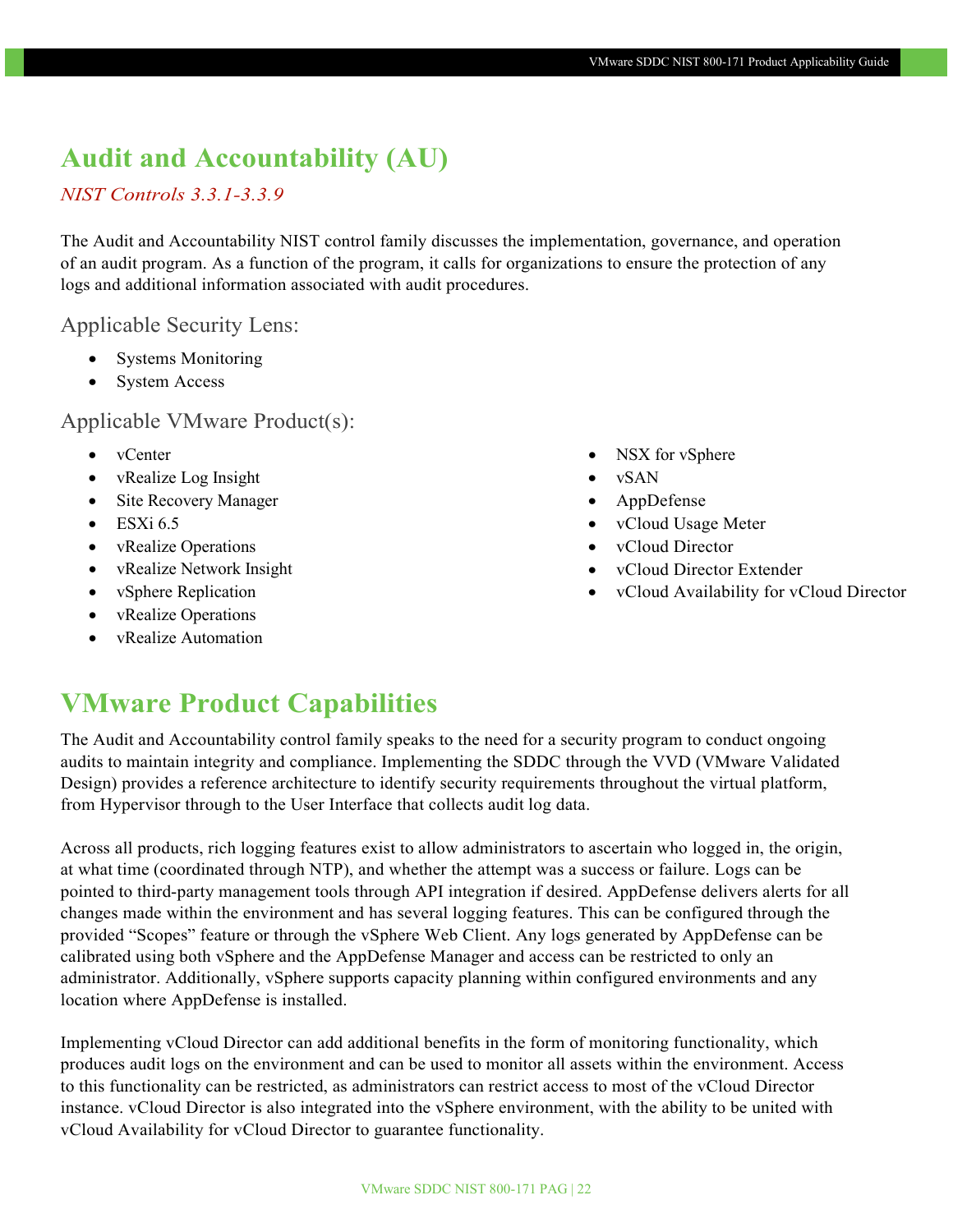Further, vRealize Log Insight gives IT and IT Security Teams the ability to point all products in their stack (not only their VMware product stack) to vRealize Log Insight to help manage and correlate any incidents or perceived incidents through an audit dashboard and native log analysis. vCloud Usage Meter can store additional logs in the VMware vFabric® Postgres database of the appliance, which can be secured.

Monitoring is possible by using vRealize Network Insight, vRealize Log Insight, and vRealize Operations. vRealize Log Insight strengthens access security with forensic monitoring of the virtual/physical networking and flow. This also includes NSX stateful firewall and security group policies. Out of the box, vRealize Log Insight provides security dashboards that enable monitoring of associated VMware products.

To support non-repudiation, administrators are advised to design strong access control surrounding Administrator Passwords. All administrative actions should be logged and reviewed on a consistent basis.

vCenter can be configured for specific-day retention. Tamper proofing can also be configured if leveraging vRealize Log Insight. vRealize Log Insight retains data based on defined storage capacity. vRealize Operations assists by monitoring the datastore's health and capacity, prompting the Administrator to determine how to proceed with further log archival if need be.

vRealize Network Insight contains the ability to adjust forensic data retention. Database storage can be adjusted to a specified limit up to 13 months. ESXi 6.5 affords administrators the ability to adjust the richness and frequency of audit logs.

For advancing an organizational audit process, it is recommended that a Security Incident Event Management (SIEM) platform be coordinated through vRealize Log Insight to ingest logs. This can all be set through the REST API and will enable organizations to garner meaningful evidence to take real-time action.

Additional product capability details can be found at the VMware Compliance IDs listed in *Appendix B.*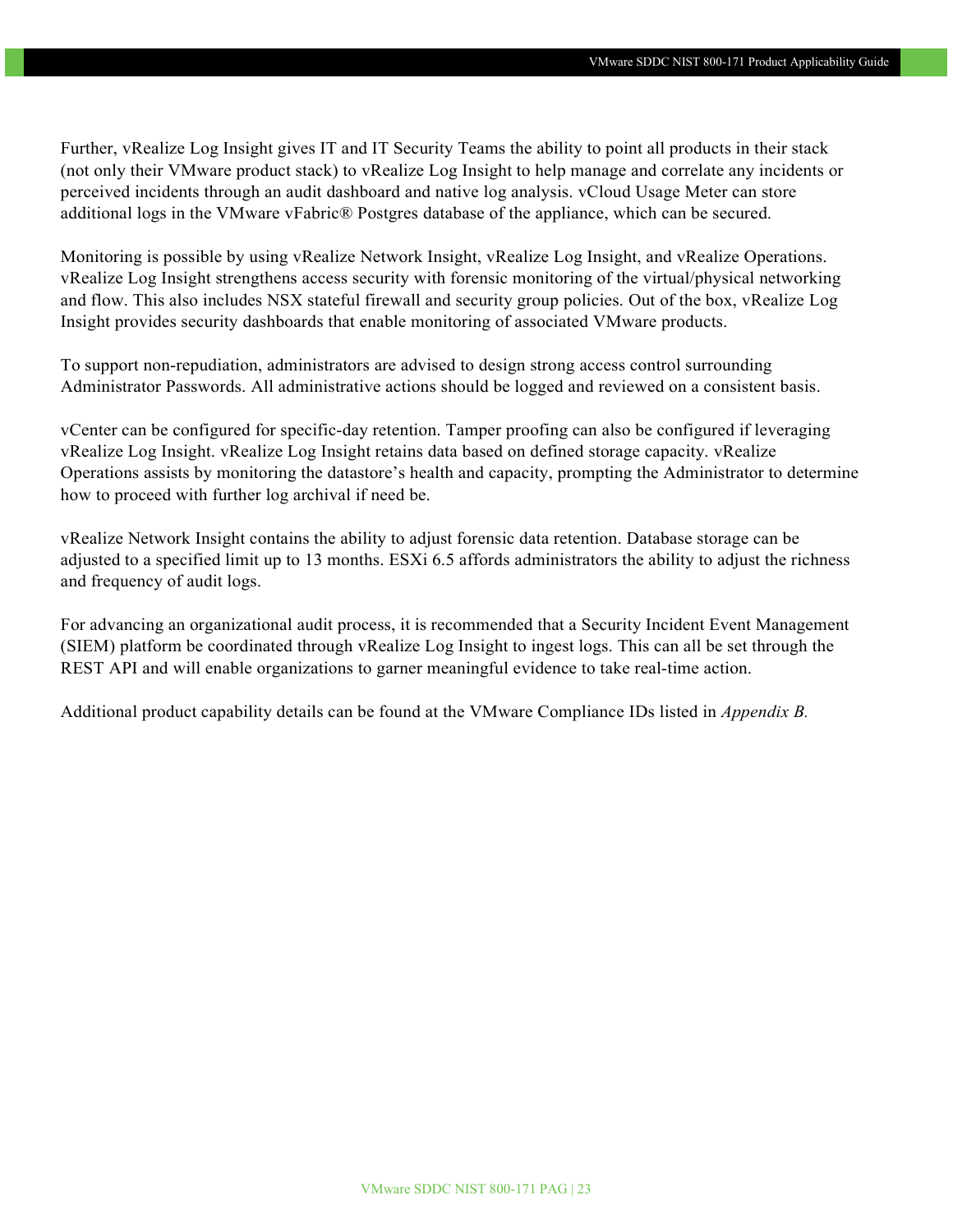### **Configuration Management (CM)**

#### *NIST Controls 3.4.1-3.4.9*

This control family establishes management of information systems and software configurations within the environment and how those configurations and baselines are secured. Attention is given to identifying baseline configurations and how any changes to the configurations are managed with the security program.

#### Applicable Security Lens:

- System Hardening
- Compliance Validation
- System Monitoring
- Endpoint Protection

### Applicable VMware Product(s):

- NSX for vSphere
- vRealize Orchestration
- vRealize Operations
- vCenter
- ESXi 6.5
- vSphere Replication
- vSphere Update Manager
- vSphere 6.5 VM Encryption feature
- AppDefense
- vCloud Director
- VMware Cloud platform
- vCloud Usage Meter

### **VMware Product Capabilities**

The VVD architecture contains specified requirements for each component's configuration. This provides a "gold standard" for deployment across the entire suite of products. This standard is developed with security requirements through the SDLC.

To further protect any adjustments to information systems configuration, micro-segmentation can be defined through NSX for vSphere. Routing specifications can be set and protected by tamperproof logging. Active Directory can be integrated to enforce least privilege functionality, based on requirements across the user base. Devices can be isolated to eliminate rogue device infiltration. All configuration and isolation activities can utilize REST API to deliver at scale and in real time. This is an advised strategy on environments deploying VMware vRealize Configuration Manager™. Endpoints should be configured to collect data and point information into vRealize Configuration Manager.

Endpoints can be further protected with AppDefense, which can comprehend the state of an environment and actively monitor changes in any applications, configurations, or system behavior. AppDefense can also be configured to block individual ports or protocols. Engaging vCloud Director can provide the ability to manage traffic between virtual machines within an organization via distributed firewall rules, along with edge gateway firewall capabilities.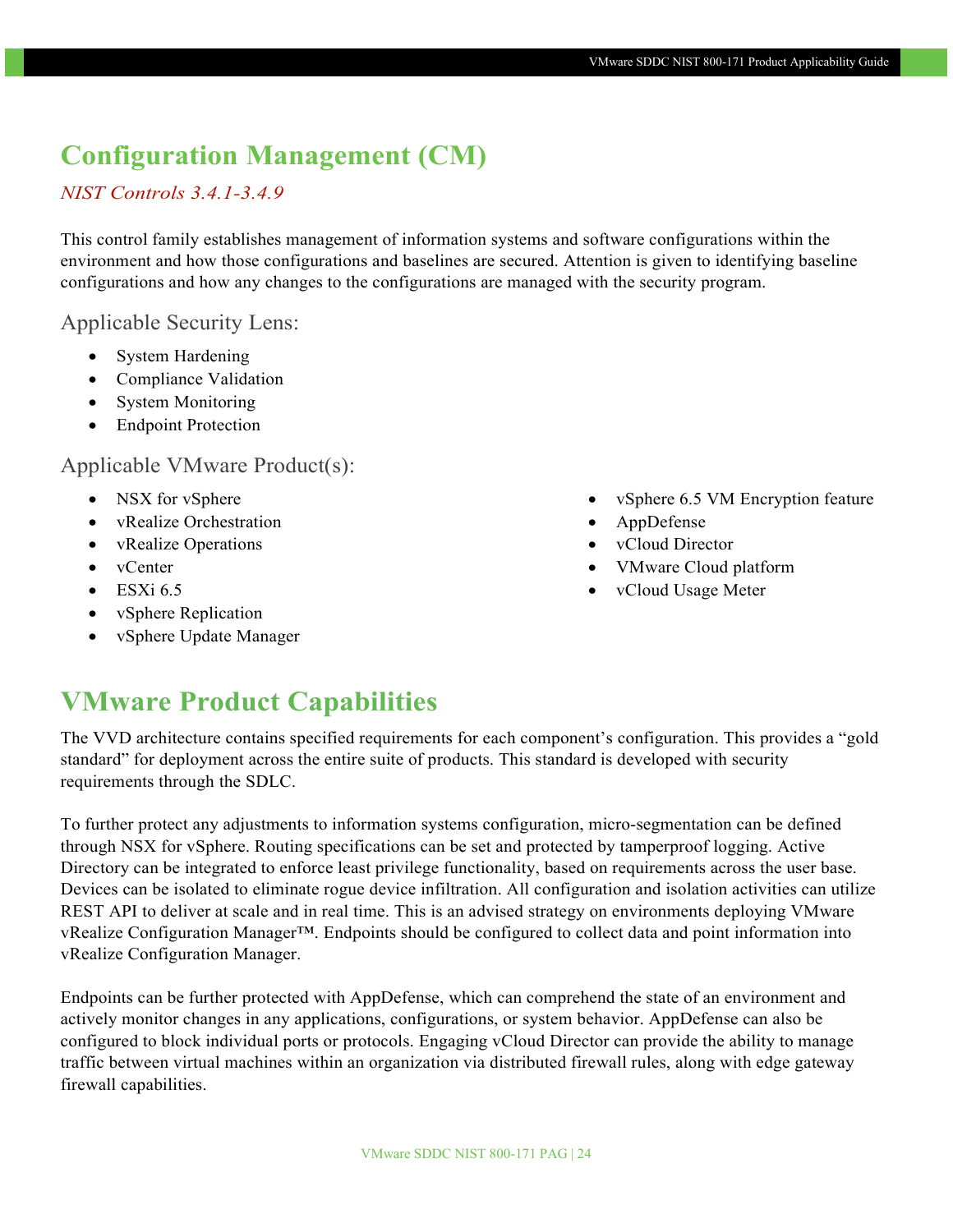Knowing that the protection of or adherence to standards is difficult without knowing what resides in the network, vSphere and vRealize Automation have features to provide a database of virtual machines, which can be updated automatically. In conjunction, vRealize Operations provides organizations with the option to deploy agents to unearth deep, network-layer intel and monitor host configurations.

Additional product capability details can be found at the VMware Compliance IDs listed in *Appendix B*.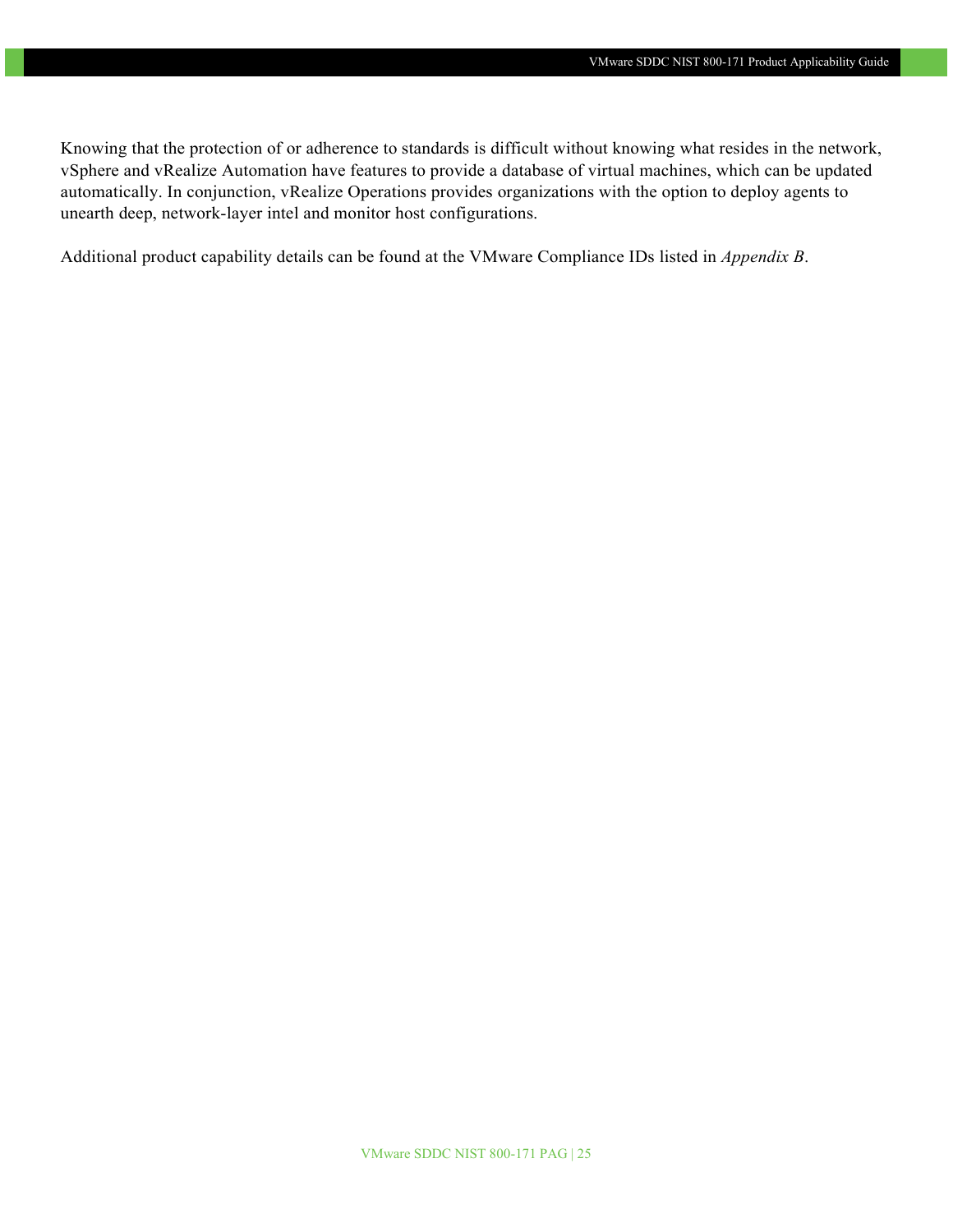### **Identification and Authentication (IA)**

### *NIST Controls 3.5.1-3.5.11*

This control family establishes how an organization should address and protect authentication. The family delves into re-authentication requirements and cryptographic-enabled security. Overall, the intent of the family is to ensure that appropriate measures are employed for the operations and management of Identification and Authentication within an environment.

#### Applicable Security Lens:

- Data Encryption and Protection
- System Access

### Applicable VMware Product(s):

- Mirage
- NSX for vSphere
- SDDC Manager
- vRealize Log Insight
- vRealize Operations
- vSphere
- $\bullet$  ESXi 6.5
- Site Recovery Manager
- vSAN 6.6
- vCenter
- AppDefense
- vCloud Usage Meter
- vCloud Director
- vCloud Director Extender
- vCloud Availability for vCloud Director

### **VMware Product Capabilities**

SDDC requires the use of AES256 cryptographic protocols. To assist with user authentication, Active Directory can be integrated for central management of credentials. To guarantee that no sessions remain unlocked, time-outs and re-authentication can be set across all SDDC products by following the standard VVD requirement. Both the vSphere 6.5 VM Encryption feature and the vSAN Encryption feature in vSAN 6.6 certify that all data stored within a customer's SDDC environment is encrypted to industry standards.

By default, all session time-outs require user re-authentication. Typically set to 15 to 20 minutes, session time-out thresholds can be configured within the product and adjusted to meet control intents. Products can again harness Active Directory integration to maintain vigilance over authentications to products. AppDefense can manage and configure unique user identifiers within the Operational Console for any user logged into the AppDefense Console. vCloud Usage Meter can utilize LDAP for user authentication. These instances are then logged within vSphere.

Natively, organizations can harness micro-segmentation to reduce the risk profile of their environment. For this control family, micro-segmentation is particularly important and can be implemented using NSX. Virtual machines (VMs) can be configured to only speak to other VMs in specified situations, based upon security policies.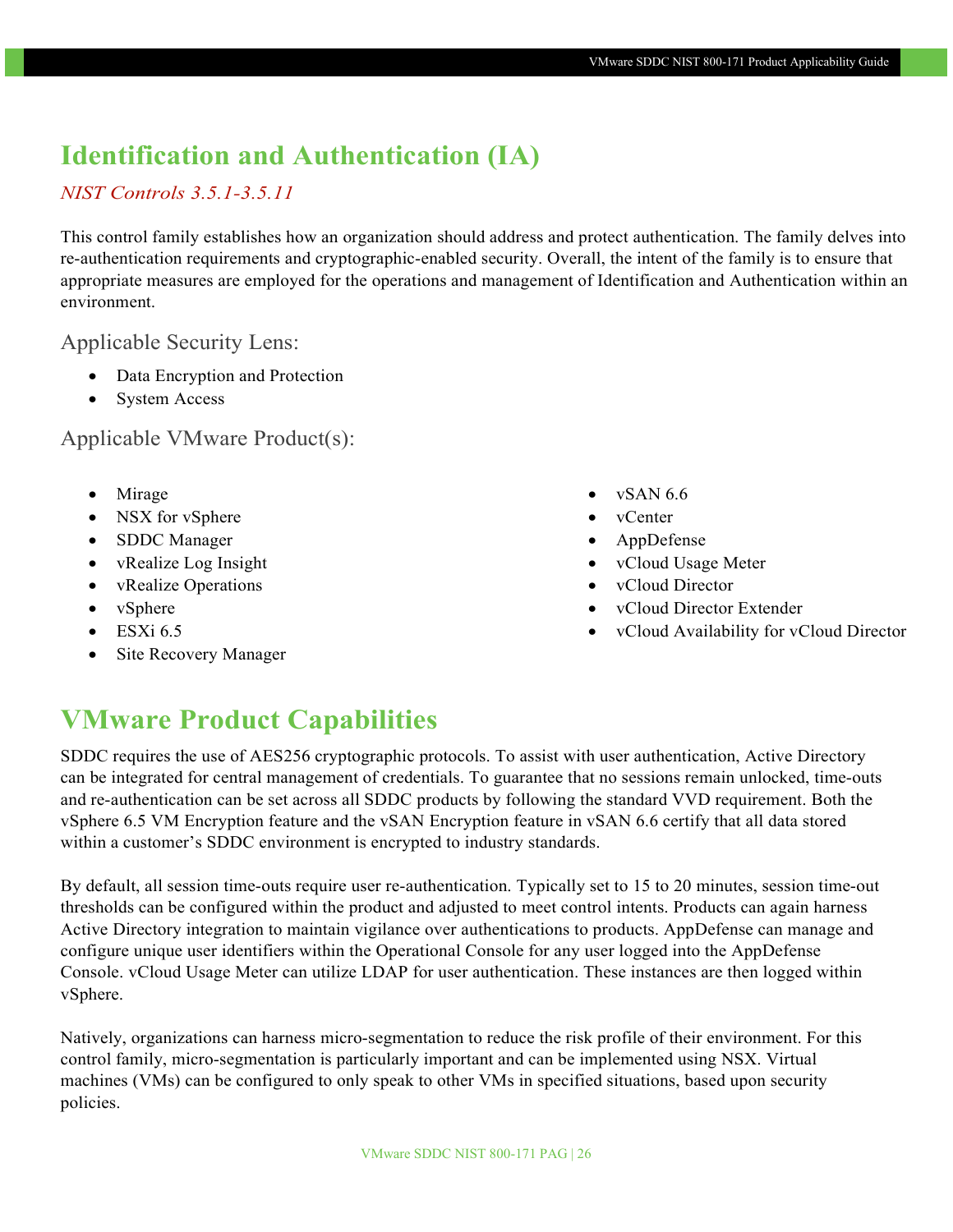Across all products, default passwords can be reset. vRealize Operations can be configured to force root users to reset their passwords during their initial login. All products in accordance with the VVD and SDLC are required to have minimum password standards that are stored in an encrypted fashion, never maintained in clear text format.

SDDC and VMware Cloud products across the suite allow for seamless 2FA deployment through third-party integrations.

Administrators viewing all passwords through the graphic user interface (GUI) will have passwords for all credentials obscured or masked with asterisks.

To note, some controls only have partial matches but are supported across all products within the SDDC. These controls relate to authentication against a certificate authority (CA). The organization will need to identify the CA that will then be assessed against during each user session.

Additional product capability details can be found at the VMware Compliance IDs listed in *Appendix B*.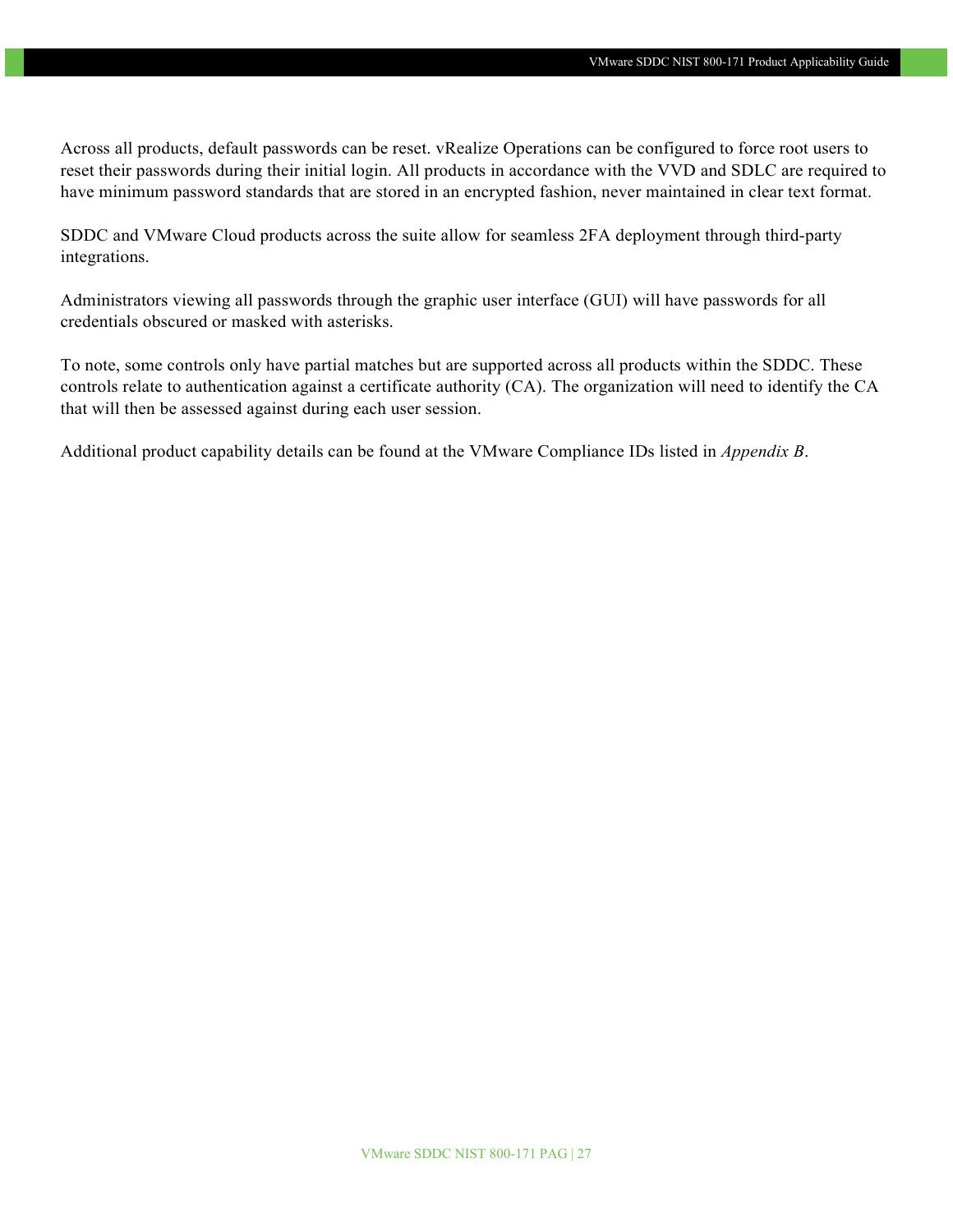### **Incident Response (IR)**

#### *NIST Controls 3.6.1-3.6.3*

The Incident Response control family is driven by the creation of organizational policies that address how evolving disaster or security events will be addressed. SDDC components can assist in the research, auditing, and curtailing of those events attributed to technical elements through integration into IDS/IPS appliances or a SIEM.

In other respects, the breadth of the family is focused on developed administrative policy.

Applicable Security Lens:

- System Access
- System Monitoring
- Network Protection

#### Applicable VMware Product(s):

- $\bullet$  ESXi 6.5
- vSphere Replication
- vCenter
- AppDefense
- vCloud Director

### **VMware Product Capabilities**

AppDefense provides continuous detection at the hypervisor level of vSphere, allowing it to block, suspend, or shutdown malicious behavior. It can also block or whitelist other activity within the environment based on its 'Learning Mode,' which assists with identifying the desired functionality of applications to determine when malicious activity is present. This, combined with the ESXi Secure Boot feature, promotes automated response orchestration at launch and during operation. vCloud Director supports integration of AppDefense into the vSphere environment, which extends AppDefense intrusion detection and prevention capabilities to various cloud environments, enhancing an organization's ability to respond to evolving incidents.

Site Recovery Manager can be included in simulated events to assist with recovery or continuity planning tests or training. These events can be triggered manually at the administrator's discretion, if individual tests need to be conducted. Site Recovery Manager also supports system prioritization.

vRealize Log Insight provides the ability for alerts to be generated when agents become unresponsive or are offline for a defined period of time.

- vRealize Log Insight
- NSX
- Site Recovery Manager
- VMware Cloud platform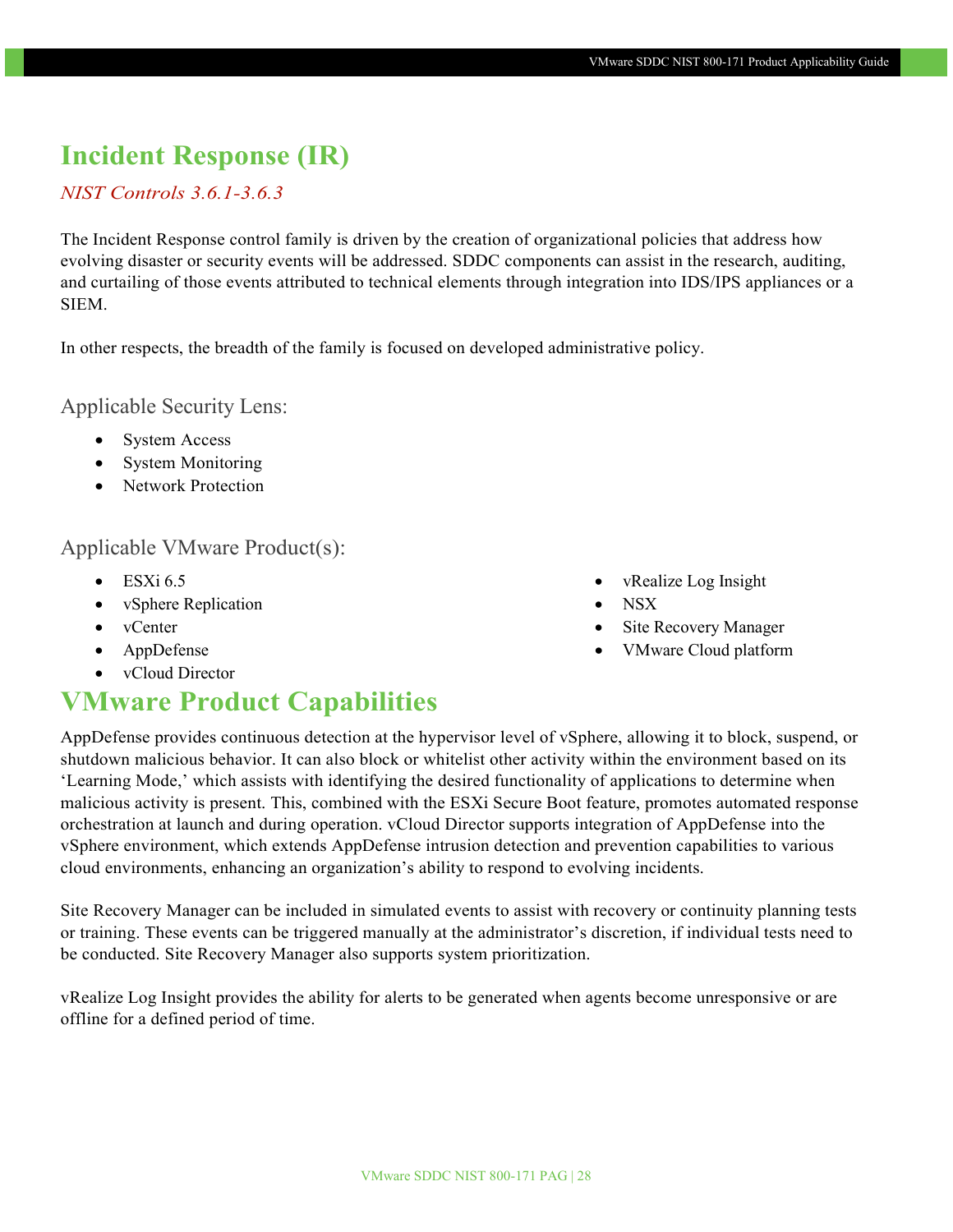### **Physical Protection (PP)**

*NIST Controls 3.10.1-3.10.6*

The Physical Protection control family establishes criteria for the physical security of data, technology, and people. This control family certifies that the physical controls are addressed within policies, procedures, or technical applications and are enforced appropriately through the environment's scope.

VMware products can support the controls of this family through organizationally developed policy when properly used. All SDDC platform components provide backup and recovery capabilities, which will aid the employment of the policy for requirements such as data protection and handling of physical security measures.

Applicable Security Lens:

- System Access
- System Monitoring
- Network Protection

Applicable VMware Product(s):

• vSphere Replication

### **VMware Product Capabilities**

vSphere Replication provides additional data security by providing robust, easy-to-use replication solutions reducing the data's susceptibility to physical risks such as equipment theft, disasters, or connectivity outages.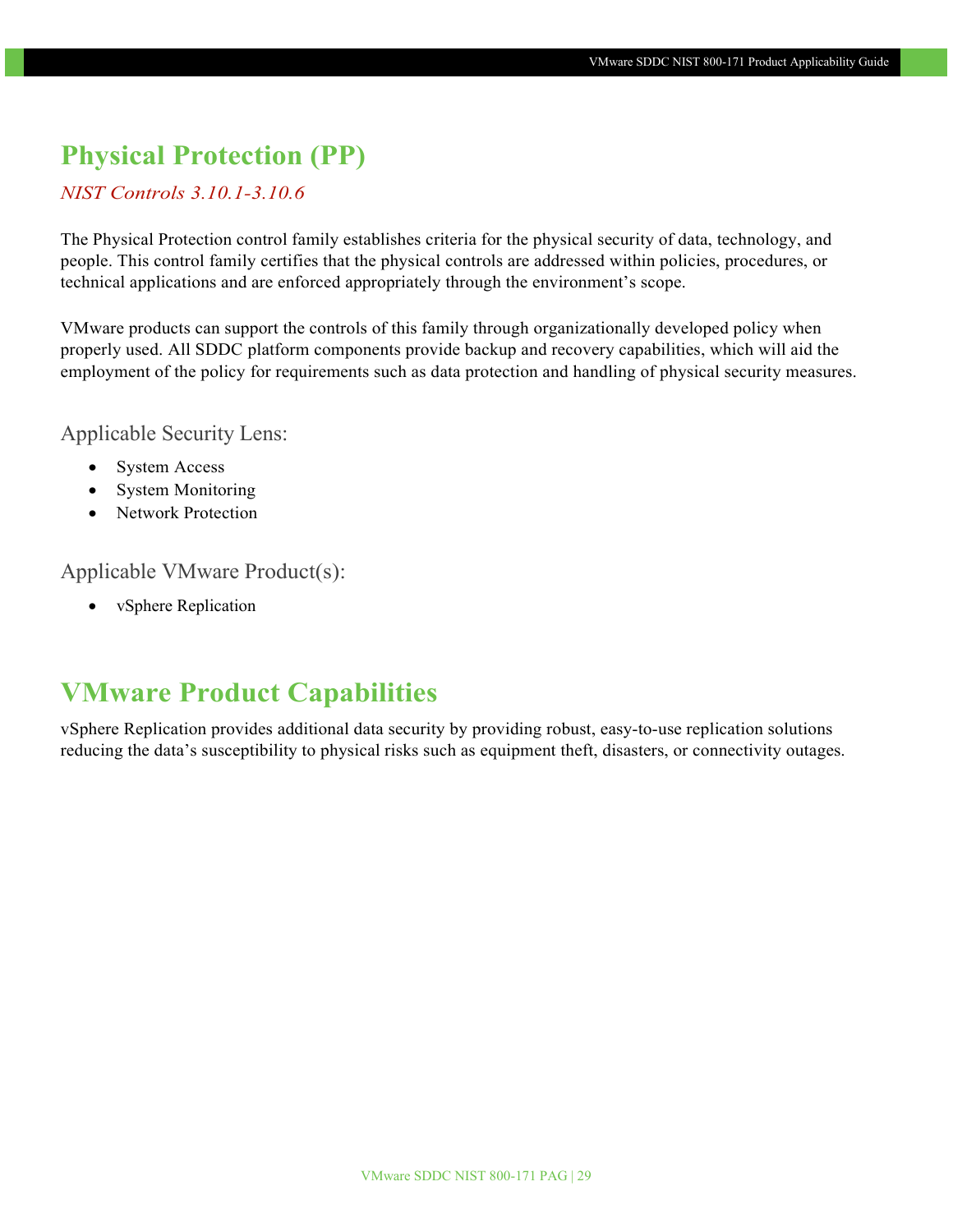### **Security Assessment (SA)**

#### *NIST Controls 3.12.1-3.12.4*

The Security Assessment control family establishes criteria and controls to ensure that only authorized connections are enabled throughout an organization's environment. At its core, the Security Assessment and Authorization control family aims to certify that all systems support security in depth. The interconnections of systems, appropriate authorizations, and the processes that support them are key. The applicable VMware products create an ease of configuration natively to support this intent.

Beyond product applicability, organizations are advised to perform proactive penetration tests to meet the full extent of the control area.

#### Applicable Security Lens:

- System Monitoring
- Data Encryption and Protection
- Network Protection

#### Applicable VMware Product(s):

- vCenter
- vRealize Operations

### **VMware Product Capabilities**

vCenter provides the capability to support existing Business Continuity Plans by providing workload management during host disruptions. Additionally, vRealize Operations generates metrics and system performance reports, which can be utilized alongside organizational standards, or other benchmarks, to support capacity planning and general system operations.

Additional product capability details can be found at the VMware Compliance IDs listed in *Appendix B*.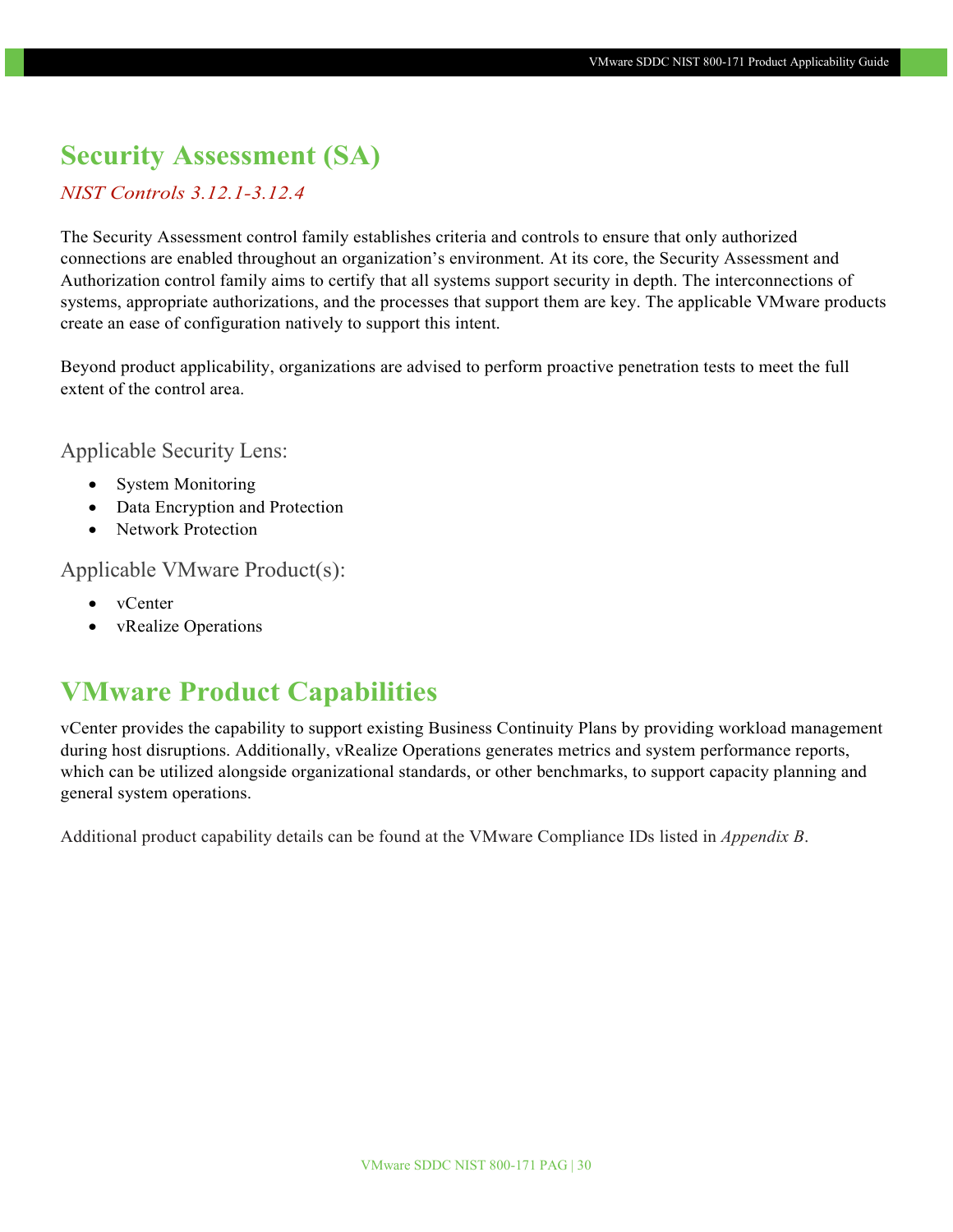### **System and Communications Protection (SC)**

### *NIST Controls 3.13.1-3.13.16*

The System and Communications control family addresses the need for protecting information throughout its lifecycle within the environment. It assesses how traffic travels from outside to inside an organization's network and the layers in between.

### Applicable Security Lens:

- Data Segmentation
- System Hardening
- System Access
- System Monitoring

#### Applicable VMware Product(s):

- NSX for vSphere
- VMware vSphere NSX-T Data Center
- vRealize Automation
- vRealize Network Insight
- vRealize Orchestrator
- vRealize Operations
- vCenter
- Site Recovery Manager
- $\bullet$  ESXi 6.5
- Network Protection
- Data Encryption and Protection
- Trusted Execution/Secure Boot
- vSphere Replication
- vSAN 6.6
- Mirage
- Cloud Foundation
- SDDC Manager
- vCloud Usage Meter
- vCloud Director
- vCloud Availability for vCloud Director
- vCloud Director Extender

### **VMware Product Capabilities**

One main objective within this control set is minimizing the development of covert channels. VMware conducts peer reviews during each development cycle to plug all potential back doors. VVD requirements force security requirements to maintain adequate levels of encryption, logging specifically through separating vRealize Log Insight from vRealize Network Insight and pushing security groups through NSX.

All pieces of VMware software include digital signatures and 256 MAC hashing.

Micro-segmentation allows logical domain segmentation at a granular isolation level. For DDoS attacks, NSX builds in capabilities to perform malware analysis. These attributes supplement vulnerability scanning capabilities that exist within the SDLC. NSX and other SDDC products grant administrator functionality to restrict remote access to defined protocols, i.e., SSH and RDP. For instance, Mirage utilizes Remote Desktop Protocol (RDP) solely. vCloud Usage Meter has TLS enabled by default for all communications and conducts checksum verification for generated reports.

Beyond protocol restriction, vRealize Automation contains multiple default roles that segment information based on roles at scale. Coupled with vRealize Log Insight, this enables authentication to be authorized granularly across a designed environment without third-party integration. Similar to vRealize Automation, vRealize Operations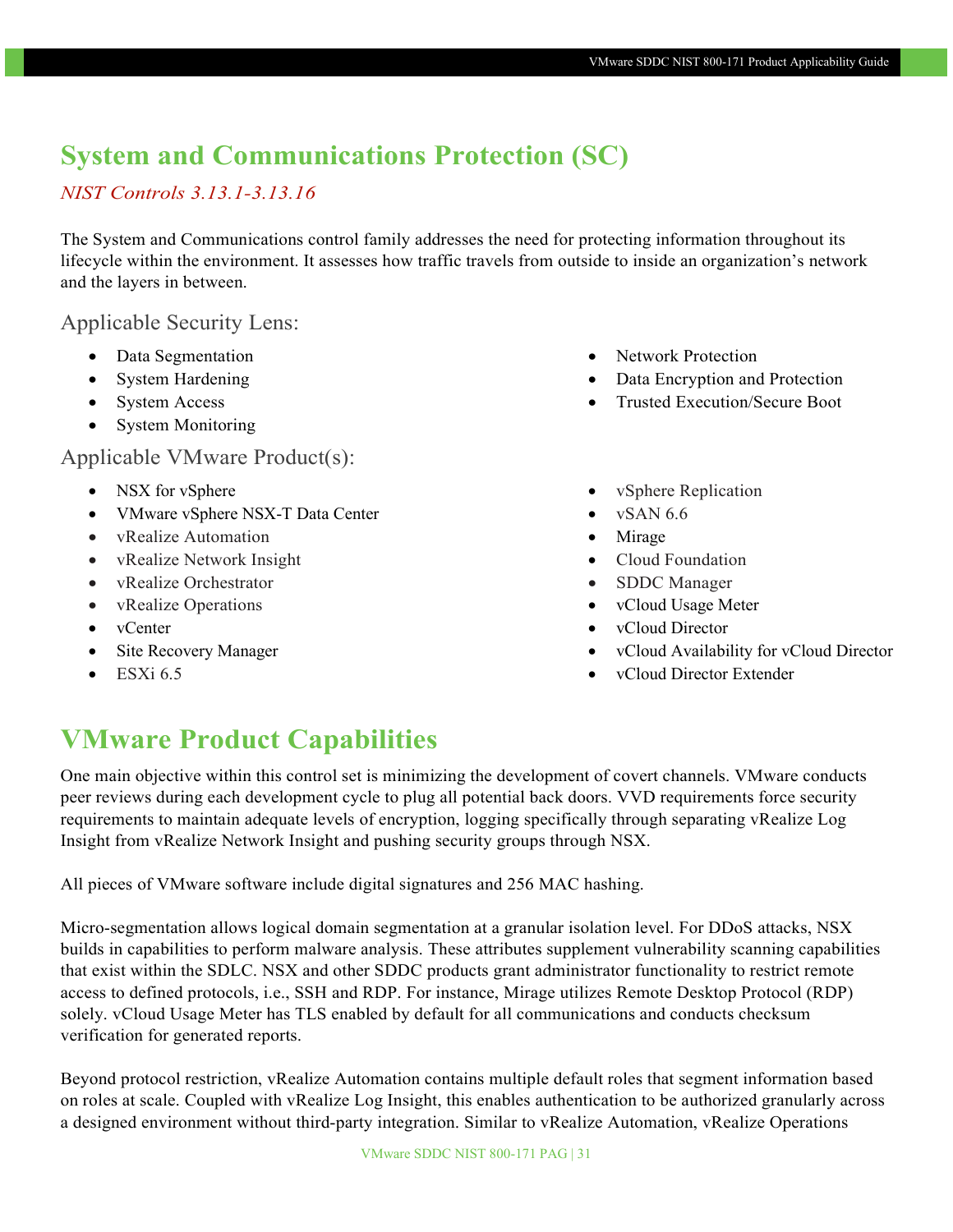permits the creation of groups utilizing RBAC to define segregation of certain areas or devices within an environment.

VMware NSX Edge™ gateways give boundary protection and network isolation to user environments. Through its Dynamic Host Configuration Protocol (DHCP) service, NSX Edge gateways set a static binding. By doing so, unique identifiers are set prior to any execution, fortifying an information system against malicious activity and defining a virtual boundary for organizations utilizing multi-tenant cloud environments.

For enhanced visibility, organizations can leverage vRealize Network Insight to provide context on information flow within the environment. vRealize Network Insight uses platform and proxy use certificates to restrict flow within an infrastructure. NSX and its micro-segmentation can then enforce defined information flow guidelines. VMware NSX Manager<sup>TM</sup> can sync with RBAC to restrict access based on specified group names. The information contained within these data flows is then secured at rest with the vSAN Encryption feature in vSAN 6.6 and with the vSphere 6.5 VM Encryption feature. ESXi 6.5 further segments processes within resource pools. vCloud Director supports native integration into NSX Distributed Firewall to provide application isolation. vCloud Usage Meter provides further protection by allowing users to be segmented into three groups: root Unix user, non-root Unix user, and UI user, who has no system access.

VMware security programs and practices establish requirements "by design" to evolve methodologies of protection against new "in-the-wild threats." This takes effect throughout the development process and is developed into products. Products are tested by first-class vulnerability scans and penetration tests prior to any full release or version update.

For further information, please visit: [https://www.vmware.com/content/dam/digitalmarketing/vmware/en/pdf/VMware-Product-Security.pdf.](https://www.vmware.com/content/dam/digitalmarketing/vmware/en/pdf/VMware-Product-Security.pdf)

Additional product capability details can be found at the VMware Compliance IDs listed in *Appendix B*.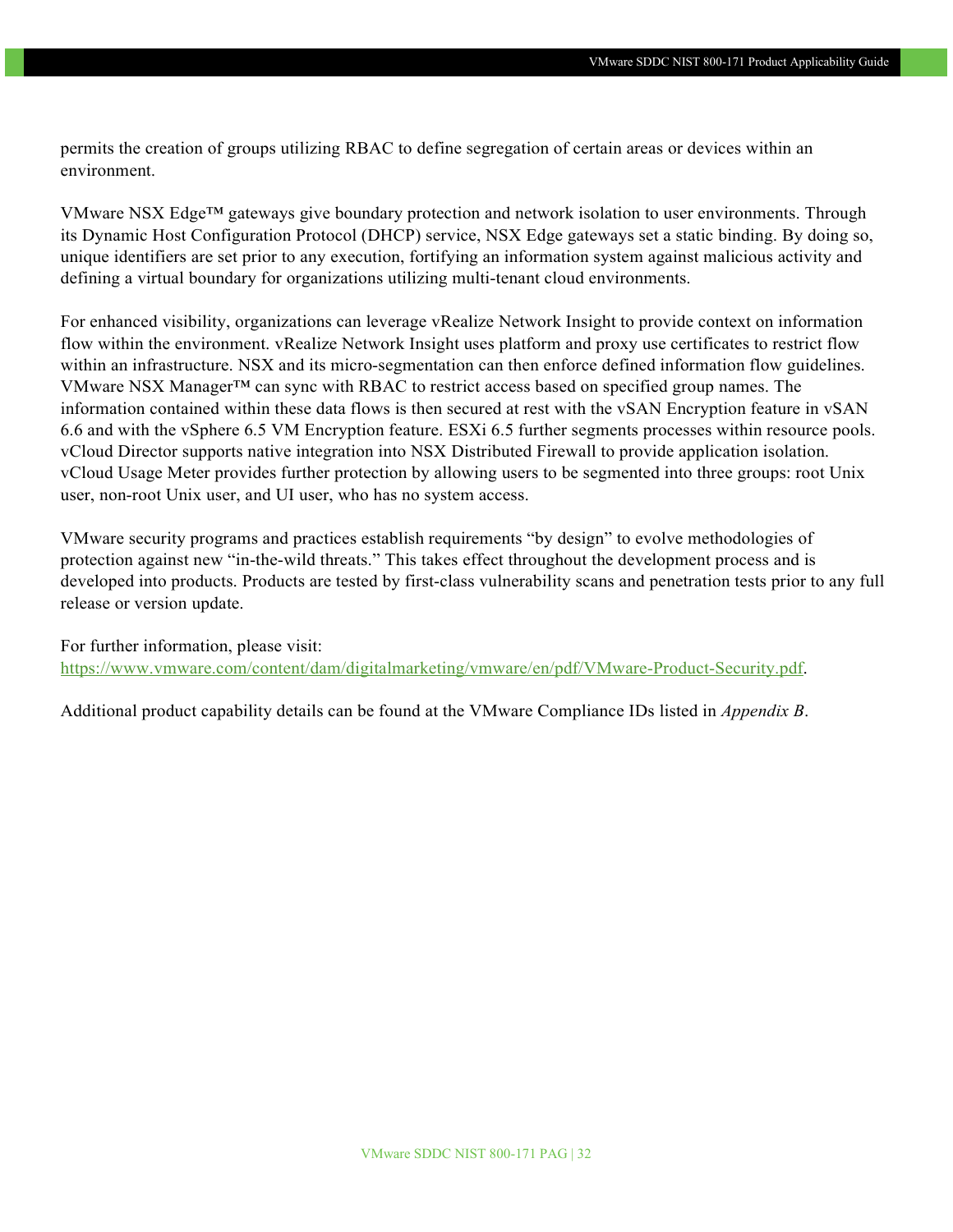### **System and Information Integrity (SI)**

### *NIST Controls 3.14.1-3.14.7*

Maintaining integrity within the system and information it provides is paramount. This control family requires that organizations implement protections concentrated on three key areas: System Monitoring; Software, Firmware, and Information Integrity; and Flaw Remediation.

#### Applicable Security Lens:

- Data Segmentation
- System Monitoring
- System Hardening

### Applicable VMware Product(s)

- $\bullet$  ESXi 6.5
- vSphere Replication
- $\bullet$  vSAN 6.6
- vRealize Log Insight
- NSX for vSphere
- vRealize Automation
- Data Encryption
- Trusted Execution/Secure Boot
- vRealize Network Insight
- Cloud Foundation
- vSphere Update Manager
- vCenter
- AppDefense
- Mirage
- VMware Cloud platform

### **VMware Product Capabilities**

Through the lens of the VVD "secure by default" directive and the guidance of the security criteria held within the SDLC, VMware SDDC and VMware Cloud platform components consistently prioritize system integrity and the information it holds.

To highlight, ESXi 6.5 maintains a secure boot protocol utilizing vSphere Installation Bundles (VIBs). Harnessing the Unified Extensible Firmware Interface (UEFI), the hypervisor refrains from loading unless the signature database (containing the whitelisted and blacklisted signatures) validates. vCenter supports alerts to prevent unauthorized execution within the environment, and AppDefense can detect unauthorized code execution, send alerts, and address anomalies directly.

If signatures are not validated, the hypervisor fails to activate. ESXi 6.5 does not report system intelligence back on the failure to the session's origin. This is crucial as it protects the integrity of an organization's virtual servers from adversaries targeting intelligence to exploit. NSX natively includes defined guest introspection framework that allows administrators to conduct analysis on the data plane level from North–South traffic flows.

Adding strength to the secure boot protocol are vRealize Log Insight and vRealize Network Insight features that can be configured to notify the security team in the event a root account is being accessed, brute force attack, or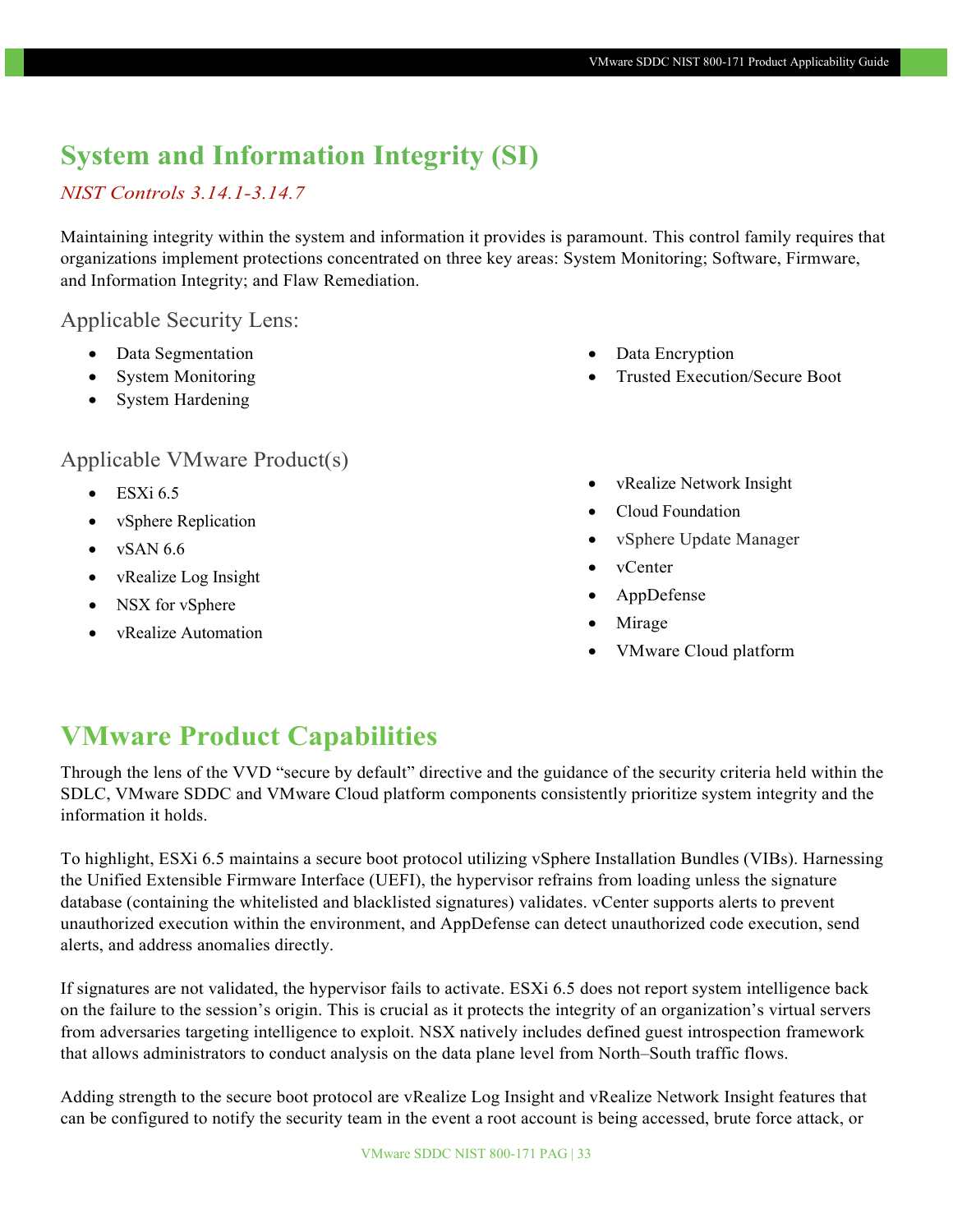attempt to attack an ESXi host. All alerts can be sent via email, allowing security personnel to intercept incidents at their earliest stages.

To widen appliance coordination, vRealize Log Insight, vRealize Network Insight, and vRealize Orchestration can be combined to define an event occurrence–level alert. This capability will enable organizations to calibrate alerts so that critical alerts are noticed through visual dashboards and defined distribution lists. vSphere Update Manager can be configured to automate remediation on identified vulnerabilities. Third-party solutions can be inserted to combine both on-premises and cloud-based synchronization of updates.

AppDefense can, on its own, isolate threats as they appear and suspend the affected section of the environment. AppDefense actively monitors the environment from the hypervisor layer and can detect anomalies in application behavior or network traffic, as well as changes made to network configuration. Actions can be addressed automatically when alerts are triggered. It can also be integrated with the vSphere environment, which if used in conjunction with vCloud Director can be used to establish and maintain intrusion detection and management.

Finally, all VMs can be configured for destruction upon end of life, defined by the administrator.

Additional product capability details can be found at the VMware Compliance IDs listed in *Appendix B.*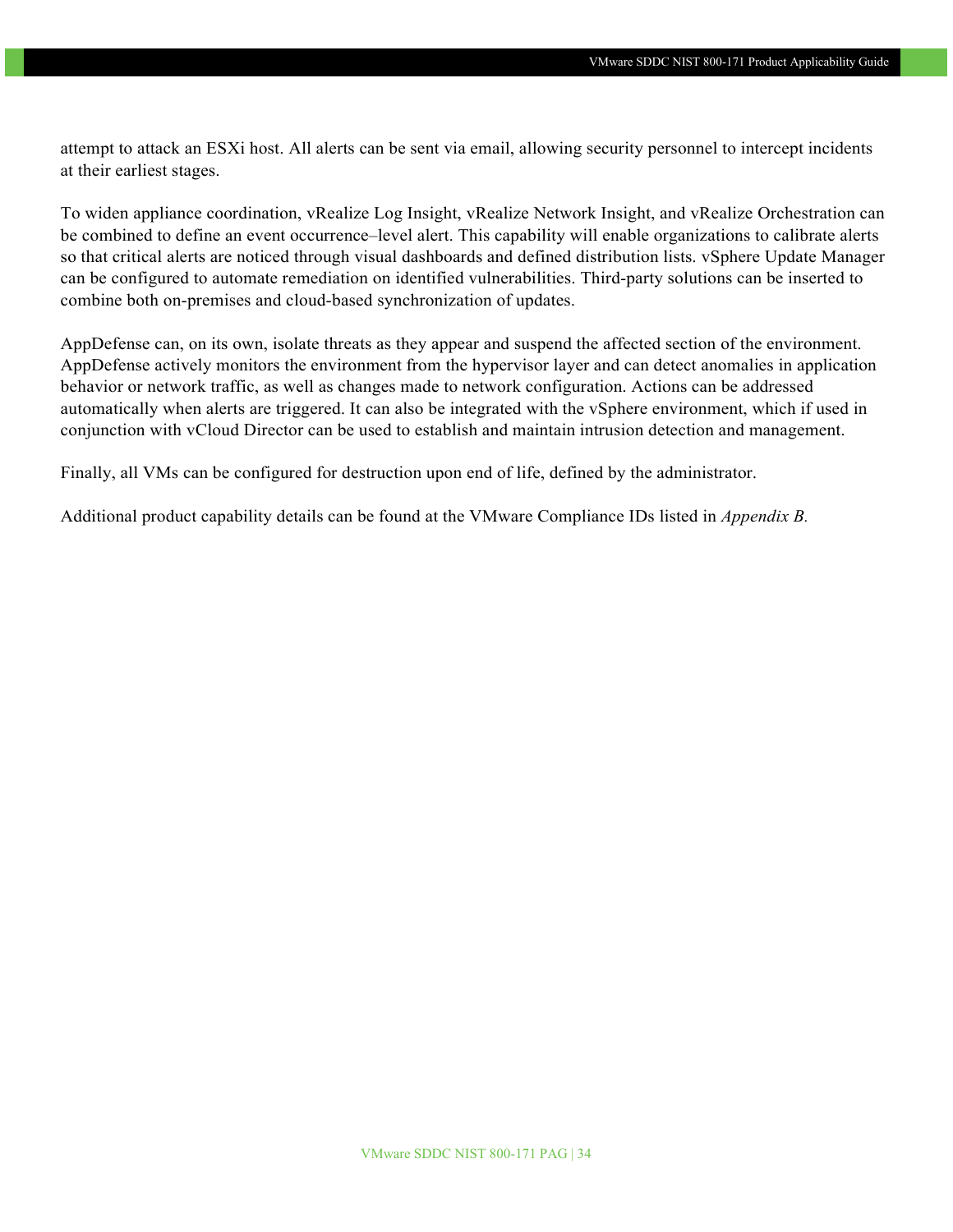# <span id="page-34-0"></span>VMware Administrative Controls

VMware SDDC NIST 800-171 PAG | 35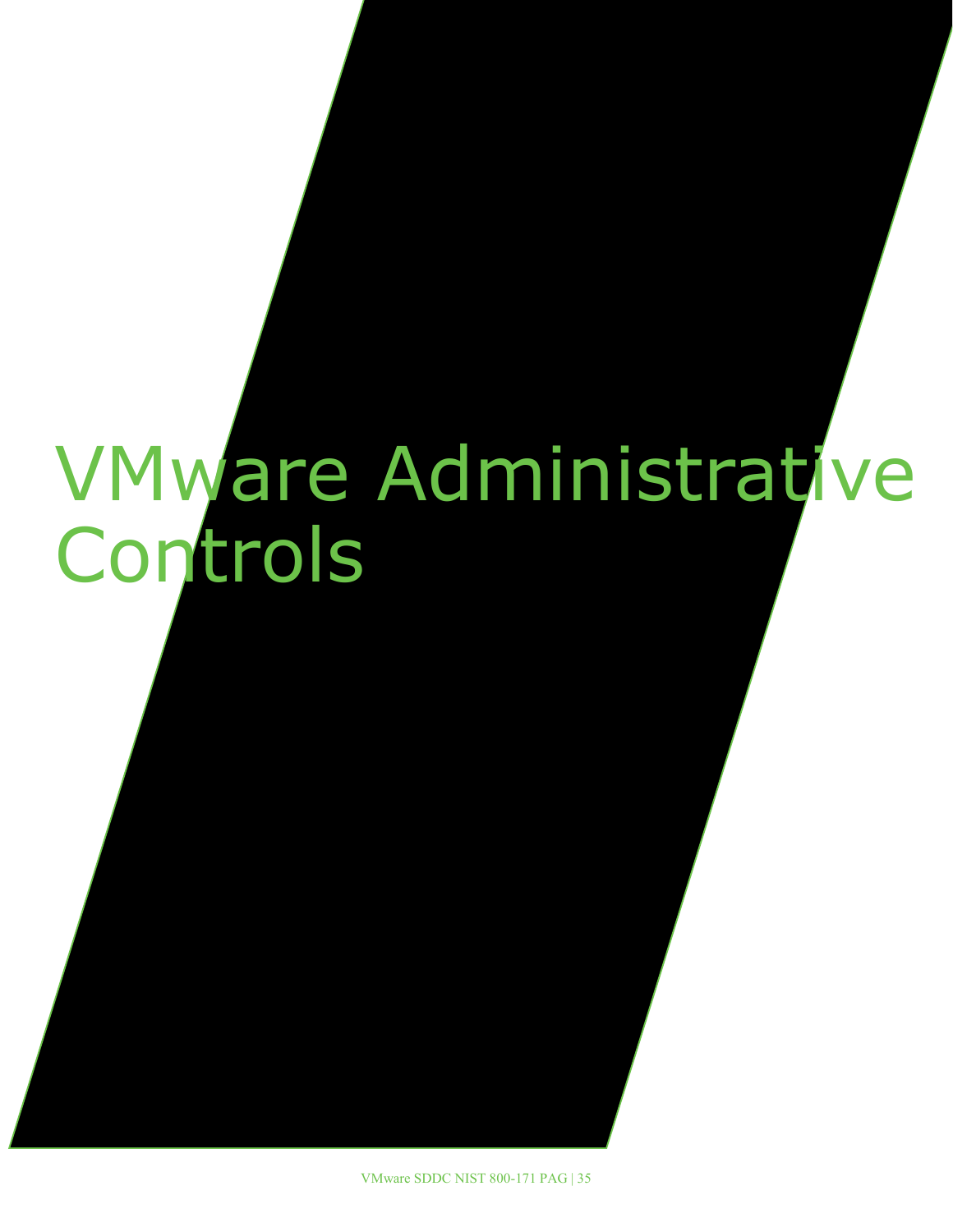### **Awareness and Training (AT)**

#### *NIST Controls 3.2.1-3.2.3*

This control family is managed through Administrative action on the client side and is not applicable to VMware natively. VMware provides documentation that may support security awareness and training efforts.

Applicable Security Lens:

- System Monitoring
- System Access
- Network Protection

- vRealize Log Insight
- vRealize Network Insight
- vRealize Operations
- ESXi
- vSphere Replication
- vCenter
- vCloud Director Extender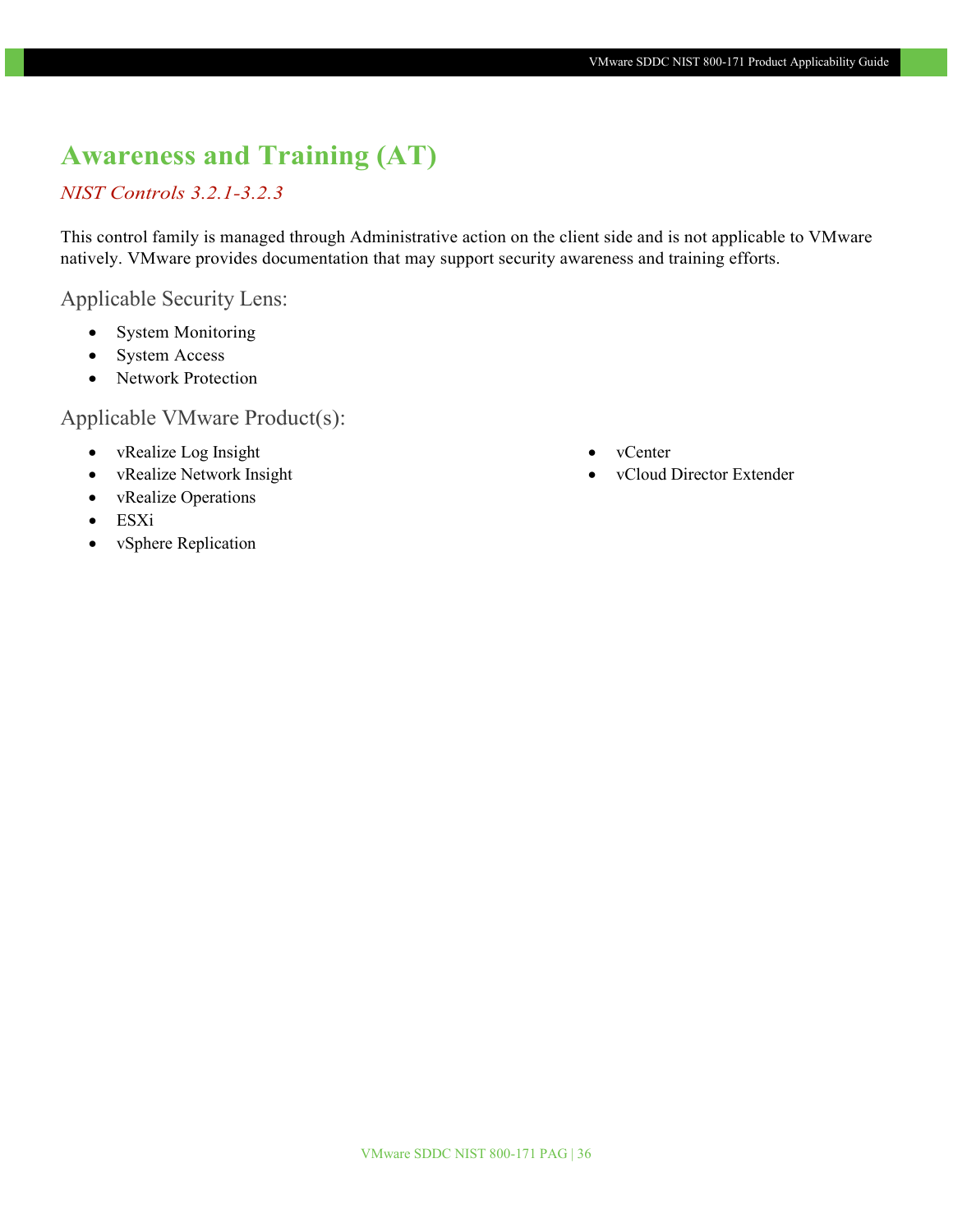### **Maintenance (MA)**

#### *NIST Controls 3.7.1-3.7.6*

Most controls listed underneath this control family are performed in accordance with organizational policy. vSphere Update Manager and vRealize Operations allow for maintaining up-to-date patching. When configured accordingly, products such as vCenter assist in the updates and patching for complementary VMware products, e.g., ESXi 6.5.

Moreover, all products are pre-inspected prior to ingestion/deployment and are hashed to elevate security protocols at the deepest levels of the virtual stack.

Lastly, proof of maintenance within NIST is required to ensure that all procedures are being followed as stated in governing policies. All products can generate logs that highlight when maintenance did occur on the component.

Applicable Security Lens:

- System Monitoring
- Data Encryption and Protection

- NSX for vSphere
- vRealize Configuration Manager
- vRealize Operations
- $\bullet$  ESXi 6.5
- vCenter
- vCloud Availability for vCloud Director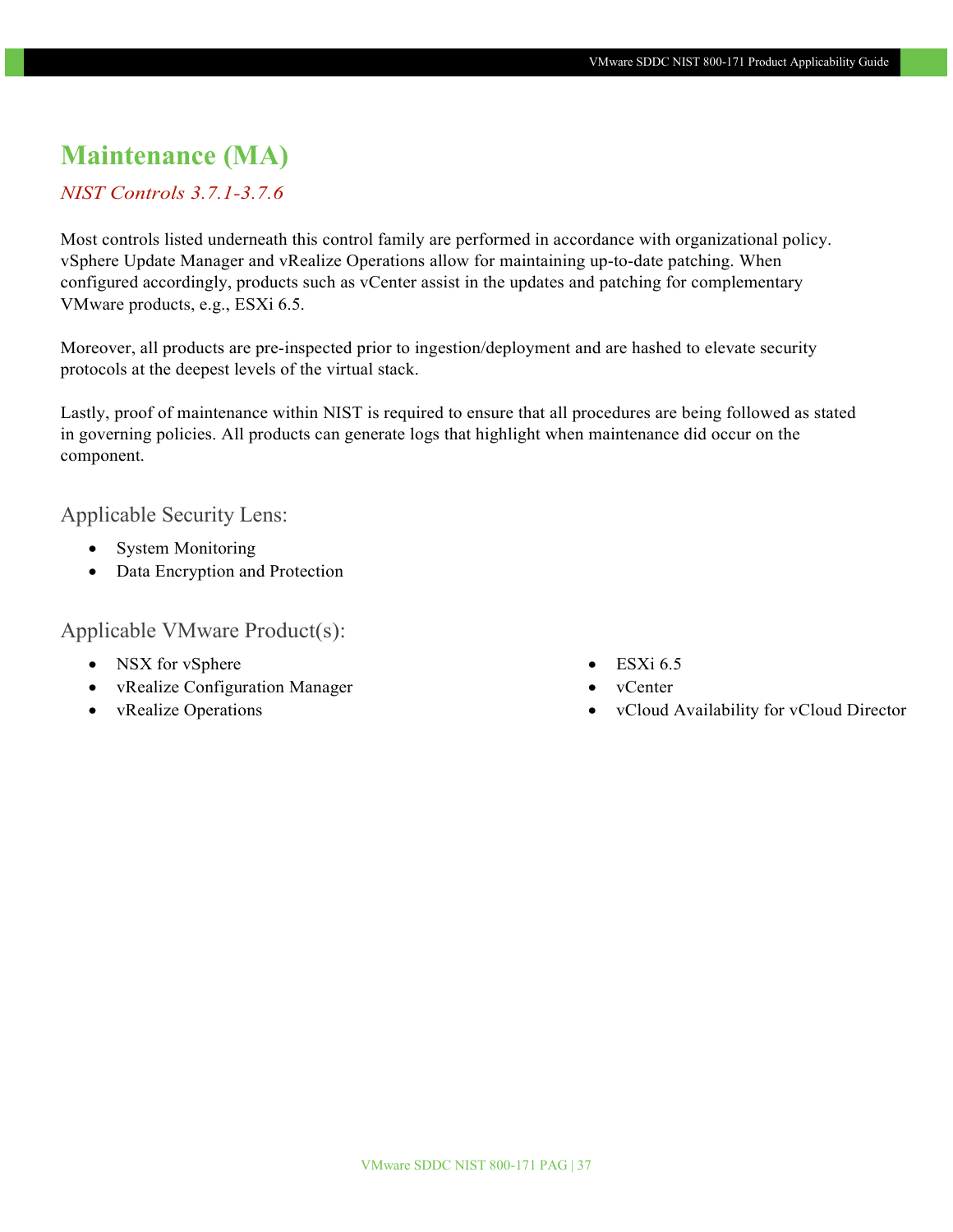### **Media Protection (MP)**

#### *NIST Controls 3.8.1-3.8.9*

VMware products can support the controls of this family through organizationally developed policy when properly used. Products within the SDDC do not natively provide features that directly apply to the family's intent. Natively, the vSAN Encryption feature provides two media functions within its datastore for cache and capacity to protect media if this feature is activated.

Applicable Security Lens:

• System Hardening

- $\bullet$  ESXi 6.5
- vSAN Encryption feature of vSAN 6.6
- vSphere Replication
- vCloud Director Extender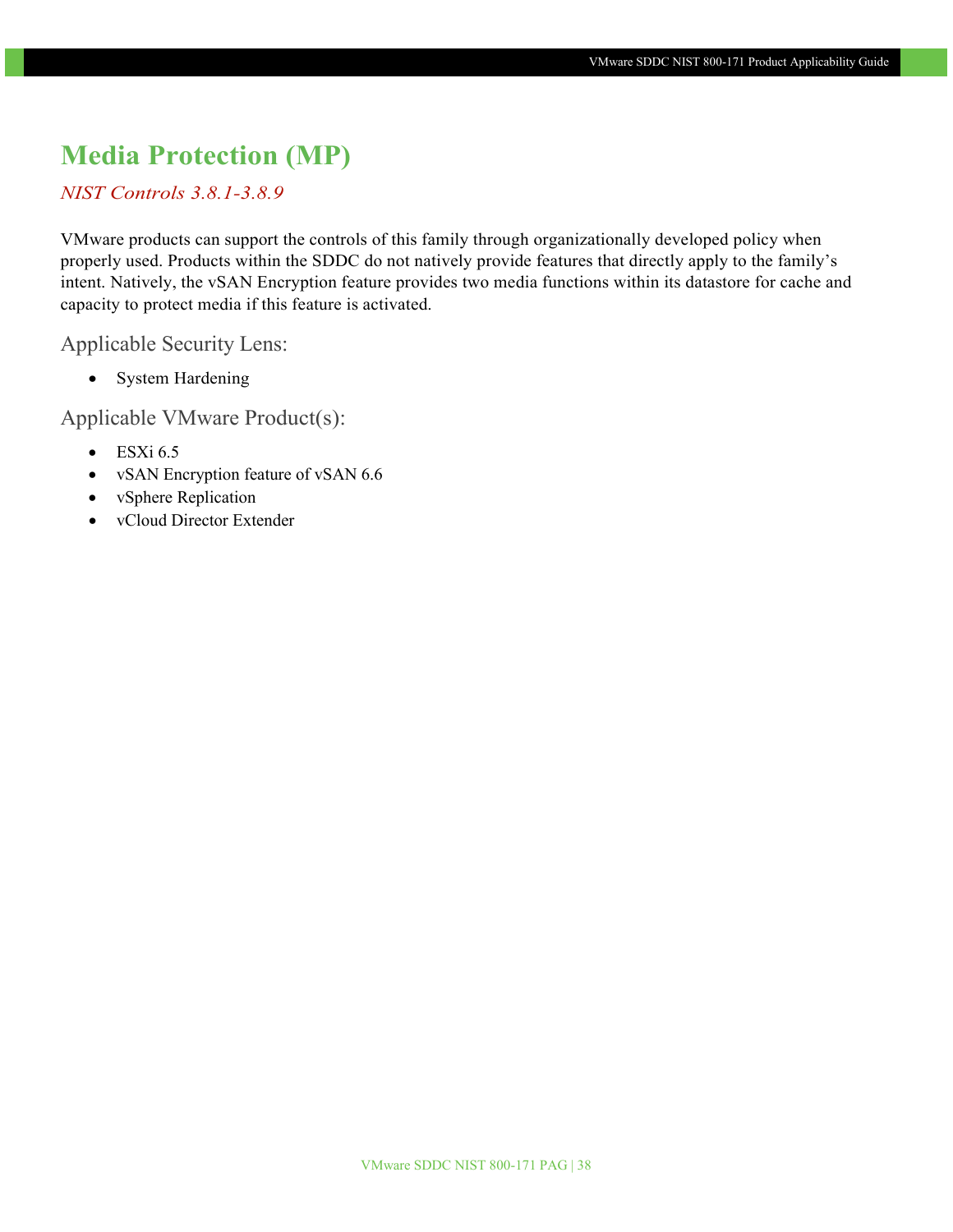### **Personnel Security (PS)**

#### *NIST Controls 3.9.1-3.9.2*

VMware products can support the controls of this family through organizationally developed policy when properly used. Products within the SDDC natively provide features that support the family's intent. These features include general user review reports and log intelligence capabilities.

Applicable Security Lens:

- System Access
- System Hardening
- System Monitoring

### Applicable VMware Product(s):

• vRealize Configuration Manager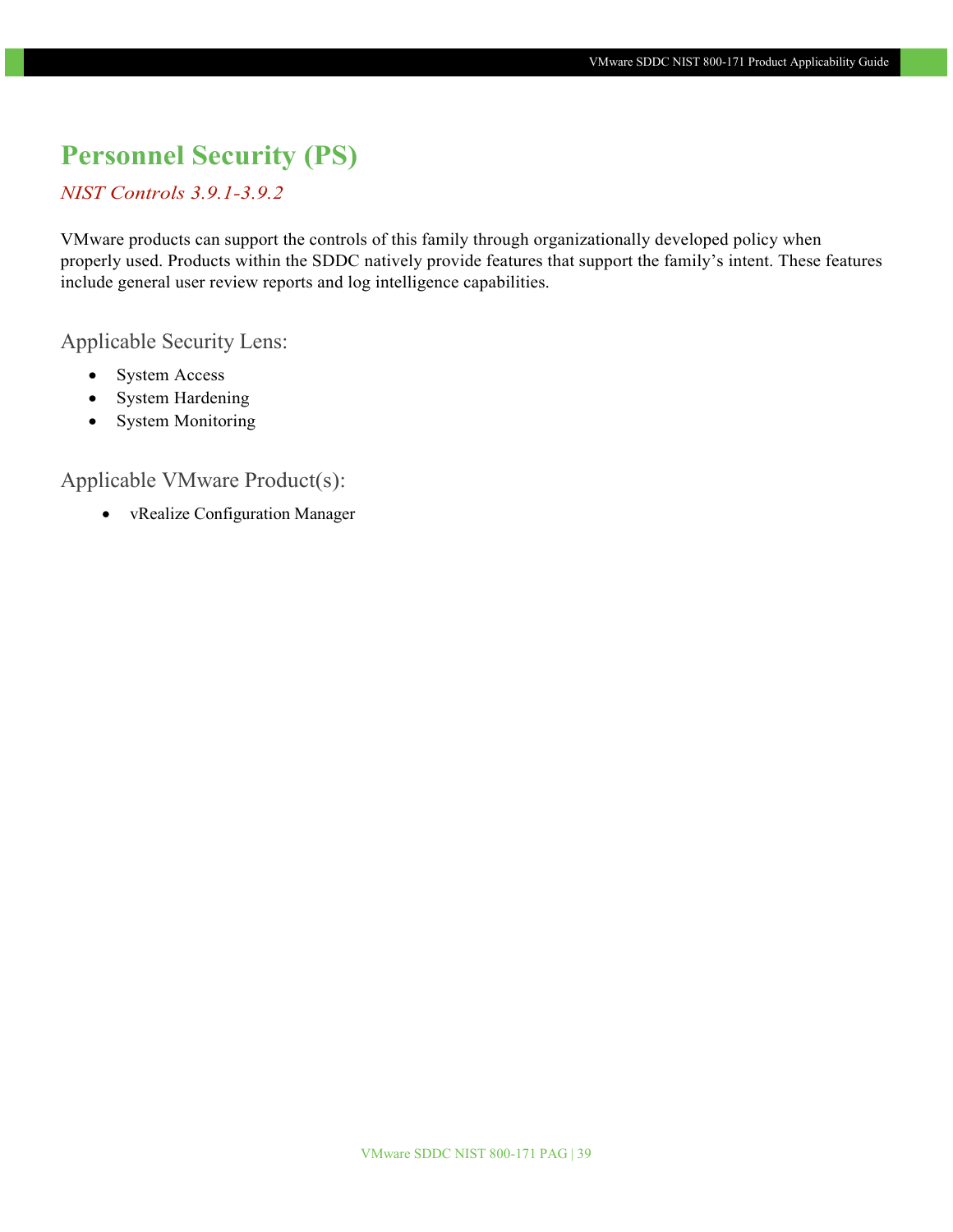### **Risk Assessment (RA)**

#### *NIST Controls 3.11.1-3.11.3*

VMware products can support the controls of this family through organizationally developed policy when properly used. All SDDC platform components do provide backup and recovery capabilities, which will thus aid the employment of a policy's requirements such as data protection and being able to meet recovery time objectives (RTO) and recovery point objectives (RPO). Site Recovery Manager and vSphere Replication can support the assurance of meeting RTO and RPO criteria. vRealize Network Insight assists risk assessments through visibility into network traffic throughout the environment.

Applicable Security Lens:

- System Monitoring
- Network Protection
- Automated Security

- vRealize Network Insight
- Site Recovery Manager
- vSphere Replication
- vCenter
- AppDefense
- vCloud Director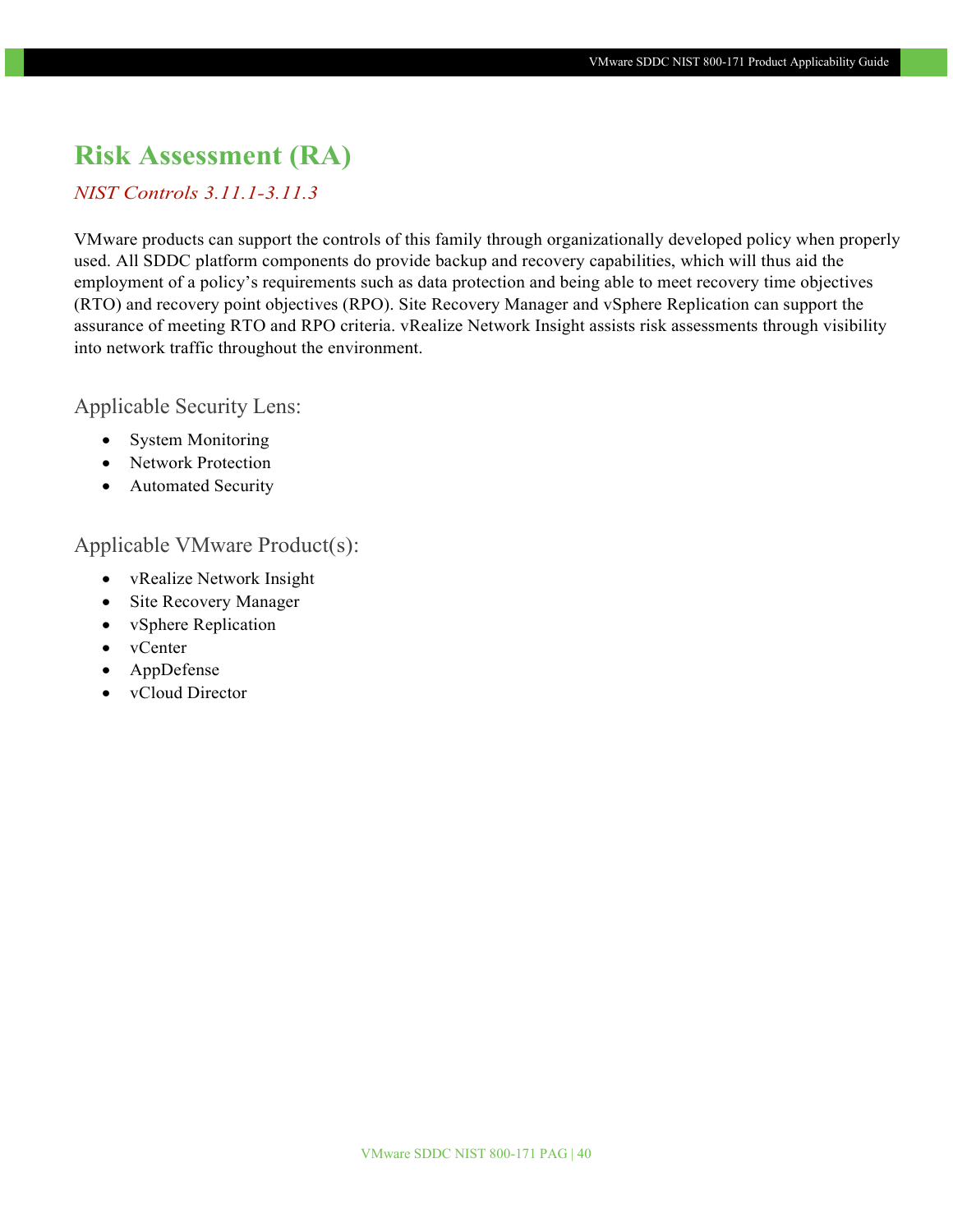# <span id="page-40-0"></span>*Conclusion*

To meet evolving regulatory needs, security programs now must define applicable controls at early stages. From ideation to design and through to the end of the product lifecycle, VMware has focused on developing methodologies that set this tone, regardless of the framework in question.

Through the eleven (11) security lenses and in accompaniment of the VMware Validated Design, the SDDC platform components and VMware Cloud provide users with a virtualization stack that adheres to the comprehensive requirements of NIST 800-171 for protecting CUI at both basic and derived control levels.

Organizations can seamlessly piece together full SDDC and VMware Cloud environments, or a subset made up of individual components, and be confident in the security and privacy measures employed in the products.

The considerations that VMware brings to bear on continuous compliance for clients come from its development culture, which constructs requirements that balance functionality and security for all deployable products. These policies provide customers with the confidence to include the SDDC product suite within their architecture and NIST 800-171 security program.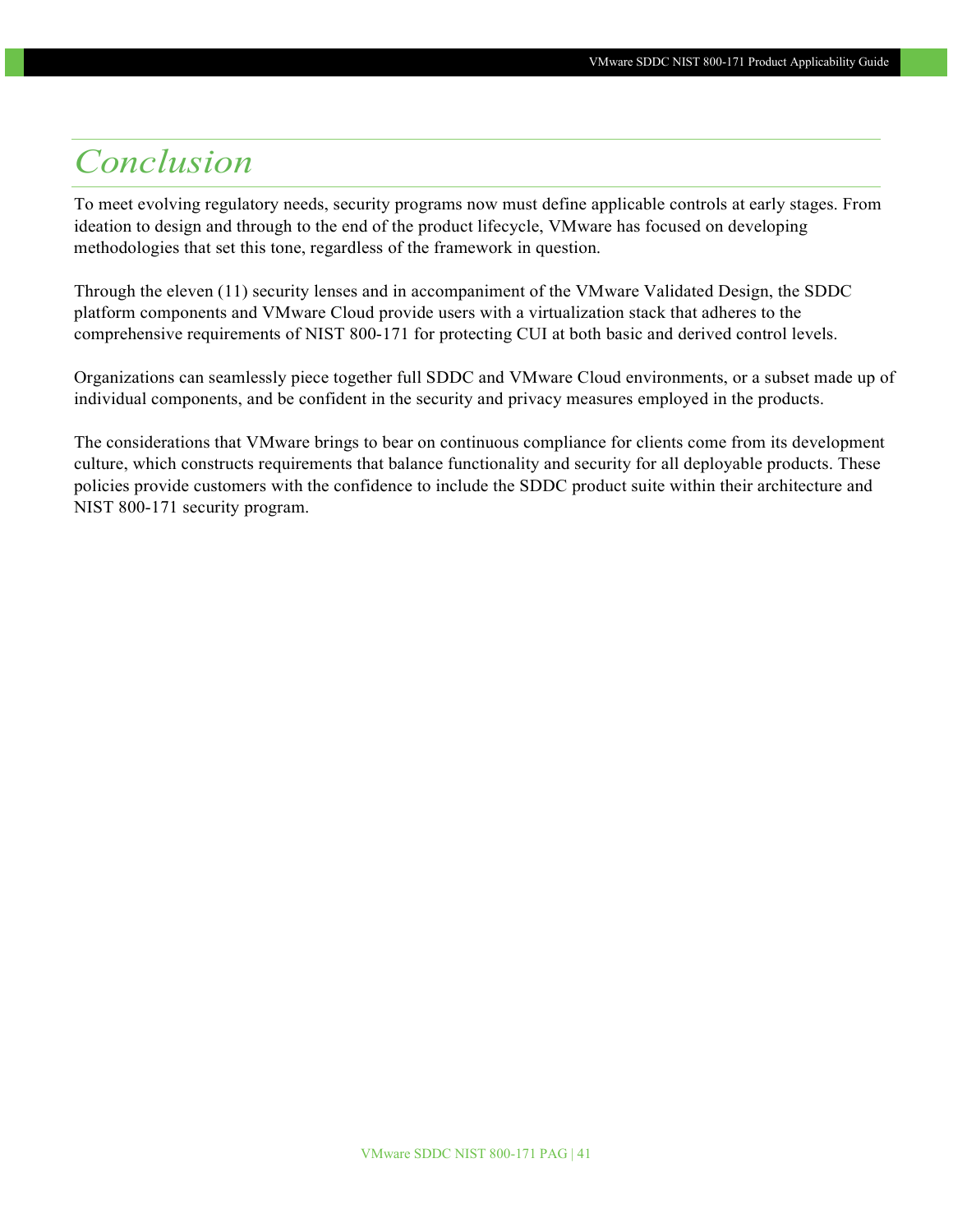# <span id="page-41-0"></span>*Bibliography*

'

- 1. Holmes, Wade. VMware NSX Micro-segmentation Day 1. VMware Press, 2017. "Secure Boot for ESXi 6.5 – Hypervisor Assurance."
- 2. Foley, Mike. May 4, 2017. Accessed July 20, 2017. <https://blogs.vmware.com/vsphere/2017/05/secure-boot-esxi-6-5-hypervisor-assurance.html>
- 3. "NIST Special Publication (SP) 800-171 Revision 1." National Institute of Standards and Technology. December 2016. Accessed October 8, 2018. <https://nvlpubs.nist.gov/nistpubs/SpecialPublications/NIST.SP.800-171r1.pdf>
- 4. "NIST Special Publication (SP) 800-53 Revision 4." National Institute of Standards and Technology. April 2013. Accessed July 26, 2017. [https://doi.org/10.6028/NIST.SP.800-53r4.](https://doi.org/10.6028/NIST.SP.800-53r4)
- 5. "VMware Product Security: An Overview of VMware's Security Programs and Practices." VMware. Accessed July 26, 2017. https://www.vmware.com/content/dam/digitalmarketing/vmware/en/pdf/whitepaper/vmware-product-security-white-paper.pdf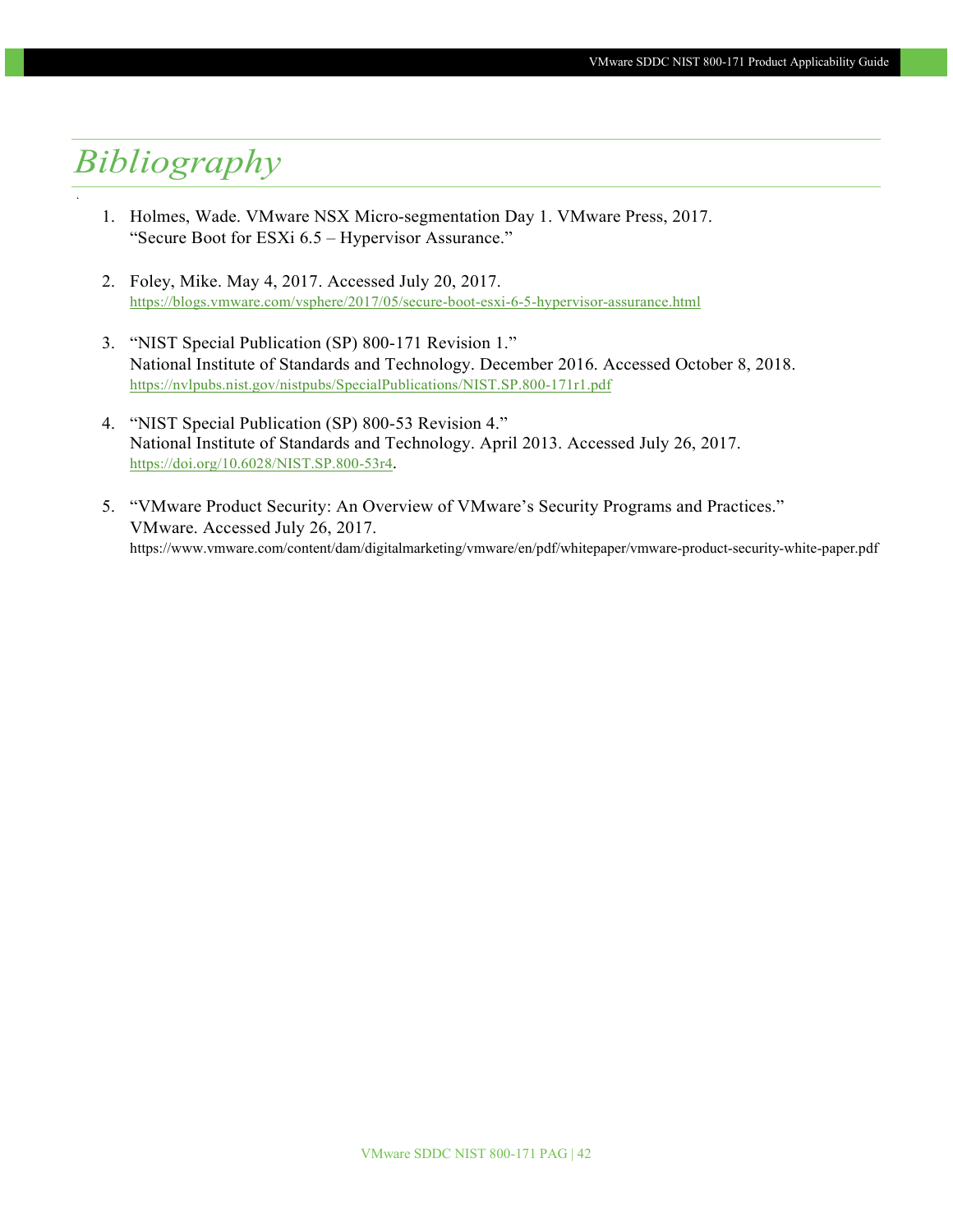# <span id="page-42-0"></span>*Appendix A: NIST 800-171 Control Mapping*

| <b>VMware Product</b>                  | <b>NIST 800-171 Control Families Supported</b> |
|----------------------------------------|------------------------------------------------|
| <b>VMware NSX</b>                      | AC, AU, CM, IA, IR, MA, SC, SI,                |
| VMware vRealize Log Insight            | AC, AU, CM, IA, IR, SI                         |
| <b>VMware vRealize Network Insight</b> | AC, AU, SC, SI                                 |
| <b>VMware vRealize Orchestration</b>   | AC, AU, CM, SC                                 |
| <b>VMware vRealize Operations</b>      | AC, AU, CM, IA, MA, SC                         |
| <b>VMware vSAN</b>                     | AC, AU, CM, IA, IR, MP, SC, SI                 |
| <b>VMware vSphere</b>                  | AC, AU, CM, IA, IR, MA, MP, SC, SI             |
| <b>VMware vCenter</b>                  |                                                |
| <b>VMware ESXi</b>                     |                                                |
| <b>VMware vSphere Replication</b>      |                                                |
| VMware vSphere Update Manager          |                                                |
| VMware vSphere VM Encryption feature   |                                                |
| <b>VMware Site Recovery Manager</b>    | AC, AU, IA, IR, SC                             |
| <b>VMware Cloud Foundation</b>         | AC, AU, SC                                     |
| <b>VMware Mirage</b>                   | AC, CM, IA, SC, SI                             |
| <b>VMware AppDefense</b>               | AC, AU, CM, IA, IR, SC, SI                     |
| <b>VMware vCloud Usage Meter</b>       | AC, AU, IA, SC,                                |
| VMware Cloud platform                  | AC, AU, CM, IA, IR, MA, MP, SC, SI             |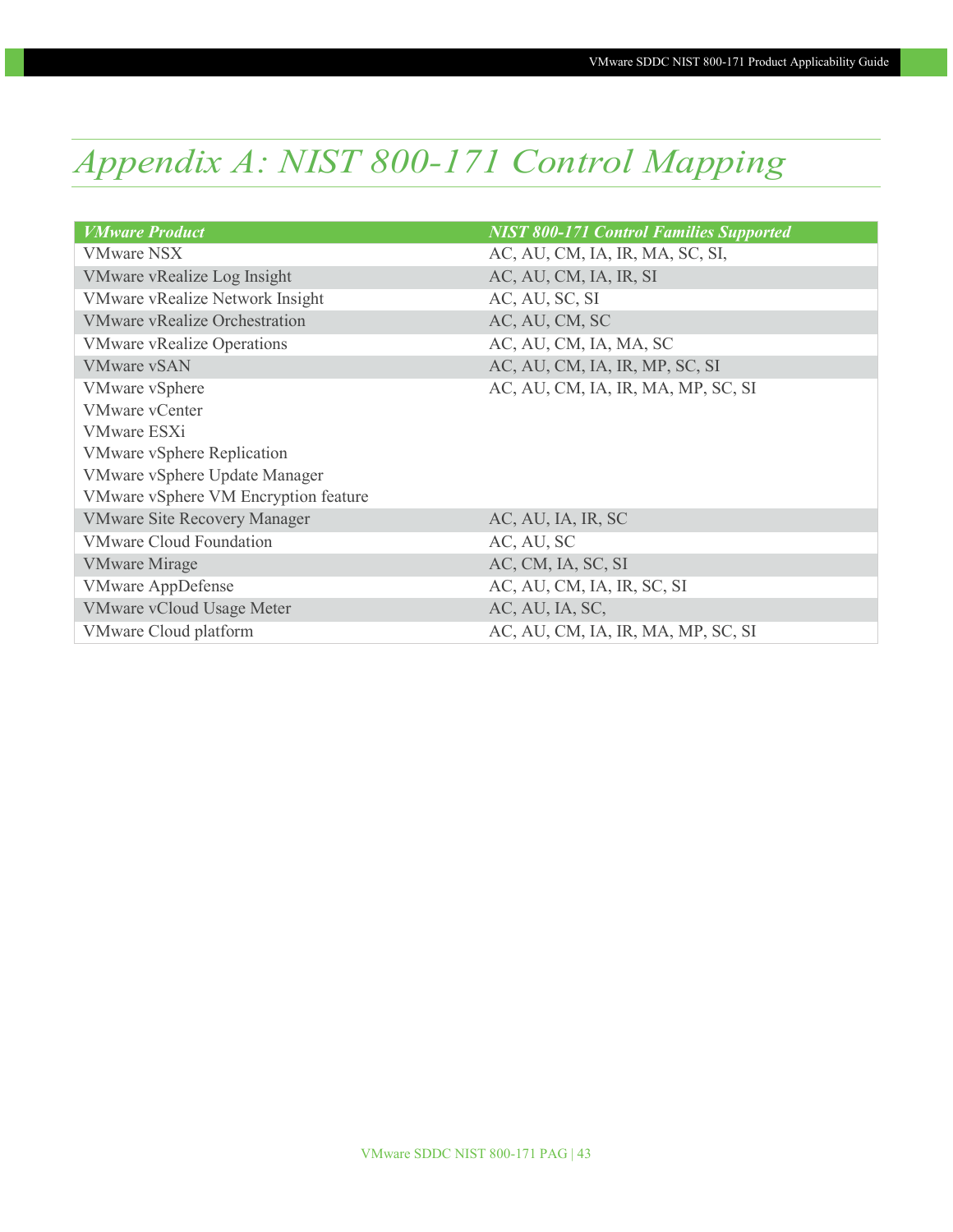# <span id="page-43-0"></span>*Appendix B: SDDC Product Capability Relationship with NIST 800-171*

| <b>Product</b> | <b>Capability ID</b> | <b>Product Capability</b>                                                                                                                                                                                                                                                                                           | <b>NIST Control</b><br>Family                                   |
|----------------|----------------------|---------------------------------------------------------------------------------------------------------------------------------------------------------------------------------------------------------------------------------------------------------------------------------------------------------------------|-----------------------------------------------------------------|
|                | ESXI 001             | Login attempts can be limited.                                                                                                                                                                                                                                                                                      | AC - Access Control                                             |
|                | <b>ESXI_002</b>      | Concurrent sessions can be limited on web clients and<br>virtual machine consoles.                                                                                                                                                                                                                                  | AC - Access Control                                             |
|                | <b>ESXI_003</b>      | ESXi can be integrated with Active Directory, or<br>LDAP, to employ unique user identifiers, instead of<br>using the root account.                                                                                                                                                                                  | AC - Access Control<br>IA - Identification and<br>Authorization |
|                | <b>ESXI_004</b>      | A proof of maintenance log is available to report on<br>archived maintenance activity.                                                                                                                                                                                                                              | $AU - A$ udit and<br>Accountability                             |
|                | ESXI_005             | Remote access to ESXi via SSH, or the vSphere Web<br>Client or API over HTTPS, can be configured as the<br>secure communication protocol. Session identifiers are<br>invalidated after session termination.                                                                                                         | AC - Access Control                                             |
| ESXi           | <b>ESXI_006</b>      | ESXi supports integration with external authentication<br>solutions, such as Active Directory. Users that are<br>members of a group that has been granted access to<br>ESXi can sign in using single sign-on and will be able<br>to log in using their user ID with elevated permissions.                           | AC - Access Control<br>IA - Identification and<br>Authorization |
|                | ESXI 007             | ESXi will perform the encryption on virtual machines<br>that have been configured by vCenter to support VM<br>Encryption. A third-party key manager solution is<br>required to manage encryption keys. ESXi supports<br>virtual machine encryption but requires a third-party<br>integration.                       | MP - Media Protection                                           |
|                | ESXI_008             | ESXi can push logs to be stored in an external log<br>repository that supports syslog, including vRealize Log<br>Insight. In the event vRealize Log Insight is used, it<br>can then apply tamper protection of logging that can be<br>used during after-the-fact investigations without<br>altering the event logs. | AC - Access Control<br>$AU - A$ udit and<br>Accountability      |
|                | <b>ESXI 009</b>      | ESXi supports the Secure Boot feature to monitor<br>firmware to validate version control and authorization.<br>If the violation is detected during boot, the system will<br>not boot up. If the violation is detected during run-<br>time, the command will be rejected and not boot.                               | $CM$ – Configuration<br>Management<br>IR - Incident Response    |
|                | <b>ESXI_010</b>      | ESXi has inherent capabilities to log events and<br>specify frequency. The richness of logging can be<br>adjusted, and the log retention based on disk space can<br>be enhanced, through use of a separate logging<br>repository via syslog or vRealize Log Insight.                                                | $AC - Access Control$<br>$AU -$ Audit and<br>Accountability     |
|                | <b>ESXI_011</b>      | If ESXi has Secure Boot enabled, any attempt to<br>execute unsigned binaries will result in an alert that<br>will be sent to the vCenter instance.                                                                                                                                                                  | $AU - A$ udit and<br>Accountability<br>IR - Incident Response   |
|                | <b>ESXI_012</b>      | ESXi can be configured to display a login banner<br>before granting access to the system.                                                                                                                                                                                                                           | $AC - Access Control$                                           |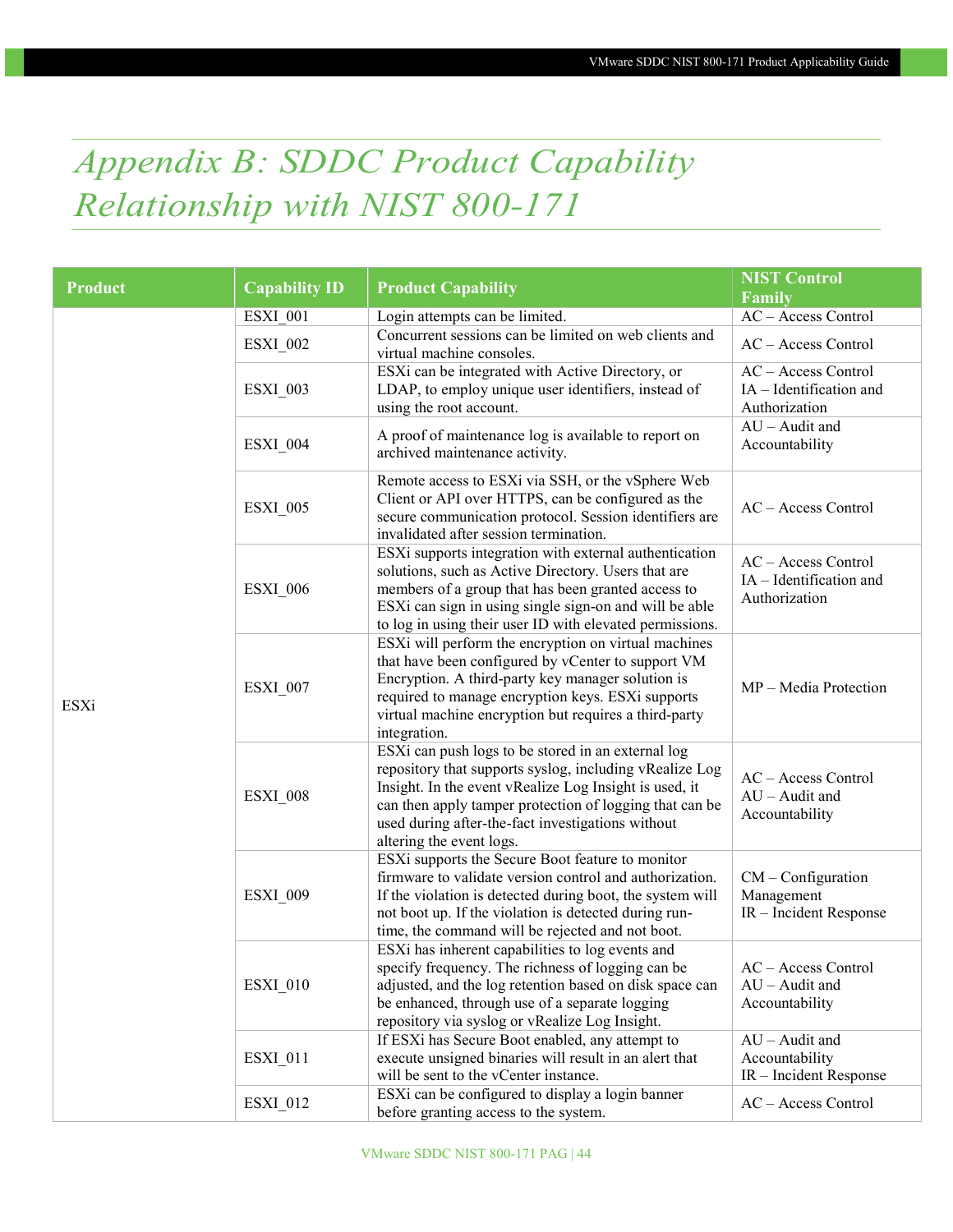|            | ESXI_013        | ESXi provides memory safeguards to protect it from<br>executing unauthorized code.                                                                                                                                                                                                                                                                                                                                                                                                     | $CM$ – Configuration<br>Management<br>SC - System and<br>Communications<br>$SI - System$ and<br>Information Integrity |
|------------|-----------------|----------------------------------------------------------------------------------------------------------------------------------------------------------------------------------------------------------------------------------------------------------------------------------------------------------------------------------------------------------------------------------------------------------------------------------------------------------------------------------------|-----------------------------------------------------------------------------------------------------------------------|
|            | <b>ESXI_014</b> | ESXi limits the use of resources through resource<br>pools, which can be constrained or prioritized based on<br>priority.                                                                                                                                                                                                                                                                                                                                                              | MA - Maintenance                                                                                                      |
|            | <b>ESXI_015</b> | ESXi has the capabilities to establish firewalls using<br>VLAN, to deny traffic by default, and to allow only<br>explicitly designated traffic.                                                                                                                                                                                                                                                                                                                                        | $SC - System$ and<br>Communications<br>Protection                                                                     |
|            | <b>ESXI_016</b> | ESXi patching is performed via vCenter using vSphere<br>Update Manager.                                                                                                                                                                                                                                                                                                                                                                                                                | $CM$ – Configuration<br>Management<br>$SI - System$ and<br>Information Integrity                                      |
|            | <b>ESXI_017</b> | vSphere Hardening Guide provides support for ESXi<br>and vCenter hardening procedures.                                                                                                                                                                                                                                                                                                                                                                                                 | $CM$ – Configuration<br>Management                                                                                    |
|            |                 |                                                                                                                                                                                                                                                                                                                                                                                                                                                                                        |                                                                                                                       |
|            | MIRAGE 001      | Remote access to Mirage is managed via Remote<br>Desktop Protocol (RDP) and session identifiers are<br>terminated upon session termination.                                                                                                                                                                                                                                                                                                                                            | AC - Access Control<br>$IA$ – Identification and<br>Authorization                                                     |
|            | MIRAGE_002      | Session lockouts are enforceable and require users to<br>re-authenticate after a session time-out.                                                                                                                                                                                                                                                                                                                                                                                     | AC - Access Control                                                                                                   |
| Mirage     | MIRAGE_003      | Mirage can restrict elevated system access to a domain<br>account, which will have access to sensitive<br>information such as storage files, SQL database, and<br>other sensitive information. Additional users can be<br>created to operate the system without access to<br>sensitive information.                                                                                                                                                                                    | AC - Access Control<br>$SC - System$ and<br>Communications<br>Protection                                              |
|            | MIRAGE_004      | The Mirage client can be installed on devices to<br>facilitate device management. A report of the devices<br>and most recent remote login is available to support<br>managing the access control List.                                                                                                                                                                                                                                                                                 | $AC - Access Control$                                                                                                 |
|            |                 | AppDefense monitors all application endpoints within                                                                                                                                                                                                                                                                                                                                                                                                                                   |                                                                                                                       |
| AppDefense | $AD_001$        | an environment utilizing its Intended State Engine<br>(ISE), which is located in the virtualization layer. Since<br>AppDefense is installed in the vSphere hypervisor, it is<br>completely isolated, ensuring secure communication<br>throughout the environment. AppDefense actively<br>monitors endpoints within the environment for any<br>changes to their intended state and correlates the<br>changes via a snapshot of the endpoint to discern If the<br>changes are permitted. | AC - Access Control<br>$CM$ – Configuration<br>Management<br>$SI - System$ and<br>Information Integrity               |
|            | $AD_002$        | Access rights corresponding to AppDefense can be<br>established through vSphere, which has the ability to<br>prevent users from accessing AppDefense Manager<br>due to separation from other areas.                                                                                                                                                                                                                                                                                    | $AC - Access Control$                                                                                                 |
|            | AD 003          | The AppDefense Manager is capable of logging<br>activity from users with root privileges via applications<br>monitored by AppDefense. A user can configure                                                                                                                                                                                                                                                                                                                             | $AC - Access Control$<br>$AU - A$ udit and<br>Accountability                                                          |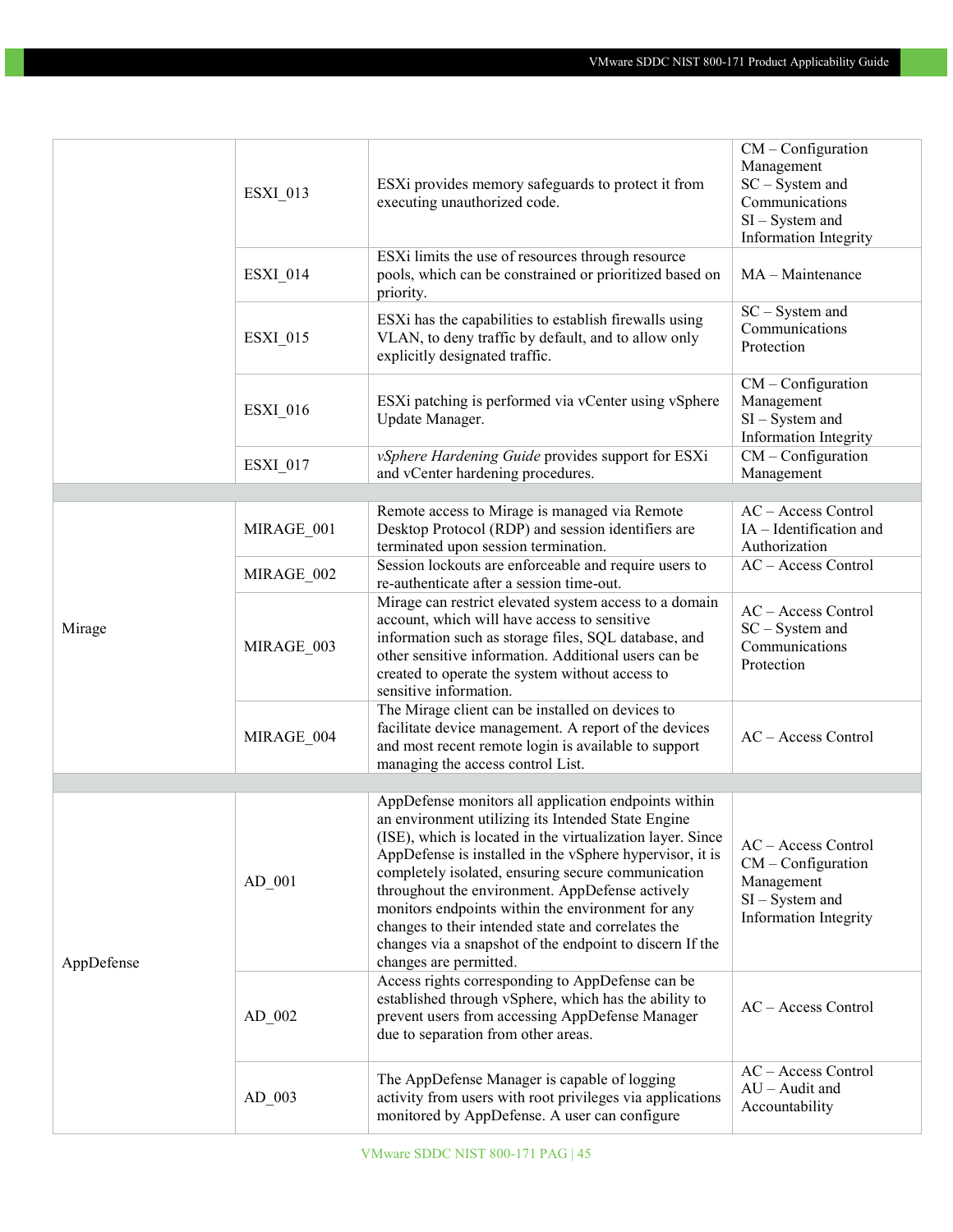|          | multiple logging methods through the AppDefense<br>Manager.                                                                                                                                                                                                                                                                                                                                                                                                                                                                      |                                                                                     |
|----------|----------------------------------------------------------------------------------------------------------------------------------------------------------------------------------------------------------------------------------------------------------------------------------------------------------------------------------------------------------------------------------------------------------------------------------------------------------------------------------------------------------------------------------|-------------------------------------------------------------------------------------|
| $AD_004$ | Logs and records generated through AppDefense are<br>reliant upon functionality provided by vSphere. Event<br>capturing can be extensively configured utilizing both<br>the vSphere Web Client and the AppDefense Manager.                                                                                                                                                                                                                                                                                                       | $AU - A$ udit and<br>Accountability<br>$CM$ – Configuration<br>Management           |
| $AD_005$ | Substantial storage space can be configured via<br>vSphere and applied through the AppDefense<br>Manager. vSphere will notify the user if storage is<br>reaching maximum capacity and includes those<br>environments where AppDefense is configured in.                                                                                                                                                                                                                                                                          | $AU - A$ udit and<br>Accountability<br>$CM$ – Configuration<br>Management           |
| $AD_006$ | AppDefense alerts to any and all changes within the<br>environment including auditable event failure and can<br>be configured through its "Scopes" feature. Additional<br>configuration can be accomplished through the<br>vSphere Web Client.                                                                                                                                                                                                                                                                                   | $AU -$ Audit and<br>Accountability                                                  |
| AD 007   | AppDefense compiles event logs through its "Alarms"<br>tab and can be reviewed at any time.                                                                                                                                                                                                                                                                                                                                                                                                                                      | $AU - A$ udit and<br>Accountability<br>$CM$ – Configuration<br>Management           |
| AD 008   | AppDefense affords the user the ability to view all<br>previous event logs at any time via the AppDefense<br>Manager. This allows for the analysis of any<br>questionable event.                                                                                                                                                                                                                                                                                                                                                 | $CM$ – Configuration<br>Management<br>$SI - System$ and<br>Information Integrity    |
| $AD_009$ | Access to AppDefense logs can be configured to only<br>be accessible via an admin account and can be further<br>secured by utilizing configuration setting through<br>vSphere.                                                                                                                                                                                                                                                                                                                                                   | $AU -$ Audit and<br>Accountability<br>$CM$ – Configuration<br>Management            |
| AD 010   | AppDefense is integrated within the vSphere<br>environment, which includes a full view of the ports<br>and protocols in use. AppDefense includes a full list of<br>applications and services that are currently in use.<br>AppDefense is capable of learning the intended state of<br>the environment and can whitelist processes<br>accordingly through its "Learning Mode." When<br>malicious activity is suspected within the environment,<br>AppDefense can suspend, or completely shut down,<br>any application and device. | $CM$ – Configuration<br>Management<br>$SI - System$ and<br>Information Integrity    |
| $AD_011$ | User identifier management is possible within the<br>vSphere Web Client, on which AppDefense heavily<br>relies.                                                                                                                                                                                                                                                                                                                                                                                                                  | AC - Access Control<br>IA - Identification and<br>Authorization<br>MA - Maintenance |
| $AD_012$ | AppDefense employs the use of a continuous detection<br>system that is capable of responsive measures when<br>malicious actions appear to be present. AppDefense<br>responds by suspending, shutting down, and taking a<br>snapshot of the environment. AppDefense also utilizes<br>a "Learning Mode" to identify the desired functionality<br>of applications within the environment.                                                                                                                                           | IR - Incident Response                                                              |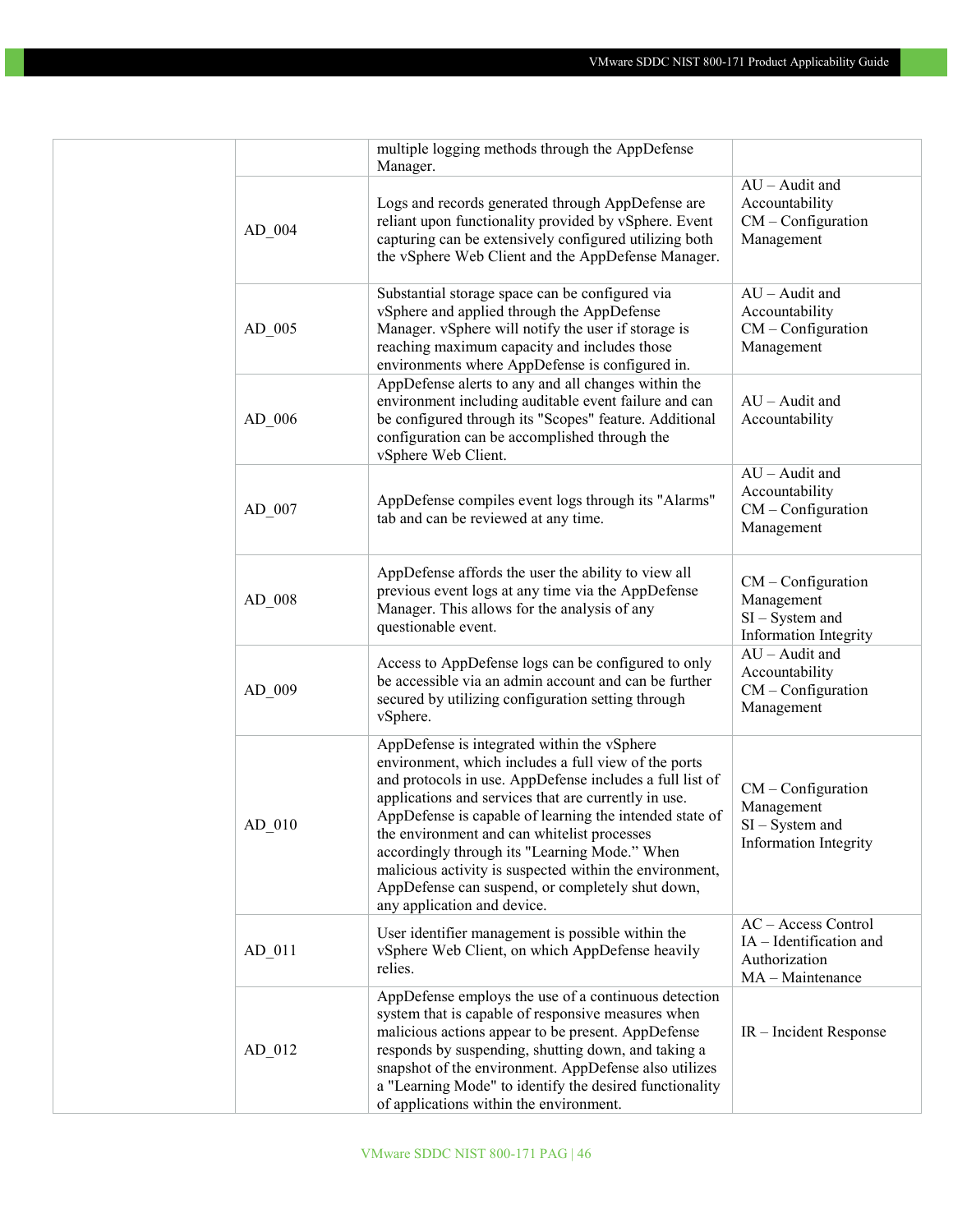|                 | $AD_013$         | The separation of various domains is accomplished via<br>vSphere, with which AppDefense is integrated. User<br>privileges are applied to each separate domain.                                                                                                                                                    | AC - Access Control                                                       |
|-----------------|------------------|-------------------------------------------------------------------------------------------------------------------------------------------------------------------------------------------------------------------------------------------------------------------------------------------------------------------|---------------------------------------------------------------------------|
|                 | $AD_014$         | During the course of a debilitating event, AppDefense<br>responds by isolating the threat and suspending that<br>section of the environment. Fail-safe procedures take<br>the form of snapshots of the environment, which can<br>be utilized to restore functionality to compromised<br>applications.             | $SC - System$ and<br>Communications                                       |
|                 | $AD_015$         | AppDefense lies within the hypervisor of vSphere,<br>affording it the ability to isolate various elements of<br>applications.                                                                                                                                                                                     | $CM$ – Configuration<br>Management<br>$SC - System$ and<br>Communications |
|                 | $AD_016$         | Unauthorized code execution can be mitigated via<br>AppDefense detection capabilities. If anomalies are<br>detected within the environment, such as unauthorized<br>code execution, AppDefense will alert and respond.<br>AppDefense can block untrusted network protocols,<br>resulting in a secure environment. | $SI - System$ and<br><b>Information Integrity</b>                         |
|                 | AD 017           | AppDefense is installed within the hypervisor of<br>vSphere (the virtualization layer) and monitors various<br>endpoints in the environment. These endpoints are the<br>desirable attack vector, making this the effective area<br>to monitor.                                                                    | $SI - System$ and<br><b>Information Integrity</b>                         |
|                 | $AD_018$         | AppDefense detects any changes within the network.<br>Any changes, such as configuration changes and<br>suspicious anomalies, will trigger alerts that can be<br>viewed in the AppDefense Manager.                                                                                                                | $SI - System$ and<br>Information Integrity                                |
|                 | $AD_019$         | Suspension of the endpoint environment can occur if<br>AppDefense detects the use of unauthorized,<br>executable code.                                                                                                                                                                                            | $SI - System$ and<br>Information Integrity                                |
|                 | $AD_020$         | AppDefense can be fully automated and can issue<br>automated responses when various anomalies are<br>detected, such as leveraging virtualization processes<br>like suspending and shutting down the environment.                                                                                                  | $SI - System$ and<br>Information Integrity                                |
|                 |                  |                                                                                                                                                                                                                                                                                                                   |                                                                           |
|                 | <b>NSX_V_001</b> | Information protection can be implemented using<br>policies that restrict access information flow based on<br>network micro-segmentation.                                                                                                                                                                         | AC - Access Control                                                       |
| NSX for vSphere | <b>NSX_V_002</b> | Within the data plane, the guest introspection<br>framework (host based) or Network Extensibility<br>(redirect network flow to third-party appliances/tools)<br>is supported by NSX, which can be accessed by third-<br>party tools to support intrusion detection system (IDS).                                  | $SI - System$ and<br>Information Integrity                                |
|                 | <b>NSX_V_003</b> | The NSX Identity Firewall feature supports Role Based<br>Access Controls (RBAC) to limit permissions that<br>restrict viewing virtual machines. Also, micro-<br>segmentation can be used to manage access to specific<br>areas of the network using RBAC and minimize attack<br>surface.                          | AC - Access Control<br>$SC - System$ and<br>Communications<br>Protection  |
|                 | <b>NSX_V_004</b> | A proof of maintenance log is available to report on<br>archived maintenance activity. These logs are captured<br>at key components: NSX Manager (Management<br>Plane) and vCenter (Data Plane). For a consolidated                                                                                               | $AU - A$ udit and<br>Accountability<br>MA - Maintenance                   |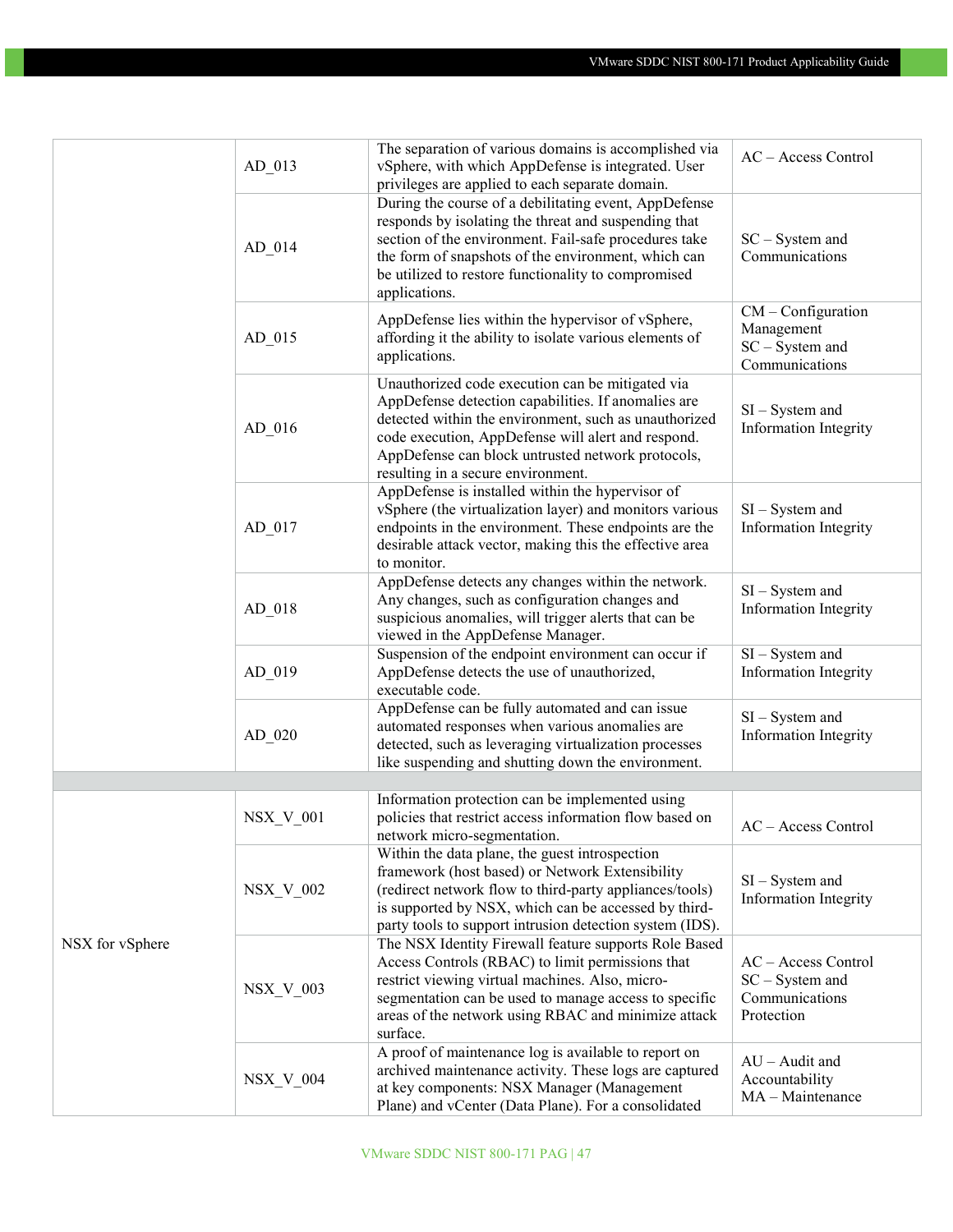|                  | view, logs can be pushed to a syslog server or vRealize                                            |                        |
|------------------|----------------------------------------------------------------------------------------------------|------------------------|
|                  | Log Insight.                                                                                       |                        |
| <b>NSX_V_006</b> | Session lockouts are enforceable and require users to<br>re-authenticate after a session time-out. | AC - Access Control    |
| <b>NSX V 007</b> | Account lockout threshold can be altered.                                                          | AC - Access Control    |
|                  | NSX can push logs to be stored in syslog audit                                                     |                        |
|                  | repositories, including vRealize Log Insight. NSX                                                  | AC - Access Control    |
|                  | supports multiple log repository servers to enhance                                                | $AU - A$ udit and      |
| <b>NSX_V_008</b> | tamper protection of logging that can be used during                                               | Accountability         |
|                  | after-the-fact investigations without altering the event                                           |                        |
|                  | logs.                                                                                              |                        |
|                  | NSX can be used to monitor the network using logging                                               | AC - Access Control    |
|                  | of firewalls and other traffic. This can be used to                                                | $AU -$ Audit and       |
|                  | support monitoring the system for inappropriate usage                                              | Accountability         |
| <b>NSX_V_009</b> | and other security violations. Use of the NSX                                                      | $SI - System$ and      |
|                  | Application Rule Manager tool can monitor                                                          | Information Integrity  |
|                  | enforcement of access rules.                                                                       |                        |
|                  | NSX provides monitoring of the system, using event                                                 |                        |
|                  | logs and other security logs to identify abnormal                                                  | AC - Access Control    |
|                  | activity. The NSX NetX feature can redirect network                                                | $AU -$ Audit and       |
| <b>NSX_V_010</b> | traffic flow to be redirected to third-party intrusion                                             | Accountability         |
|                  | detection system (IDS) solution on a per security                                                  |                        |
|                  | policy.                                                                                            |                        |
|                  | NSX can deny access to rogue devices that have not                                                 |                        |
|                  | been approved, using SpoofGuard. Also, a default deny                                              | AC - Access Control    |
| <b>NSX V 011</b> | with a list of approved devices can be established to                                              | $CM$ – Configuration   |
|                  | further prevent rogue devices, including various mobile                                            | Management             |
|                  | devices.                                                                                           |                        |
|                  | NSX can isolate any devices that are out of compliance                                             |                        |
|                  | and restrict their access to the network, if the device is                                         | AC - Access Control    |
|                  | tagged as rogue and a policy defined to isolate devices                                            |                        |
| NSX_V_012        | that have this tag. NSX can quarantine any devices                                                 | $CM$ – Configuration   |
|                  | identified as rogue devices, using the Guest                                                       | Management             |
|                  | Introspection framework.                                                                           |                        |
|                  | NSX can use micro-segmentation to establish                                                        |                        |
|                  | processing domains based on access rights and user                                                 | AC - Access Control    |
| <b>NSX_V_013</b> | privileges. Granularity around trust can be defined as a                                           |                        |
|                  | virtual NIC, or more broadly as a region, for both static                                          |                        |
|                  | infrastructure and dynamic logical objects.                                                        |                        |
|                  | NSX can restrict network traffic based on system                                                   |                        |
|                  | security classification, which can be defined using                                                |                        |
| <b>NSX_V_014</b> | static objects and dynamic objects. Access control for                                             | AC - Access Control    |
|                  | objects can be restricted based on security rules and                                              |                        |
|                  | tags.                                                                                              |                        |
|                  | Network access controls can be managed using NSX,                                                  | AC - Access Control    |
| <b>NSX_V_015</b> | which can also be integrated with third-party tools to                                             |                        |
|                  | support managing network access.                                                                   |                        |
|                  | Using NetX API, NSX can support integration with                                                   | AC - Access Control    |
|                  | third-party intrusion detection systems (IDS) to support                                           | IR - Incident Response |
| $NSX_V_016$      | responses in network locations or granular to                                                      | $SI - System$ and      |
|                  | VM/workflow between VMs. In addition, NSX can use                                                  | Information Integrity  |
|                  | Guest Introspection to further enhance IDS responses.                                              |                        |
|                  | NSX can manage all internal network connections and                                                | AC - Access Control    |
| $NSX_V_017$      | provides documentation to describe the networking                                                  | $SI - System$ and      |
|                  | components available for deployment.                                                               | Information Integrity  |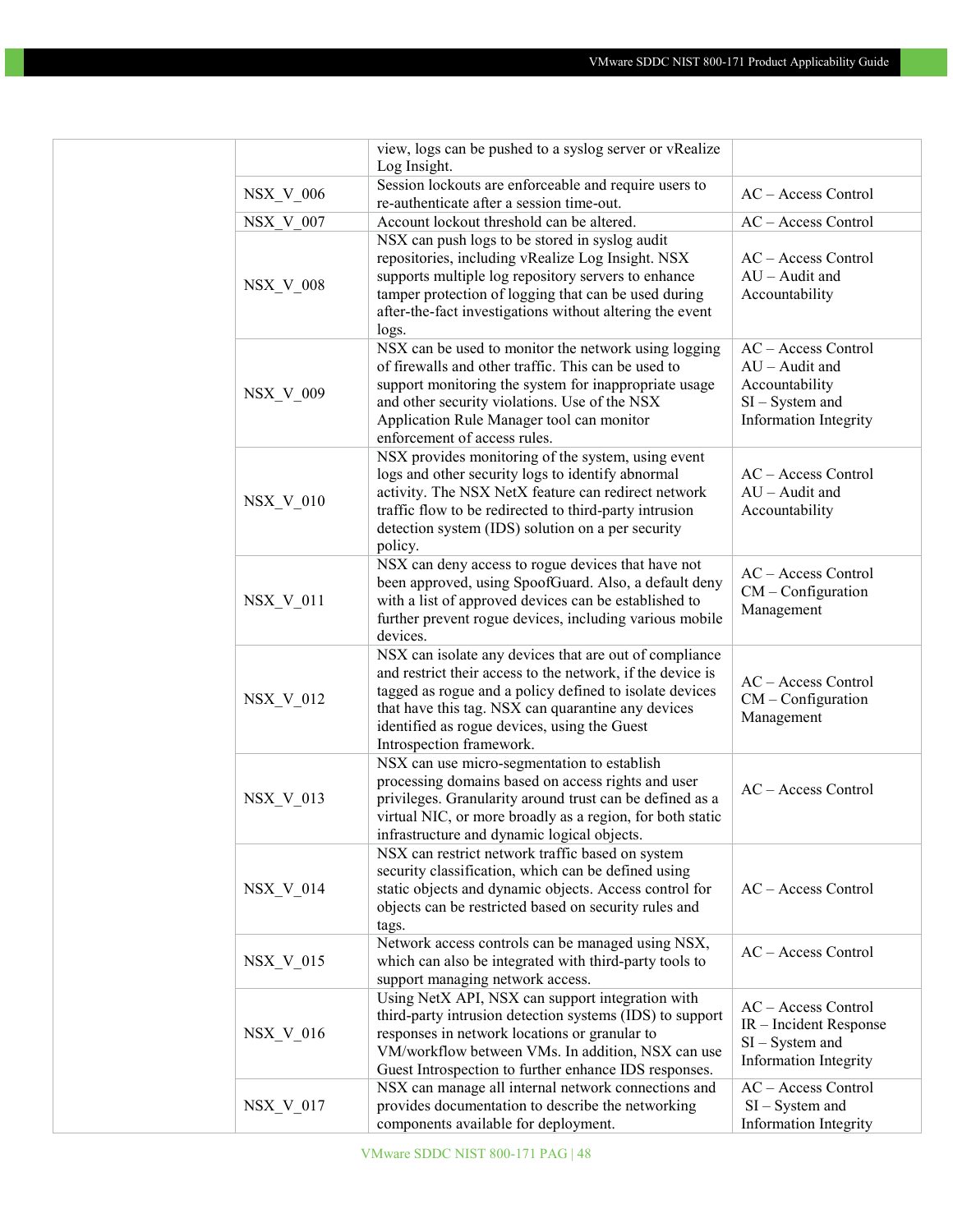| <b>NSX_V_018</b> | NSX can manage external network connections<br>through the NSX Edge gateway, firewall, VPN, or SSL<br>through Load Balancer. This includes establishing a<br>boundary defense.                                                                                                                                                                                    | AC - Access Control<br>$SC - System$ and<br>Communications<br>Protection<br>$SI - System$ and<br><b>Information Integrity</b> |
|------------------|-------------------------------------------------------------------------------------------------------------------------------------------------------------------------------------------------------------------------------------------------------------------------------------------------------------------------------------------------------------------|-------------------------------------------------------------------------------------------------------------------------------|
| NSX_V_019        | Using the NSX Edge firewall, distributed firewall,<br>Guest Introspection (within the VM), and third-party<br>NetX API (network enforcement), NSX can prohibit<br>systems from connecting directly to external networks.                                                                                                                                          | AC - Access Control<br>$SI - System$ and<br>Information Integrity                                                             |
| NSX_V_020        | NSX can be implemented with a fault-tolerant<br>architecture; documentation supporting this design is<br>available.                                                                                                                                                                                                                                               | SC - System and<br>Communications<br>Protection                                                                               |
| $NSX_V_021$      | NSX can restrict inbound Internet traffic inside the<br>DMZ using ESG FW, distributed firewall, and the<br>principles of DMZ Anywhere.                                                                                                                                                                                                                            | SC - System and<br>Communications<br>Protection                                                                               |
| NSX_V_022        | All capabilities of NSX can be programmatically<br>created by Rest API to segregate applications and<br>databases that can restrict information in an internal<br>network zone.                                                                                                                                                                                   | AC - Access Control<br>SC - System and<br>Communications<br>Protection                                                        |
| NSX_V_023        | NSX can apply configuration standards and remove<br>unnecessary functionality using Rest API, Guest<br>Introspection, and distributed firewall specifically to<br>protocols, ports, applications, and services in the<br>firewall and router configuration standard.                                                                                              | AC - Access Control                                                                                                           |
| NSX_V_024        | NSX can be used to configure traffic including firewall<br>deny all traffic by default, explicit exceptions for<br>designated traffic, restricting outbound traffic,<br>protecting devices from outbound connections,<br>protecting devices to deny inbound connections,<br>managing IP addresses in DHCP, assigning or<br>reserving static IP addresses in DHCP. | AC - Access Control<br>$SC - System$ and<br>Communications<br>Protection                                                      |
| <b>NSX V 025</b> | NSX can leverage a Root Certification Authority to<br>support Public Key Infrastructure within the virtualized<br>network platform.                                                                                                                                                                                                                               | $SC - System$ and<br>Communications<br>Protection                                                                             |
| <b>NSX_V_026</b> | NSX can support analytics to be used with third-party<br>solutions to identify behavior and characterize<br>malicious code, which would be supported via Guest<br>Introspection.                                                                                                                                                                                  | MA - Maintenance<br>$SI - System$ and<br><b>Information Integrity</b>                                                         |
| NSX_V_027        | In the event of fail-safe procedures, NSX can move<br>around machines to other recovery networks via<br>automated quarantine actions.                                                                                                                                                                                                                             | IR - Incident Response                                                                                                        |
| NSX_V_028        | NSX provides a dashboard to monitor the platform's<br>health, which can inform users around maintenance<br>information of the platform itself.                                                                                                                                                                                                                    | IR - Incident Response                                                                                                        |
| NSX V 029        | NSX can be configured to protect against unauthorized<br>data mining of the NSX vFabric Postgres database.                                                                                                                                                                                                                                                        | AC - Access Control                                                                                                           |
| <b>NSX_V_030</b> | NSX includes some Denial of Service (DoS) attack<br>prevention mechanisms, which may support detection<br>processes but will not monitor and detect DoS before<br>the attack occurs.                                                                                                                                                                              | $SC - System$ and<br>Communications<br>Protection                                                                             |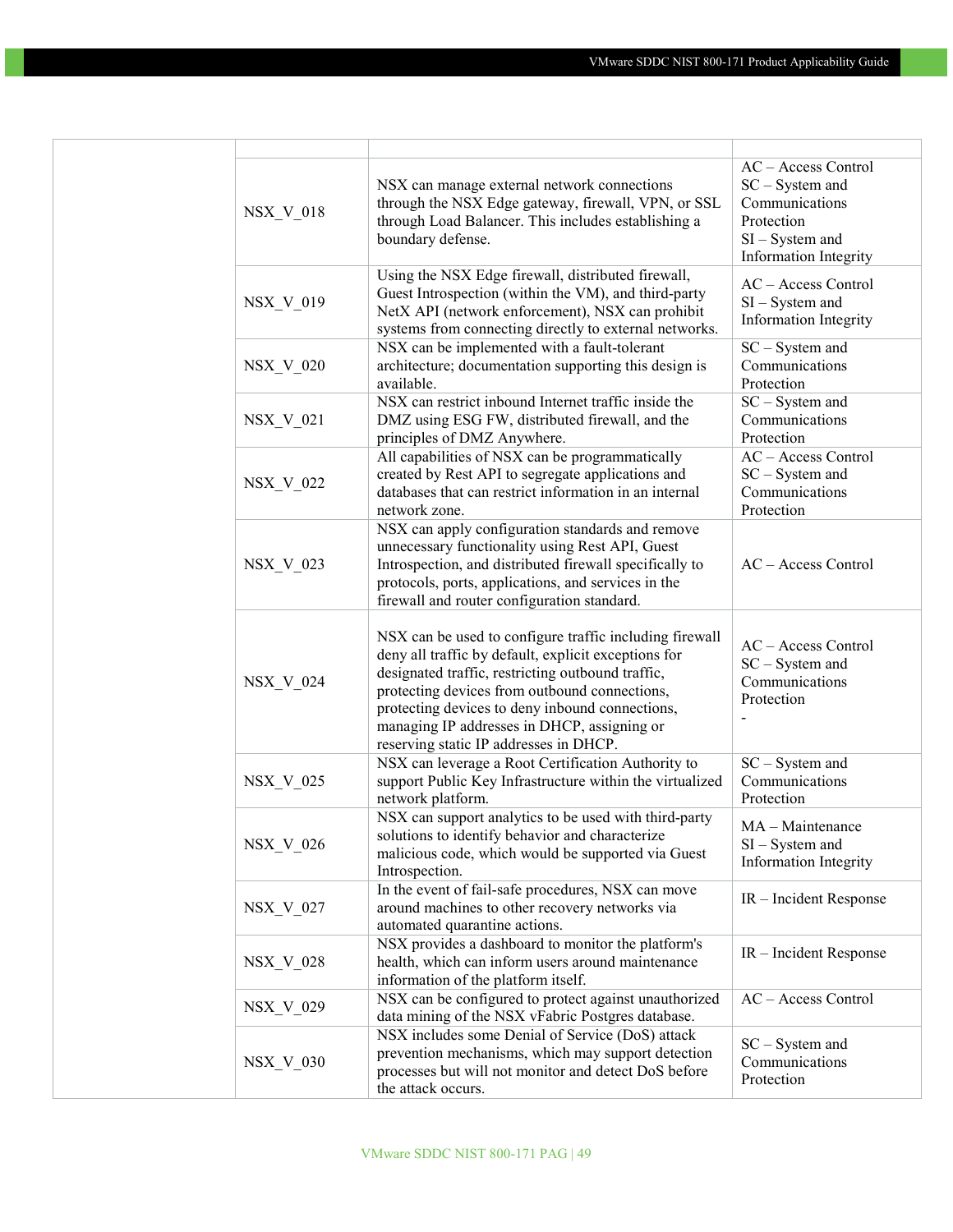|                                  | <b>NSX_V_031</b>              | NSX provides stateful firewall capabilities that can<br>support adding devices requiring access control based<br>on an access control List.                                                                                                                                                                          | AC - Access Control<br>$SC - System$ and<br>Communications<br>Protection |
|----------------------------------|-------------------------------|----------------------------------------------------------------------------------------------------------------------------------------------------------------------------------------------------------------------------------------------------------------------------------------------------------------------|--------------------------------------------------------------------------|
|                                  | <b>NSX_V_032</b>              | NSX supports least privilege around workloads and<br>provides four different roles within NSX to support the<br>principle of least privilege (enterprise administrator,<br>NSX administrator, security administrator, and<br>auditor/read only).                                                                     | AC - Access Control                                                      |
|                                  | <b>NSX_V_033</b>              | NSX can be architected to place firewalls between<br>security domains, DMZ, and other network zones.                                                                                                                                                                                                                 | $SC - System$ and<br>Communications                                      |
|                                  | NSX_V_035                     | The NSX appliance provides access via SSH, which<br>can also be disabled. Access control to the NSX<br>appliances can enforce password parameters, including<br>length, requiring password change upon first login, and<br>account lockout duration.                                                                 | IA - Identification and<br>Authorization                                 |
|                                  | <b>NSX_V_036</b>              | NSX provides and maintains a system hardening guide.                                                                                                                                                                                                                                                                 | CM - Configuration<br>Management                                         |
|                                  | SDDCMANAGE<br>RVCF_001        | A proof of maintenance log is available to report on<br>archived maintenance activity related to ESXi,<br>vCenter, vSAN, and NSX products within the Cloud<br>Foundation suite. Access pertaining to these records<br>can be limited to only authorized individuals.                                                 | $AU -$ Audit and<br>Accountability                                       |
| SDDC Manager<br>Cloud Foundation | <b>SDDCMANAGE</b><br>RVCF_002 | SDDC Manager supports two types of users: Read<br>Only and Cloud Admin. User accounts can be managed<br>within SDDC Manager and external user<br>authentication services such as Active Directory.                                                                                                                   | AC - Access Control<br>SC - System and<br>Communications<br>Protection   |
|                                  | SDDCMANAGE<br>RVCF 003        | Session lockouts are enforceable and require users to<br>re-authenticate after a session time-out.                                                                                                                                                                                                                   | AC-Access Control                                                        |
|                                  | <b>SDDCMANAGE</b><br>RVCF_004 | SDDC Manager enables security architecture design<br>through the separation of the Management Domain and<br>the Workload Domain. Designing a separation of<br>architecture can support segregation of duties and keep<br>environments separate based on function.                                                    | AC - Access Control<br>$SC - System$ and<br>Communications<br>Protection |
|                                  | SDDCMANAGER<br><b>VCF 005</b> | SDDC Manager includes configuration guidance for<br>top-of-rack switches to ensure that communication<br>within the environments is properly established. Hosts<br>of VM clusters and communication across network<br>traffic between the data center (internally and<br>externally) can be impacted by this design. | AC - Access Control<br>$CM$ – Configuration<br>Management                |
|                                  |                               | Recovery can be included in simulated events as part                                                                                                                                                                                                                                                                 |                                                                          |
| Site Recovery Manager            | <b>SRM 001</b>                | of the larger continuity plan training. The simulated<br>failover can be triggered manually. In addition, tier<br>systems can be prioritized or omitted through the use<br>of consistency groups (high impact versus low impact).                                                                                    | IR – Incident Response                                                   |
|                                  | <b>SRM_002</b>                | Site Recovery Manager can push logs to be stored in<br>vRealize Log Insight. A content pack is provided to<br>facilitate Site Recovery Manager logging and<br>dashboard visualization of logging.                                                                                                                    | $AU - A$ udit and<br>Accountability                                      |
|                                  | <b>SRM 003</b>                | Results of test run can be included in documentation to<br>evidence results of continuity planning exercises.<br>Recovery mode can be run within the test plan and                                                                                                                                                   | $AU -$ Audit and<br>Accountability<br>IR - Incident Response             |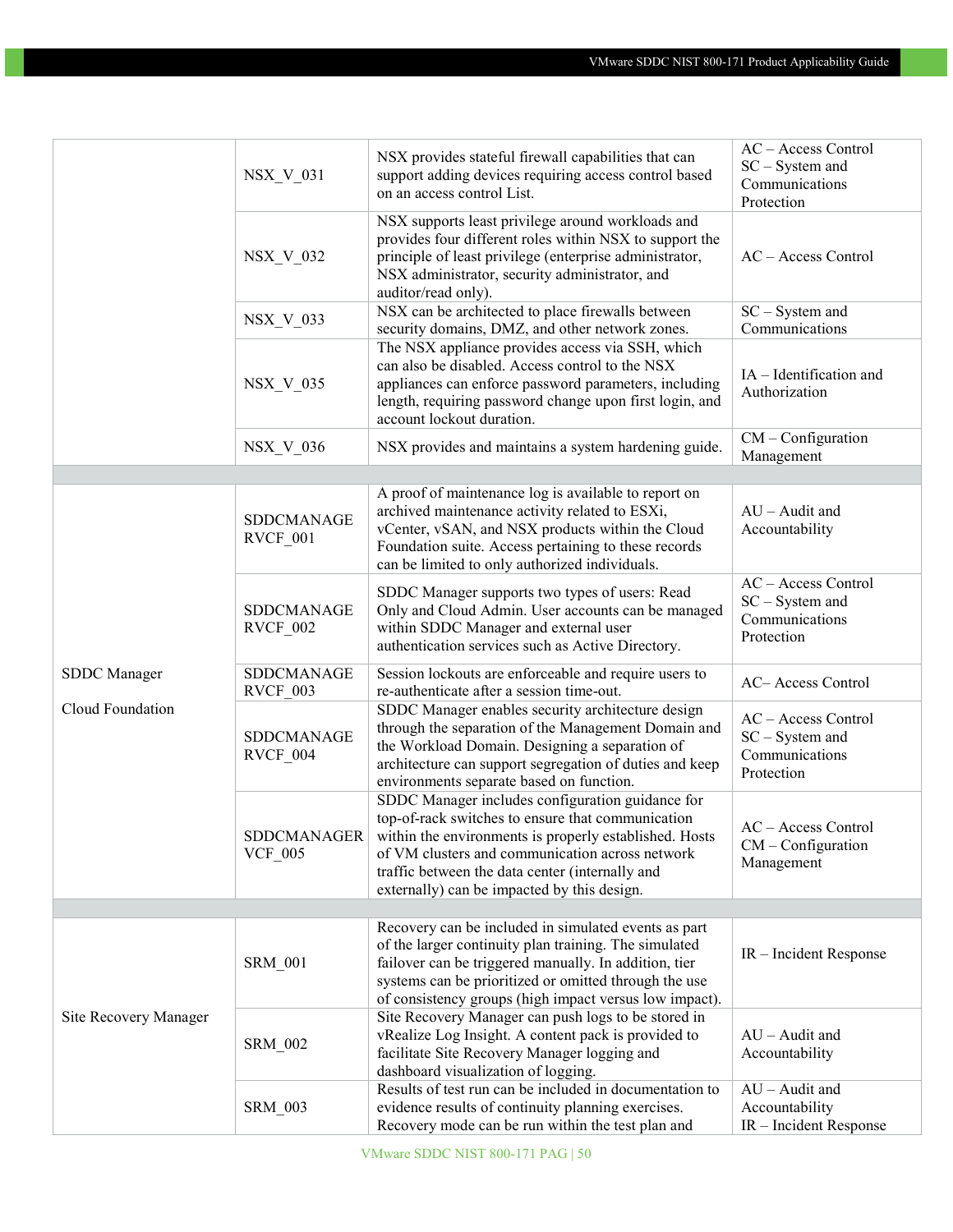|                    |                | export the results to showcase the outcome of every                                                                                                                                                                                                                                                            |                                                                          |
|--------------------|----------------|----------------------------------------------------------------------------------------------------------------------------------------------------------------------------------------------------------------------------------------------------------------------------------------------------------------|--------------------------------------------------------------------------|
|                    |                | test run inside test mode.                                                                                                                                                                                                                                                                                     |                                                                          |
|                    | <b>SRM 004</b> | Site Recovery Manager can execute fail-safe<br>procedures if initiated manually or via an API call.<br>Additionally, if the source site is unavailable, then<br>automatic fail-over will occur.                                                                                                                | $SC - System$ and<br>Communications<br>Protection                        |
|                    | <b>SRM 005</b> | Site Recovery Manager is an application that runs in<br>Windows and relies on events and standard<br>maintenance logs provided by Windows. Proof of<br>maintenance and archival of reports depends on<br>configuration of Windows event logging.                                                               | $AU -$ Audit and<br>Accountability                                       |
|                    | <b>SRM_007</b> | Remote access is possible via Remote Desktop<br>Protocol (RDP) to the Site Recovery Manager system.<br>This can be managed through external authentication<br>solutions. Use of Site Recovery Manager does not<br>require RDP access mechanism and RDP is usually<br>allocated for administrative access only. | AC - Access Control                                                      |
|                    | <b>SRM_008</b> | Site Recovery Manager relies on vCenter to manage<br>assigned user access and manage user accounts,<br>including assignment of roles to restrict functionality.                                                                                                                                                | AC - Access Control<br>SC - System and<br>Communications<br>Protection   |
|                    | <b>SRM 009</b> | Site Recovery Manager can be configured to use<br>Active Directory or vSphere domain accounts that<br>adhere to organizational password standards, including<br>forcing users to change their password upon first login.                                                                                       | IA - Identification and<br>Authorization                                 |
|                    |                |                                                                                                                                                                                                                                                                                                                |                                                                          |
|                    | <b>UM 001</b>  | Proxy configuration is available during the initial setup<br>of vCloud Usage Meter and also features full LDAP<br>configuration.                                                                                                                                                                               | $AC - Access Control$                                                    |
|                    | UM_002         | vCloud Usage Meter retains a list of connections that<br>are the subject of monitoring and usage collection.<br>vCloud Usage Meter is installed within the vSphere<br>environment, which is capable of full LDAP<br>integration where user accounts can be controlled even<br>further.                         | AC - Access Control                                                      |
|                    | UM_003         | vSphere logs user activity and can be maintained for a<br>set period of time. These logs can be secured via<br>various methods, such as user account permissions.                                                                                                                                              | $AU - A$ udit and<br>Accountability                                      |
| vCloud Usage Meter | UM 004         | Users can be uniquely identified through different<br>aspects via the vSphere Web Client, as well as various<br>methods derived from LDAP integration and<br>configuration.                                                                                                                                    | AC - Access Control<br>IA - Identification and<br>Authorization          |
|                    | UM 005         | vCloud Usage Meter can be configured to utilize proxy<br>services, in addition to leveraging LDAP integration to<br>manage user IDs and passwords within a secure<br>environment. This includes configuring the minimum<br>and maximum password ages that can be applied to<br>user accounts.                  | IA - Identification and<br>Authorization                                 |
|                    | <b>UM_006</b>  | Any and all maintenance tools are controlled and<br>monitored through the vSphere Web Client, with<br>which vCloud Usage Meter is integrated.                                                                                                                                                                  | $SC - System$ and<br>Communications<br>Protection                        |
|                    | UM 007         | LDAP and various parameters derived from the<br>vSphere Web Client can be employed to maintain<br>separation between user functionality and system<br>management.                                                                                                                                              | AC - Access Control<br>$SC - System$ and<br>Communications<br>Protection |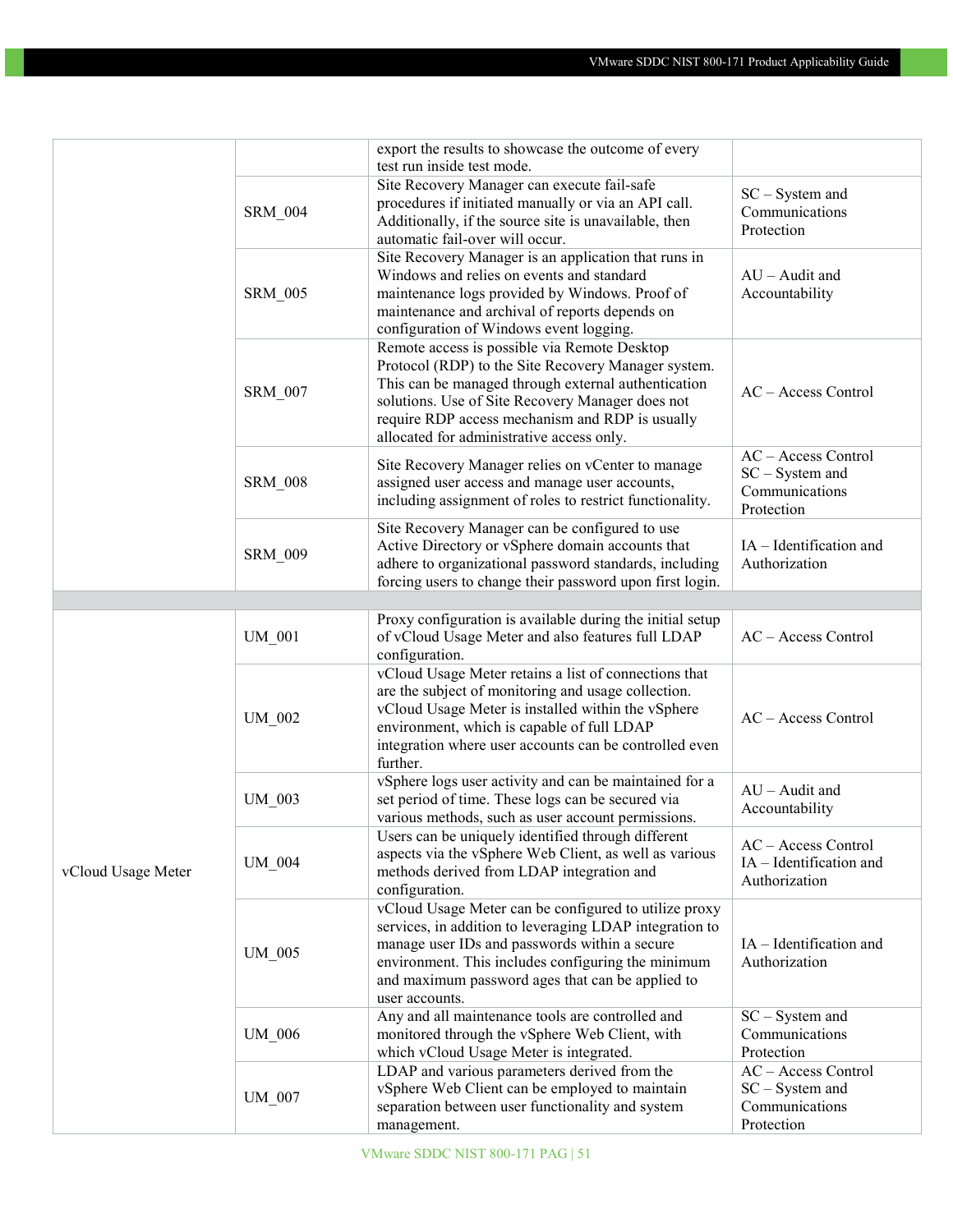|                 |             | Data transmissions can be secured through proxy            | SC - System and                                |
|-----------------|-------------|------------------------------------------------------------|------------------------------------------------|
|                 | $UM_008$    | configurations and are employed during the initial         | Communications                                 |
|                 |             | setup of vCloud Usage Meter.                               | Protection                                     |
|                 |             |                                                            |                                                |
|                 |             | vCloud Director has the ability to administrate user       |                                                |
|                 |             | accounts, in addition to assigning those accounts          |                                                |
|                 | $vCD_001$   | various permissions, through the Administration Home       | AC - Access Control                            |
|                 |             | Page and LDAP integration. Account management can          |                                                |
|                 |             | also be accomplished through the vCloud API.               |                                                |
|                 |             | Permissions pertaining to non-privileged users can be      | AC - Access Control                            |
|                 | $vCD_002$   | configured in such a manner as to prevent the              | $AU - A$ udit and                              |
|                 |             | execution of various functions.                            | Accountability                                 |
|                 |             | Session lock capabilities can be employed, such as         |                                                |
|                 |             | configuring the number of invalid logins before            |                                                |
|                 | $vCD$ 003   | lockout occurs, through the vCloud Director                | AC - Access Control                            |
|                 |             | Administration portal and also within the General          |                                                |
|                 |             | System Settings.                                           |                                                |
|                 |             | Configuring devices and accounts that have access          |                                                |
|                 | vCD 004     | control permissions can be accomplished through the        | AC - Access Control<br>IA - Identification and |
|                 |             | vCloud Director Administration portal, as well as          | Authorization                                  |
|                 |             | through the NSX Manager.                                   |                                                |
|                 |             | System Administrator account permissions cannot be         |                                                |
|                 | $vCD$ 005   | altered and encompass all existing rights, in addition to  | AC - Access Control                            |
|                 |             | rights only associated with an Administrator role.         |                                                |
|                 |             | An administrator account associated with vCloud            |                                                |
|                 | vCD 006     | Director has the capability of managing the access         | AC - Access Control                            |
|                 |             | authorization list and is the only account that can do so. |                                                |
|                 |             | vCloud Director includes monitoring functionality,         | $AU - A$ udit and                              |
|                 | $vCD$ 007   | which can produce audit logs to provide insight            |                                                |
| vCloud Director |             | regarding the overall statistics of the environment.       | Accountability                                 |
|                 |             | The administrator account associated with vCloud           | AC - Access Control                            |
|                 | $vCD_0$ 008 | Director can fully manage user accounts, including         |                                                |
|                 |             | properly updating accounts and their access rights.        |                                                |
|                 |             | The vCloud Director environment provides vCloud            |                                                |
|                 |             | Director multi-tenancy capabilities, isolation of tenants  | $AC - Access Control$                          |
|                 | $vCD_009$   | and sub-tenants, and logically isolated switches. These    | AU - Audit and                                 |
|                 |             | features enforce logical separation between                | Accountability                                 |
|                 |             | information flows.                                         |                                                |
|                 |             |                                                            |                                                |
|                 |             | vCloud Director has the ability to monitor all assets      |                                                |
|                 |             | within its environment, as well as produce reports that    | AU - Audit and                                 |
|                 | vCD 010     | can later be utilized during forensic analysis. Logging    | Accountability                                 |
|                 |             | capabilities are configured, and observed, through the     |                                                |
|                 |             | vCloud Director manage and monitor portals.                |                                                |
|                 |             | Authentication measures are handled through the            | AC - Access Control                            |
|                 | $vCD_011$   | vSphere environment, of which vCloud Director is a         | IA - Identification and                        |
|                 |             | part.                                                      | Authorization                                  |
|                 |             | vCloud Director can be coupled with vCloud Director        | $SC - System$ and                              |
|                 | $vCD_012$   | Availability to ensure proper contingency functionality    | Communications                                 |
|                 |             | within the vCloud Director environment, as well as         | Protection                                     |
|                 |             | other facets of the vSphere environment.                   |                                                |
|                 |             | AppDefense can be integrated into the vSphere              |                                                |
|                 | $vCD_013$   | environment, on which vCloud Director relies, to           | IR - Incident Response                         |
|                 |             | establish and maintain intrusion detection                 |                                                |
|                 |             | functionality.                                             |                                                |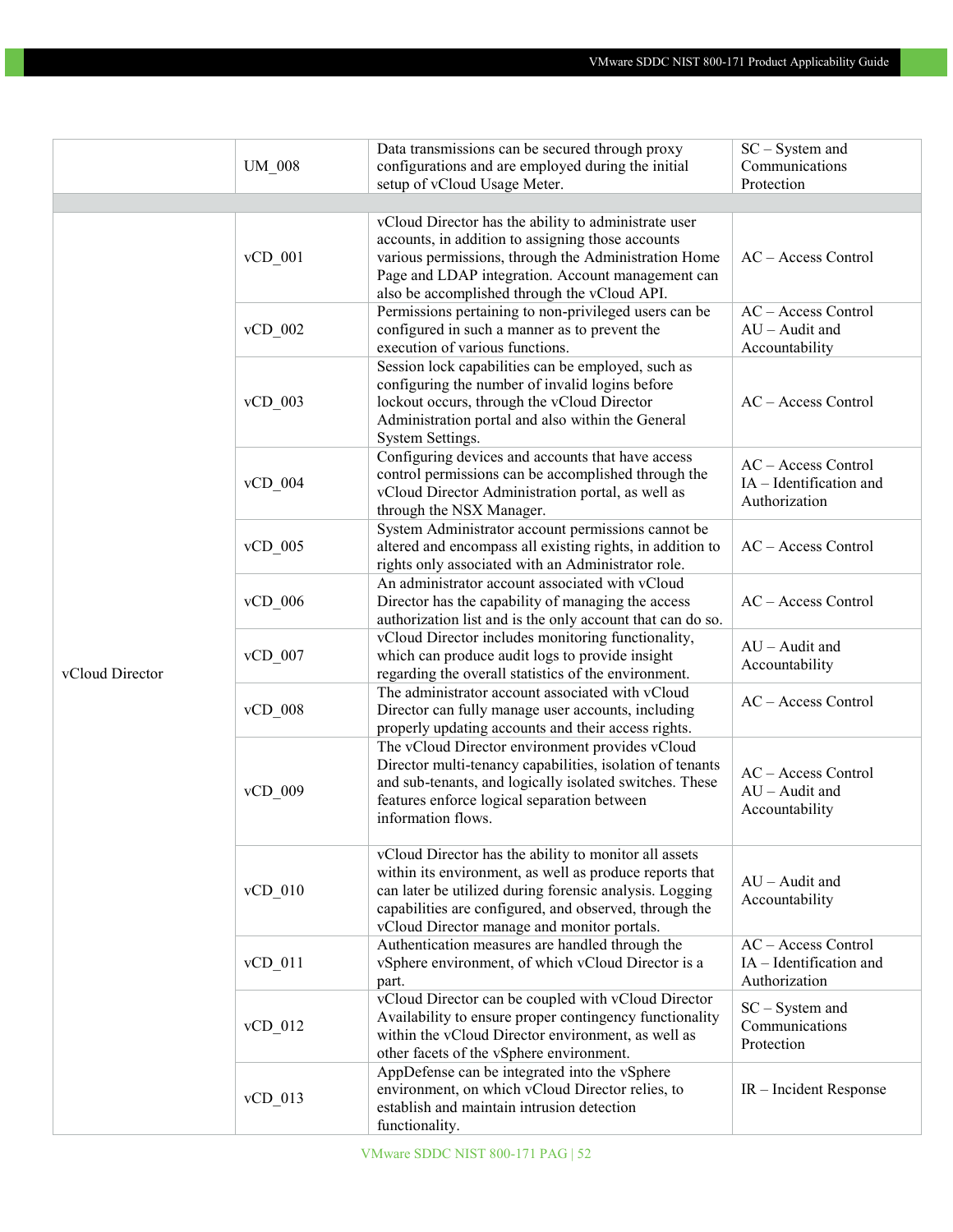|                                            | $vCD_014$      | AppDefense can be integrated into the vSphere<br>environment, on which vCloud Director relies, to<br>implement and maintain incident management<br>functionality.                                                                                                                                                                                                         | IR - Incident Response                                                                         |
|--------------------------------------------|----------------|---------------------------------------------------------------------------------------------------------------------------------------------------------------------------------------------------------------------------------------------------------------------------------------------------------------------------------------------------------------------------|------------------------------------------------------------------------------------------------|
|                                            | $vCD_015$      | Intrusion detection procedures can be implemented<br>within the vSphere environment, with which vCloud<br>Director is integrated, through the addition of<br>AppDefense.                                                                                                                                                                                                  | IR - Incident Response                                                                         |
|                                            | $vCD_016$      | vCloud Director is responsible for tethering various<br>cloud environments together, one of which can provide<br>customer service business functionalities.                                                                                                                                                                                                               | IR - Incident Response                                                                         |
|                                            | $vCD_017$      | An Incident Response program can be established<br>within one of the cloud environments that vCloud<br>Director is responsible for managing. Users are able to<br>review and update the incident response procedures<br>following the closure of such an event while utilizing<br>features afforded through AppDefense to vSphere,<br>which encompasses vCloud Director.  | IR – Incident Response                                                                         |
|                                            | $vCD_018$      | While utilizing AppDefense within the vSphere<br>environment, which contains vCloud Director, a user is<br>afforded the ability of establishing and maintaining<br>various incident response procedures.                                                                                                                                                                  | $IR$ – Incident Response                                                                       |
| vCloud Availability for<br>vCloud Director | <b>VCA_001</b> | vCloud Availability for vCloud Director is integrated<br>with vCloud Director, which is installed in the vSphere<br>environment. In turn, users that are currently using<br>vCloud Availability for vCloud Director services are<br>subject to the termination of their session if idle for too<br>long.                                                                  | AC - Access Control<br>SC - System and<br>Communications                                       |
|                                            | <b>VCA_002</b> | It is possible to limit superuser accounts to designated<br>system administrators, if using LDAP through<br>vSphere.                                                                                                                                                                                                                                                      | AC - Access Control<br>$CM$ – Configuration<br>Management<br>SC - System and<br>Communications |
|                                            | <b>VCA_003</b> | Account lockout procedures can be configured by the<br>use of LDAP services, which can be indirectly used in<br>conjunction with vCloud Availability for vCloud<br>Director. The procedures that can be configured are<br>account lockout threshold and duration, in addition to<br>the set number of consecutive login attempts before<br>such procedures are triggered. | $AC - Access Control$                                                                          |
|                                            | <b>VCA 004</b> | vSphere has its own internal log management<br>processes that can be utilized via any user, with<br>applicable permissions, of vCloud Director<br>Availability. Logging mechanisms within the vSphere<br>environment can be configured and can be used for<br>later analysis. Actions derived from a user can be<br>traced back to them within the vSphere environment.   | AC - Access Control<br>$CM$ – Configuration<br>Management<br>SC - System and<br>Communications |
|                                            | <b>VCA 005</b> | The policy engine allows monitoring and event<br>generation to react to changing conditions in the<br>vRealize Orchestrator or plugged-in technology.                                                                                                                                                                                                                     | $AU - A$ udit and<br>Accountability                                                            |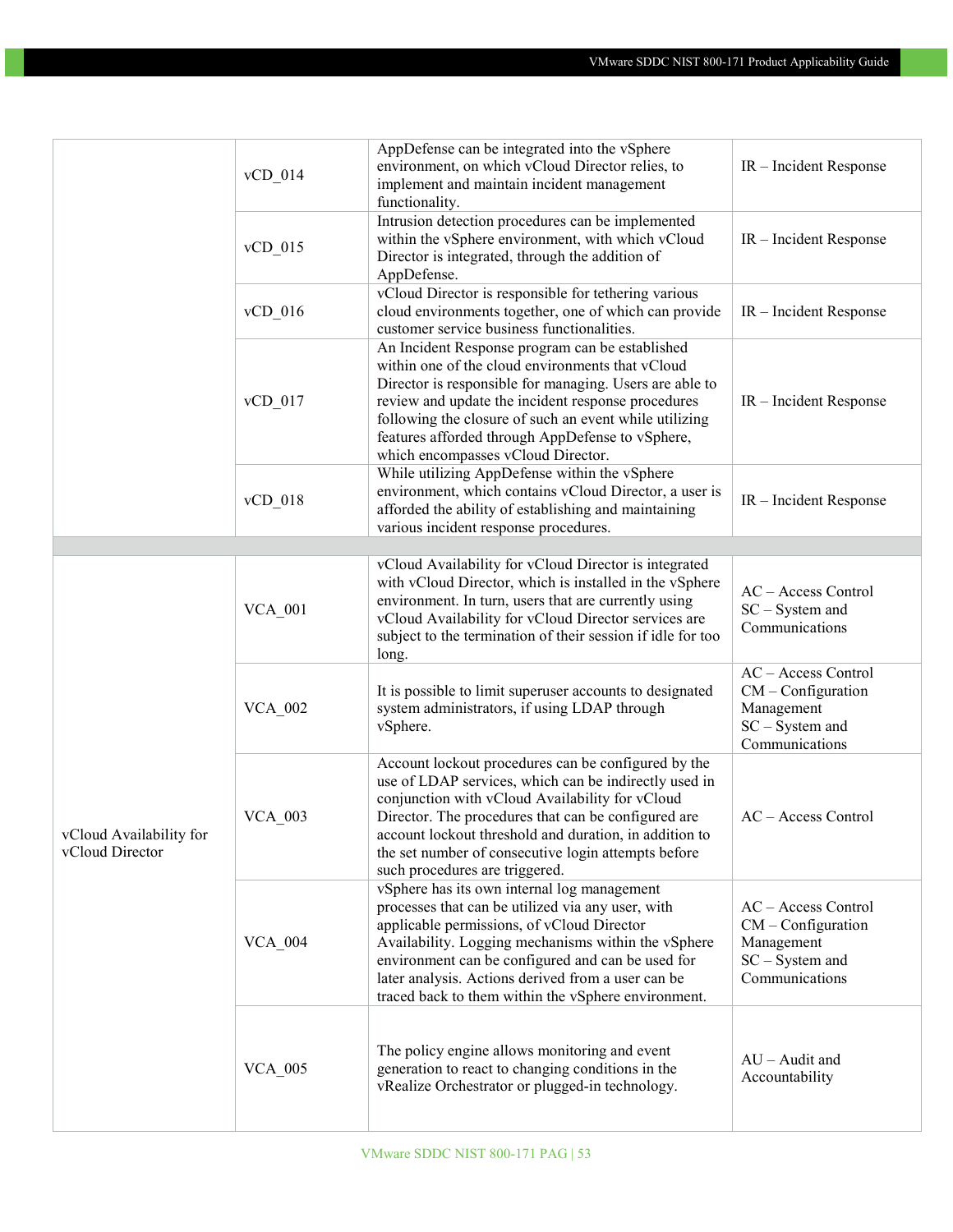|                          | <b>VCA 006</b> | Event logs stemming from the vSphere environment,<br>of which vCloud Director Availability is a part, can be<br>stored securely and protected from unauthorized<br>access.                                                                 | IA - Identification and<br>Authentication                                                             |
|--------------------------|----------------|--------------------------------------------------------------------------------------------------------------------------------------------------------------------------------------------------------------------------------------------|-------------------------------------------------------------------------------------------------------|
|                          | <b>VCA 007</b> | A complete network overview can be reviewed via<br>vSphere. This includes any ports, protocols, and<br>services that are currently active within the<br>environment.                                                                       | $AU - A$ udit and<br>Accountability                                                                   |
|                          | <b>VCA_008</b> | When utilizing LDAP integration within the vSphere<br>environment, uniquely identifying properties can be<br>employed to user accounts. This includes those who<br>have access to vCloud Director Availability through<br>vSphere.         | IA - Identification and<br>Authentication                                                             |
|                          | <b>VCA_009</b> | Proxy measures can be implemented within the<br>vSphere environment, in turn affecting vCloud<br>Director Availability, and can be configured to only<br>allow access to properly identified and authenticated<br>connections.             | AC - Access Control<br>IA - Identification and<br>Authentication<br>SC - System and<br>Communications |
|                          | $VCA_010$      | The "Enable Password History" feature can be enabled<br>via the vSphere Web Client, or through LDAP<br>integration, and affects vCloud Director Availability<br>services due to access being derived through vSphere.                      | IA - Identification and<br>Authentication                                                             |
|                          | <b>VCA 011</b> | Various password settings can be configured through<br>LDAP, which indirectly affects vCloud Director<br>Availability services.                                                                                                            | AC - Access Control                                                                                   |
|                          | <b>VCA 012</b> | System management is accomplished through the<br>vSphere Web Client, which is completely separate<br>from vCloud Director. vCloud Director governs<br>services such as that of vCloud Director Availability.                               | AC - Access Control<br>MA - Maintenance<br>SC - System and<br>Communications<br>Protection            |
|                          | $VCA_013$      | Fall-back procedures and services are provided via<br>vCloud Director Availability in the event of<br>catastrophic failure of an environment through the use<br>of various virtual machine replications.                                   | $SC - System$ and<br>Communications<br>Protection                                                     |
|                          | $VCA_014$      | User privileges are dictated through configurations<br>stemming from either vSphere or LDAP integration, all<br>of which affect vCloud Director Availability due to<br>being deeply entangled with vSphere through vCloud<br>Director.     | $AC - Access Control$<br>$SC - System$ and<br>Communications<br>Protection                            |
|                          |                |                                                                                                                                                                                                                                            |                                                                                                       |
|                          | $vCDX_001$     | vCloud Director Extender is a plug-in for vCloud<br>Director, which is inherently integrated within the<br>vSphere environment. vSphere is capable of<br>establishing various access rights to the user through<br>the vSphere Web Client. | AC - Access Control                                                                                   |
| vCloud Director Extender | $vCDX$ 002     | Various roles and accounts can be configured through<br>the vCloud Director Web Client, which can be passed<br>through to vCloud Director Extender.                                                                                        | $AC - Access Control$                                                                                 |
|                          | $vCDX_003$     | The capturing of logs can be accomplished through the<br>vCloud Director portal, as well as the vSphere Web<br>Client. Actions taken by a user with root privileges can<br>be detailed within the vSphere Web Client.                      | $AU - A$ udit and<br>Accountability                                                                   |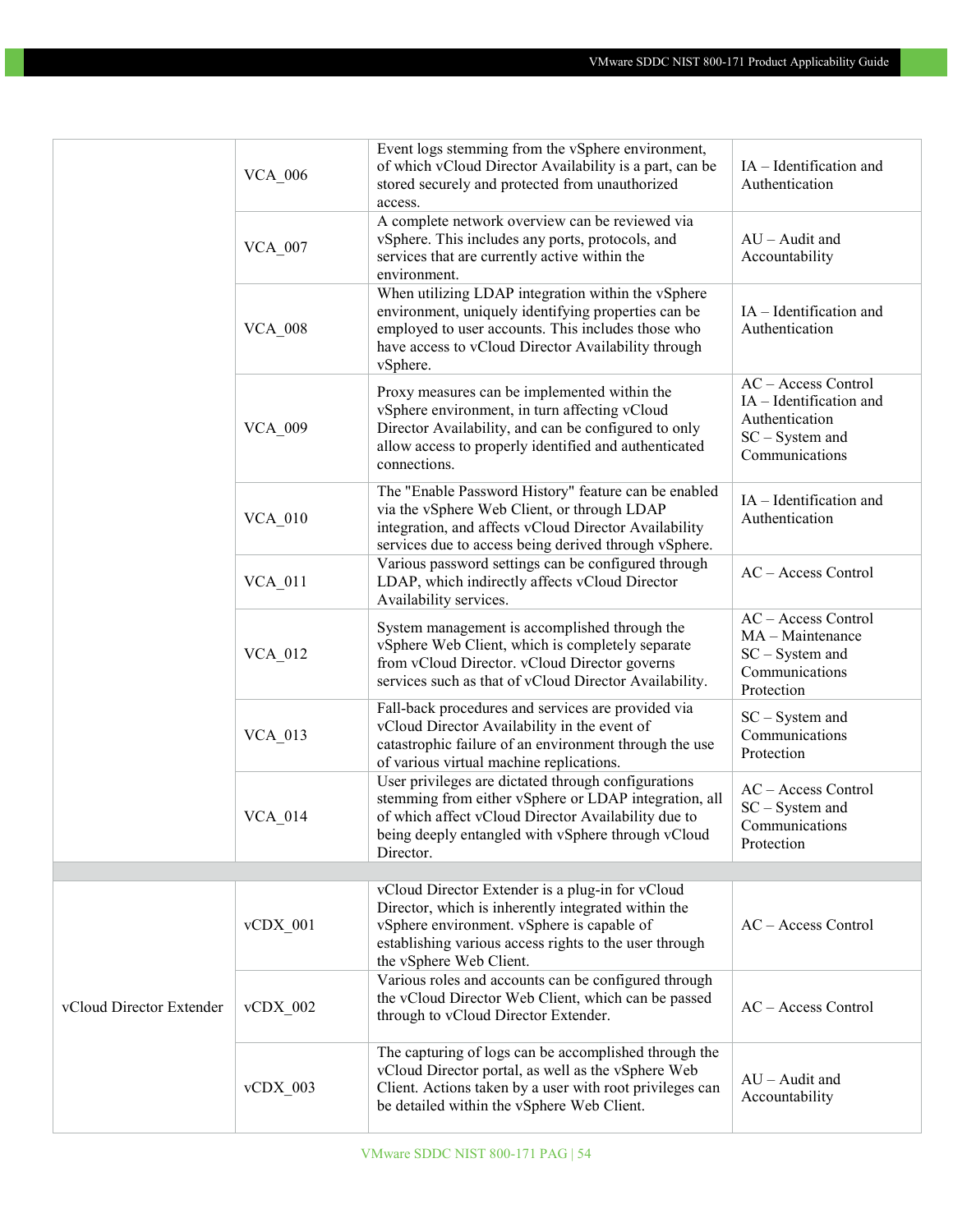|         | $vCDX_004$             | Account lockout procedures can be configured via<br>LDAP integration with vCloud Director, which passes<br>through to vCloud Director Extender.                                                                                                                                                                                                                                                                                                                                                        | AC - Access Control                                                      |
|---------|------------------------|--------------------------------------------------------------------------------------------------------------------------------------------------------------------------------------------------------------------------------------------------------------------------------------------------------------------------------------------------------------------------------------------------------------------------------------------------------------------------------------------------------|--------------------------------------------------------------------------|
|         | $vCDX_005$             | vCloud Director Extender retains information<br>regarding all previously performed virtual machine<br>migrations performed by vCloud Director Extender.                                                                                                                                                                                                                                                                                                                                                | $AU - A$ udit and<br>Accountability                                      |
|         | $vCDX_006$             | The preservation of logs can be accomplished through<br>log4j configuration.                                                                                                                                                                                                                                                                                                                                                                                                                           | $AU - A$ udit and<br>Accountability                                      |
|         | $vCDX_007$             | A list detailing the network configuration can be<br>viewed within the vSphere Web Client, in which<br>vCloud Director Extender resides.                                                                                                                                                                                                                                                                                                                                                               | $CM$ – Configuration<br>Management                                       |
|         | $vCDX$ 008             | vCloud Director Extender is innately a part of the<br>vSphere environment, which has the ability to enforce<br>uniquely identifying properties to various users.                                                                                                                                                                                                                                                                                                                                       | $SC - System$ and<br>Communications<br>Protection                        |
|         | $vCDX$ 009             | The enforcement of password history requirements can<br>be accomplished through LDAP integration, which can<br>be successfully accomplished within the environment.                                                                                                                                                                                                                                                                                                                                    | IA - Identification and<br>Authentication                                |
|         | $vCDX_010$             | vSphere can be successfully integrated with LDAP,<br>which enables the options of configuring minimum and<br>maximum password age standards for its users. vCloud<br>Director Extender will inherit these properties due to<br>its deep integration with vSphere via vCloud Director.                                                                                                                                                                                                                  | IA - Identification and<br>Authentication                                |
|         | $vCDX_011$             | vCloud Director Extender employs the use of the<br>Replicator, which provides the data transfer and<br>monitoring, to protect data with encrypted TCP traffic<br>during a virtual machine migration.                                                                                                                                                                                                                                                                                                   | MP-Media Protection<br>$SC - System$ and<br>Communications<br>Protection |
|         |                        |                                                                                                                                                                                                                                                                                                                                                                                                                                                                                                        |                                                                          |
|         | VCENTER 001            | vCenter supports access control configuration<br>including session time-out, login attempts, account<br>lockout threshold, account lockout duration, minimum<br>password age, and requiring re-authentication.                                                                                                                                                                                                                                                                                         | AC - Access Control<br>IA - Identification and<br>Authorization          |
|         | VCENTER_002            | Concurrent sessions can be limited on web clients and<br>virtual machine consoles.                                                                                                                                                                                                                                                                                                                                                                                                                     | AC - Access Control                                                      |
|         | VCENTER 003            | vCenter employs unique user identifiers through a<br>Platform Services Controller instance, which manages<br>integration with SSO. Unique user identifiers can be<br>assigned using a Platform Services Controller instance.                                                                                                                                                                                                                                                                           | AC - Access Control<br>$IA$ – Identification and<br>Authorization        |
| vCenter | VCENTER 004            | Access is supported using Role Based Access Control<br>(RBAC) through local operating system access control,<br>or integration with Active Directory and federated<br>services. vCenter access control is established through<br>permissions, which are assigned by a combination of<br>roles and privileges. Users are assigned to roles.<br>Privileges are assigned to roles. Thus, access<br>authorization is a combination of the role a user is<br>assigned and the privilege a role is assigned. | AC - Access Control<br>IA - Identification and<br>Authorization          |
|         | VCENTER <sub>005</sub> | Assignment of elevated privileges can be restricted to<br>only those users that are approved as designated<br>system administrators.                                                                                                                                                                                                                                                                                                                                                                   | AC - Access Control                                                      |
|         | VCENTER 006            | vCenter can support an organization's continuity plan<br>by providing workload management in the event of a                                                                                                                                                                                                                                                                                                                                                                                            | SA - Security Assessment                                                 |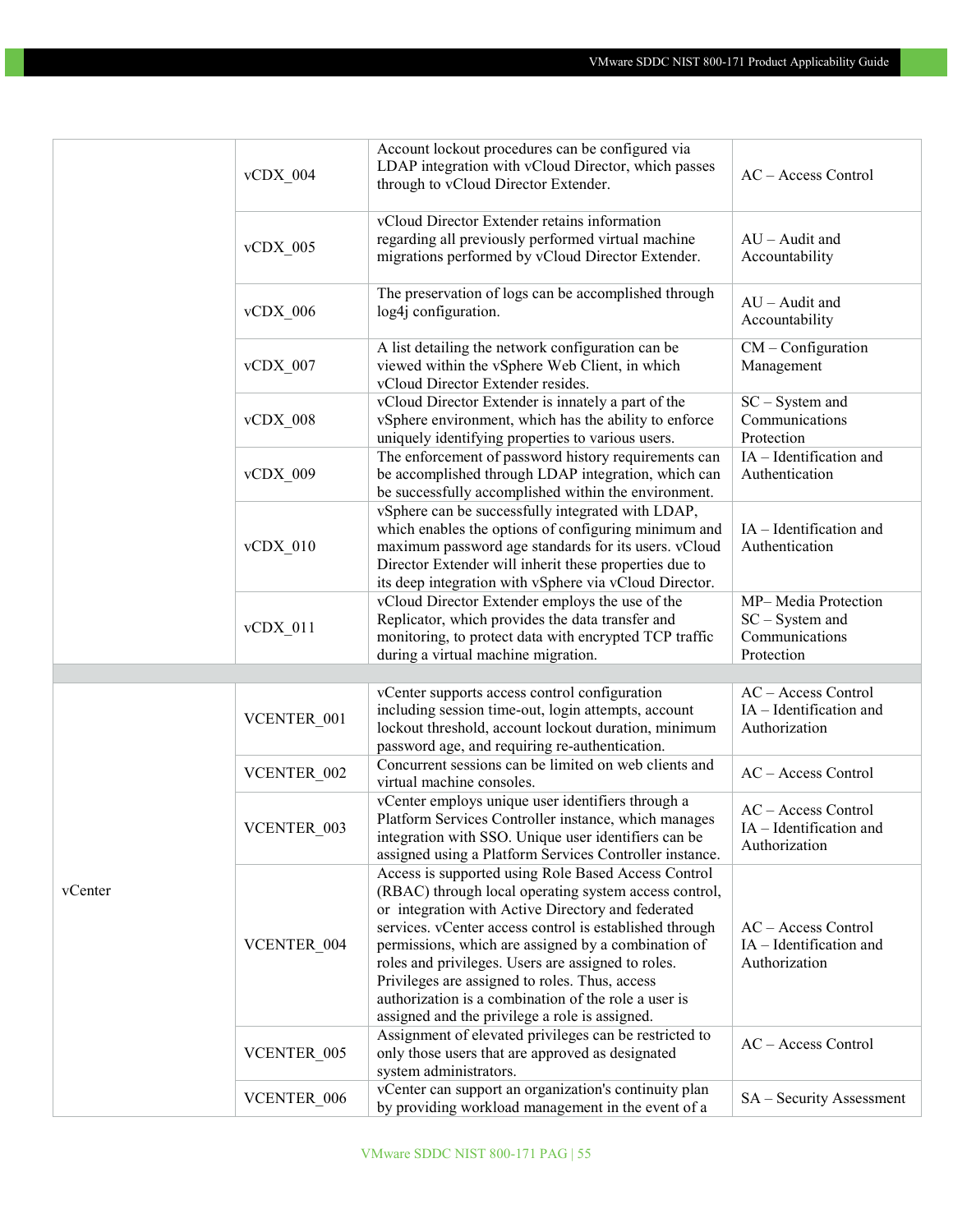|                        | host system disruption. However, this capability is not                       |                       |
|------------------------|-------------------------------------------------------------------------------|-----------------------|
|                        | a robust continuity planning solution.                                        |                       |
| VCENTER 007            | vCenter can list all the virtual machines and support                         | $CM$ – Configuration  |
|                        | creating an inventory of technology systems.                                  | Management            |
|                        | Remote access to vCenter via SSH, or the vSphere                              |                       |
|                        | Web Client or API over HTTPS, can be configured as                            | $SC - System$ and     |
| VCENTER 008            | the secure communication protocol. For the VMware                             | Communications        |
|                        | vCenter Server Appliance™, it runs on Linux and can                           | Protection            |
|                        | be restricted to accept only HTTPS. Session identifiers                       |                       |
|                        | are invalidated after session termination.                                    |                       |
| VCENTER 009            | vCenter can be configured to log out inactive sessions.                       | AC - Access Control   |
|                        | By default, inactivity is set to log out after 15 minutes.                    |                       |
|                        | vCenter can configure encryption parameter                                    | $SC - System$ and     |
| VCENTER_010            | designation on a VM-by-VM basis. ESXi performs the                            | Communications        |
|                        | actual encryption on the VM. Third-party key manager                          | Protection            |
|                        | solution is required for encryption key management.                           |                       |
|                        | vCenter can push logs to be stored in an external log                         |                       |
|                        | repository that supports syslog, including vRealize Log                       | AC - Access Control   |
| VCENTER 011            | Insight. In the event vRealize Log Insight is used, it                        | $AU -$ Audit and      |
|                        | can then apply tamper protection of logging that can be                       | Accountability        |
|                        | used during after-the-fact investigations without                             |                       |
|                        | altering the event logs.<br>vCenter supports monitoring a set of standardized | $CM$ – Configuration  |
|                        | settings to monitor, which may indicate inappropriate                         | Management            |
| VCENTER 012            | usage or security violations. Alarms and alerts can be                        | $SI - System$ and     |
|                        | configured to notify users via email when triggered.                          | Information Integrity |
|                        | vCenter has inherent capabilities to log events and                           |                       |
|                        | specify frequency. The richness of logging can be                             | AC - Access Control   |
| VCENTER 013            | adjusted and the log retention based on disk space can                        | $AU -$ Audit and      |
|                        | be enhanced through use of a separate logging                                 | Accountability        |
|                        | repository via syslog, or vRealize Log Insight.                               |                       |
|                        | vCenter can be configured to display a login banner to                        |                       |
| VCENTER_014            | users before granting access to the system.                                   | AC - Access Control   |
|                        |                                                                               | AC - Access Control   |
|                        | vCenter supports enhanced logging of audit level                              | $AU -$ Audit and      |
| VCENTER 015            | events to support third-party integration with tools such                     | Accountability        |
|                        | as Introduction Detection Systems (IDS).                                      | $SI - System$ and     |
|                        |                                                                               | Information Integrity |
|                        | vCenter has granular access control permissions that                          |                       |
|                        | can be applied to virtual machines, VM clusters, and                          |                       |
| VCENTER 016            | hosts. An organization can define the roles that can                          | AC - Access Control   |
|                        | access these systems, such as bifurcating access                              |                       |
|                        | between developers and production environments.                               |                       |
|                        | Resources can be limited based on priority using pools,                       |                       |
|                        | VMware vSphere Storage I/O Control, VMware                                    |                       |
| VCENTER_017            | vSphere Network I/O Control, or VMware vSphere                                | $MA - Maintenance$    |
|                        | Distributed Resource Scheduler™ (vSphere DRS)                                 |                       |
|                        | reservation.                                                                  |                       |
|                        | vCenter can be run on a Linux appliance that is                               |                       |
|                        | configured to restrict network traffic through use of a                       | AC - Access Control   |
|                        | software firewall, which is restricted to only necessary                      | SC - System and       |
| VCENTER <sub>018</sub> | ports during the installation. However, if vCenter is run                     | Communications        |
|                        | on a Windows appliance, the network traffic and                               | Protection            |
|                        | firewall is inherited based on the user's configuration                       |                       |
|                        | of the Windows appliance.                                                     |                       |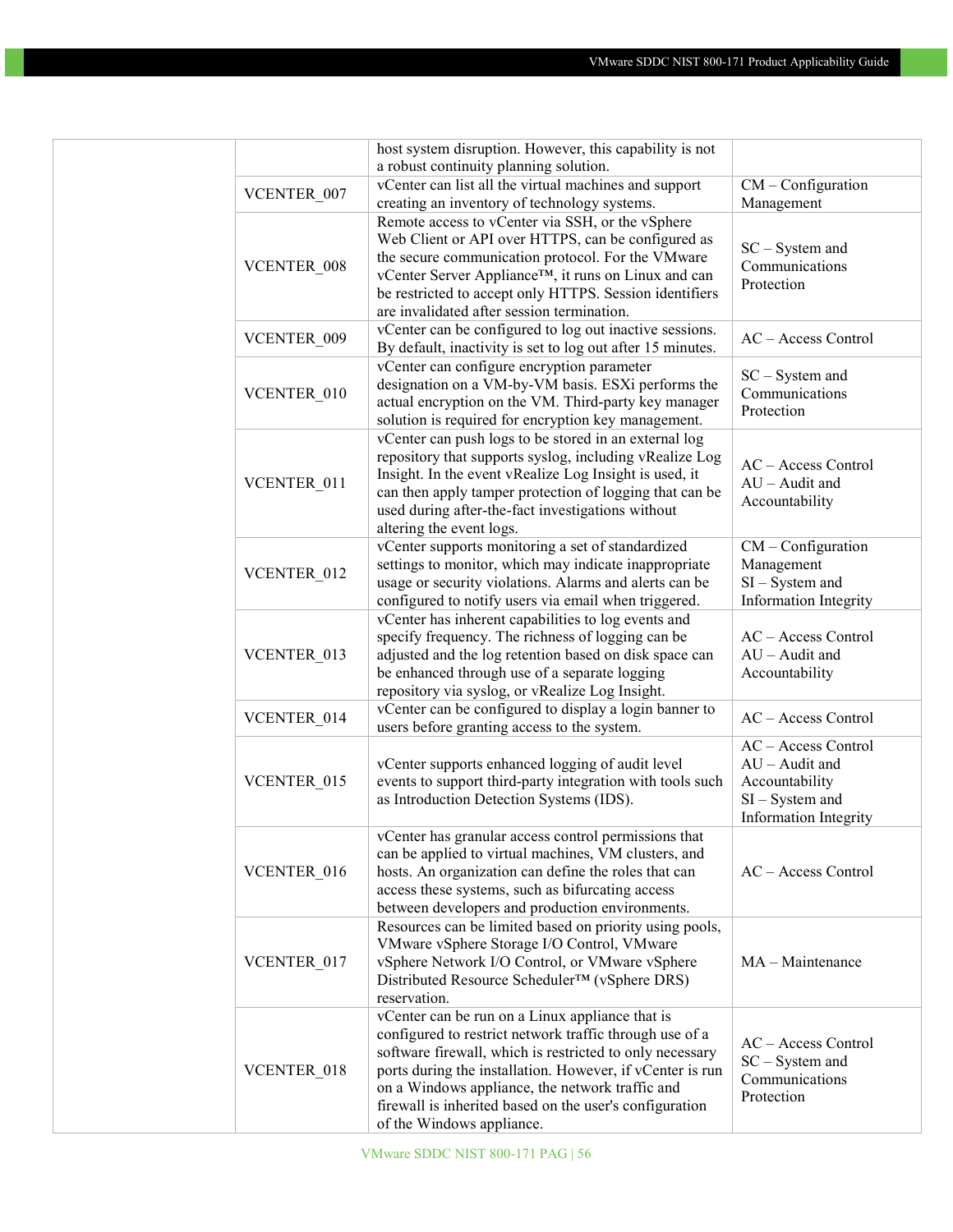|                                   | VCENTER 019<br>VCENTER 020 | vCenter can manage the encryption of virtual machines<br>(applying encryption or removing encryption) and<br>matching keys using a third-party key management<br>solution.<br>vCenter can push audit trail logs to be archived in an<br>external log repository that supports syslog, including<br>vRealize Log Insight.                                                                                                       | $CM$ – Configuration<br>Management<br>SC - System and<br>Communications<br>Protection<br>$AU - A$ udit and<br>Accountability<br>$CM$ – Configuration |
|-----------------------------------|----------------------------|--------------------------------------------------------------------------------------------------------------------------------------------------------------------------------------------------------------------------------------------------------------------------------------------------------------------------------------------------------------------------------------------------------------------------------|------------------------------------------------------------------------------------------------------------------------------------------------------|
|                                   | VCENTER <sub>021</sub>     | vCenter can patch ESXi hosts through vSphere Update<br>Manager.                                                                                                                                                                                                                                                                                                                                                                | Management<br>$SI - System$ and<br>Information Integrity                                                                                             |
|                                   | VCENTER 022                | vCenter can facilitate installation of critical security<br>updates for ESXi. vSphere Update Manager alerts<br>vCenter of any firmware issues that affect ESXi and<br>can be used to install patches and also automate<br>installation of updates. vCenter has a manual feature to<br>check to see if there are any updates available for<br>vCenter without specifying the nature of the update<br>(security or operational). | $CM$ – Configuration<br>Management<br>$SI - System$ and<br>Information Integrity                                                                     |
|                                   | VCENTER 023                | vSphere Hardening Guide provides support for ESXi<br>and vCenter hardening procedures.                                                                                                                                                                                                                                                                                                                                         | $CM$ – Configuration<br>Management                                                                                                                   |
|                                   |                            |                                                                                                                                                                                                                                                                                                                                                                                                                                |                                                                                                                                                      |
|                                   | <b>VCM 001</b>             | A proof of maintenance log is available to report on<br>archived maintenance activity, where access<br>limitations can also be configured.                                                                                                                                                                                                                                                                                     | MA - Maintenance                                                                                                                                     |
|                                   | <b>VCM_002</b>             | vRealize Configuration Manager can be accessed<br>remotely via a web browser, or it can be launched from<br>a Windows machine that has it installed whereby a user<br>can SSH directly into the machine and secure remote<br>access in this manner. Session identifiers are<br>invalidated upon session termination.                                                                                                           | AC - Access Control                                                                                                                                  |
|                                   | <b>VCM 003</b>             | Session lockouts are enforceable and require users to<br>re-authenticate after a session time-out.                                                                                                                                                                                                                                                                                                                             | AC - Access Control                                                                                                                                  |
| vRealize Configuration<br>Manager | <b>VCM 004</b>             | vRealize Configuration Manager supports user<br>management, including user names and user roles.<br>These user accounts can be reviewed for access control<br>management.                                                                                                                                                                                                                                                      | AC - Access Control<br>PS - Personnel Security<br>$SC - System$ and<br>Communications<br>Protection                                                  |
|                                   | <b>VCM 005</b>             | vRealize Configuration Manager can restrict access to<br>system information, data, and actions based on<br>assigned user roles.                                                                                                                                                                                                                                                                                                | AC - Access Control                                                                                                                                  |
|                                   | <b>VCM 006</b>             | vRealize Configuration Manager can install agents on<br>to endpoints (Windows, Linux, and vSphere Managing<br>Agents on Windows) to collect data from vSphere in<br>support of configuration management. Compliance<br>packs can be installed to produce reports to support a<br>risk management program.                                                                                                                      | $CM$ – Configuration<br>Management                                                                                                                   |
|                                   |                            | Security and protection software can be installed using                                                                                                                                                                                                                                                                                                                                                                        | $SI - System$ and                                                                                                                                    |
|                                   | <b>VRA 001</b>             | NSX Rest API and Guest Introspection.                                                                                                                                                                                                                                                                                                                                                                                          | <b>Information Integrity</b>                                                                                                                         |
| vRealize Automation               | <b>VRA_002</b>             | A proof of maintenance log is available to report on<br>archived maintenance activity.                                                                                                                                                                                                                                                                                                                                         | $AU - A$ udit and<br>Accountability                                                                                                                  |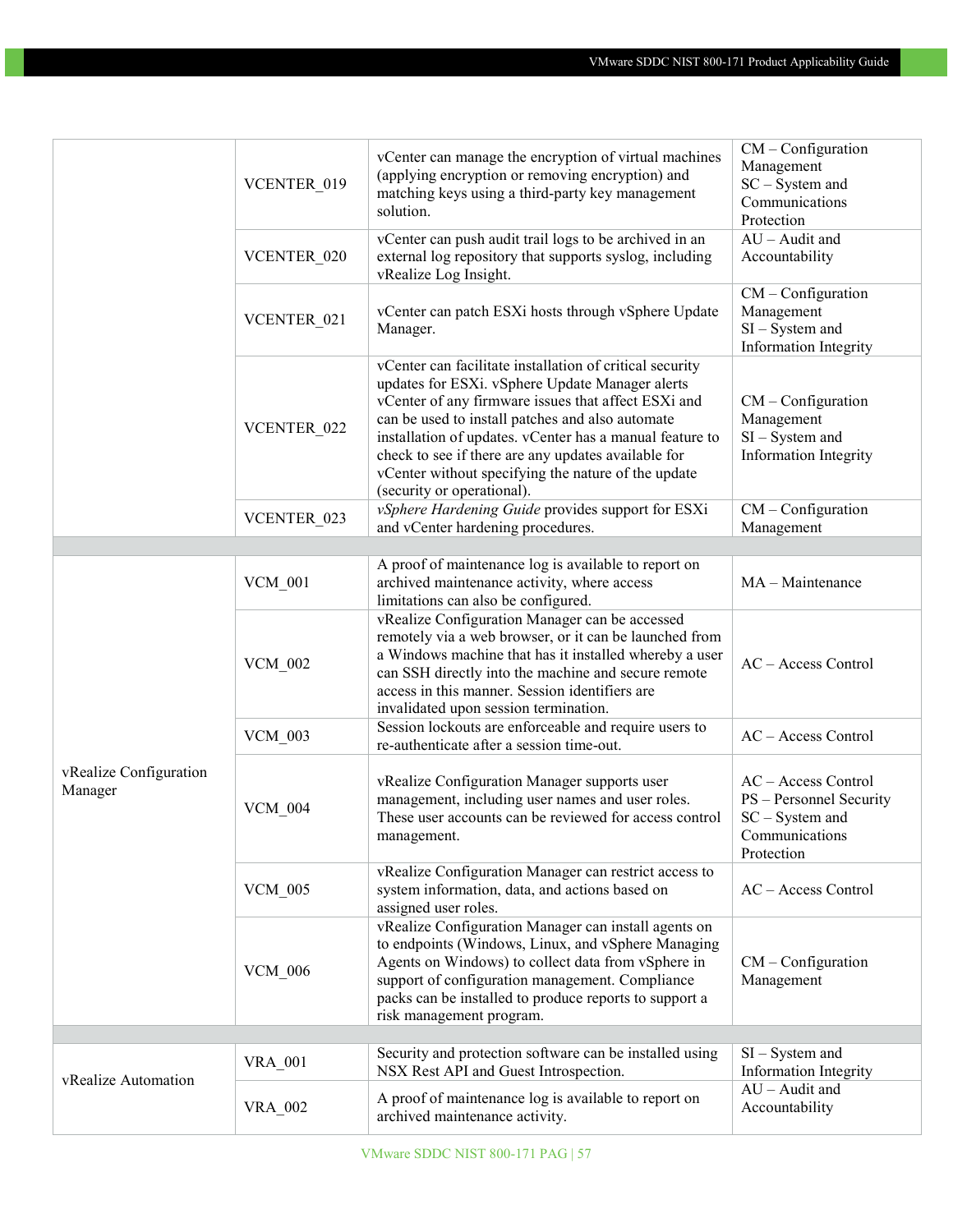| <b>VRA_003</b>  | Remote access to products can be restricted to just SSH<br>or other desired and secure communication protocols.<br>Manually the configuration files can be altered in<br>vSphere to further restrict access to vSphere. This<br>includes controlling remote access through an existing<br>access control and authentication solution and<br>invalidating session identifiers upon session<br>termination.            | $SC - System$ and<br>Communications<br>Protection                                                        |
|-----------------|----------------------------------------------------------------------------------------------------------------------------------------------------------------------------------------------------------------------------------------------------------------------------------------------------------------------------------------------------------------------------------------------------------------------|----------------------------------------------------------------------------------------------------------|
| <b>VRA_004</b>  | Unnecessary system functionality can be configured by<br>using vRealize Automation to disable unwanted<br>Service Catalog template items by default.                                                                                                                                                                                                                                                                 | $CM$ – Configuration<br>Management                                                                       |
| <b>VRA_005</b>  | vRealize Automation can push logs to syslog-<br>supported logging solutions or vRealize Log Insight.<br>vRealize Log Insight can then apply tamper protection<br>of logging that can be used during after-the-fact<br>investigations without altering the event logs.                                                                                                                                                | $AU -$ Audit and<br>Accountability                                                                       |
| <b>VRA_006</b>  | vRealize Automation can provide configuration<br>management input to an asset inventory database using<br>third-party tools. This includes adding devices to the<br>access control list, recording the owner for applicable<br>assets, and maintaining an asset inventory database.<br>vRealize Orchestrator can update a control<br>management database updating assets but does not<br>create the database itself. | $CM$ – Configuration<br>Management                                                                       |
| <b>VRA_007</b>  | vRealize Automation can restrict settings and services<br>for new infrastructure and virtual machines created<br>through the portal, which could by default launch<br>secure, pre-defined virtual instances.                                                                                                                                                                                                         | $CM$ – Configuration<br>Management                                                                       |
| <b>VRA_008</b>  | vRealize Automation supports multiple roles to<br>separate user functionality from system management<br>functionality, as well as the capability to support the<br>principle of least privilege user access control.                                                                                                                                                                                                 | AC - Access Control<br>$SC - System$ and<br>Communications<br>Protection                                 |
| VRA_009         | vRealize Automation can automate log capturing and<br>transmission to logging solutions.                                                                                                                                                                                                                                                                                                                             | AC - Access Control<br>$AU - A$ udit and<br>Accountability                                               |
|                 | A proof of maintenance log is available to report on                                                                                                                                                                                                                                                                                                                                                                 | $CM$ – Configuration                                                                                     |
| <b>VRLI 002</b> | archived maintenance activity.                                                                                                                                                                                                                                                                                                                                                                                       | Management                                                                                               |
| <b>VRLI_003</b> | Session lockouts are enforceable and require users to<br>re-authenticate after a session time-out.                                                                                                                                                                                                                                                                                                                   | AC - Access Control                                                                                      |
| <b>VRLI_004</b> | Search queries can be configured to monitor the system<br>for inappropriate usage, security violations, and other<br>defined events. Monitoring tools include alerts and<br>dashboards. Dashboards and Interactive Analytics are<br>provided out of the box.                                                                                                                                                         | AC - Access Control<br>$AU - A$ udit and<br>Accountability<br>$SI - System$ and<br>Information Integrity |
| <b>VRLI_005</b> | vRealize Log Insight supports standard syslog and<br>secure syslog. In addition, when using an internal<br>vRealize Log Insight agent, a secure, encrypted<br>protocol is enforceable.                                                                                                                                                                                                                               | $AU - A$ udit and<br>Accountability                                                                      |
| <b>VRLI_006</b> | Audit Dashboard is provided to analyze log data and<br>support after-the-fact investigations. In addition,<br>vRealize Log Insight can provide tamper protection by<br>deploying a log system architecture configured to                                                                                                                                                                                             | AC - Access Control<br>$AU - A$ udit and<br>Accountability<br>IR - Incident Response                     |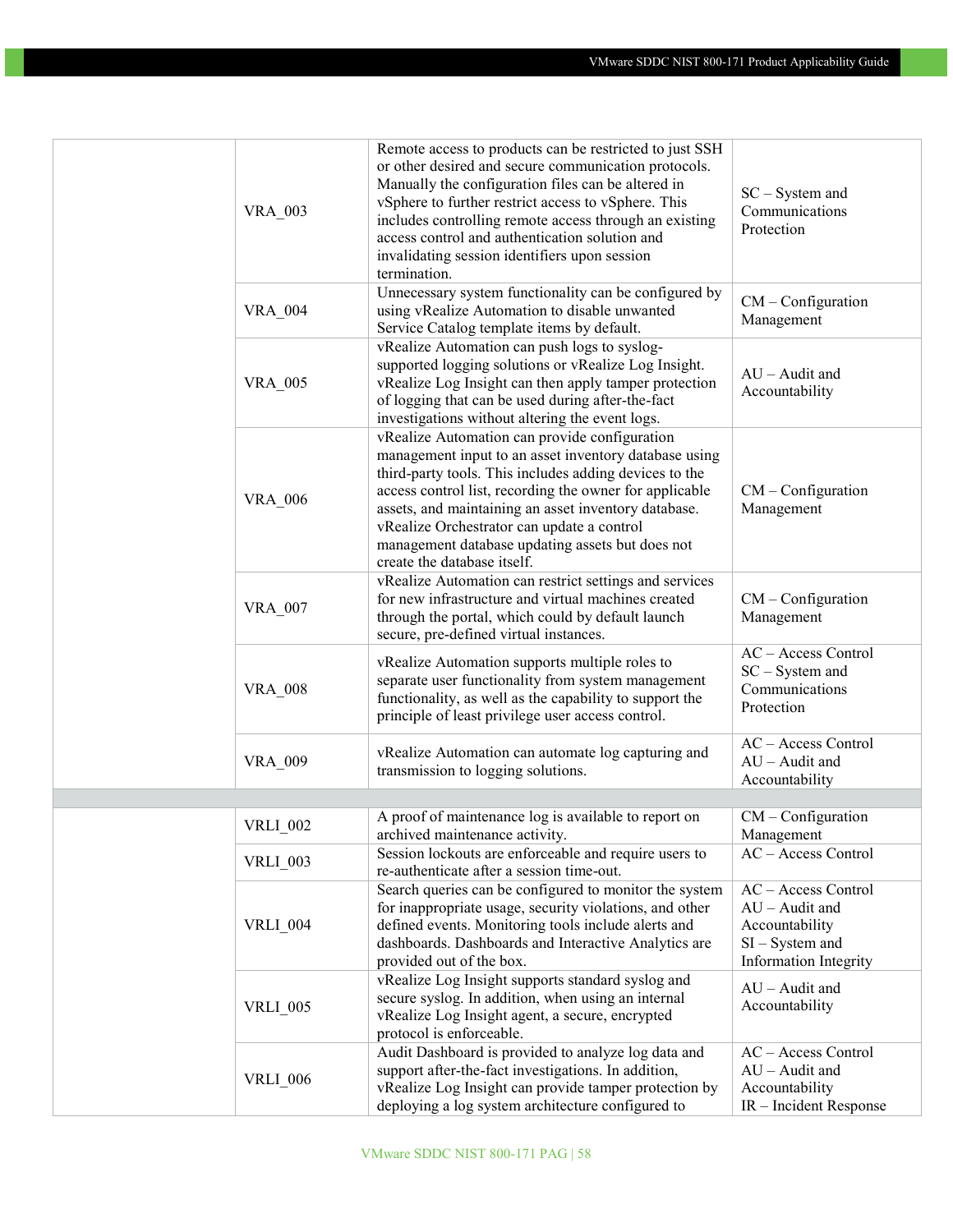|                 | support multiple storage locations to minimize the risk                                                         |                                    |
|-----------------|-----------------------------------------------------------------------------------------------------------------|------------------------------------|
|                 | of a capacity limitation.                                                                                       |                                    |
|                 | vRealize Log Insight can gather event logs across any                                                           |                                    |
|                 | device within the virtualized or physical environment.                                                          | AC - Access Control                |
| <b>VRLI_007</b> | Log data is stored in a centralized database. The                                                               | $AU -$ Audit and                   |
|                 | logging database can be used to correlate system-wide                                                           | Accountability                     |
|                 | audit trails. Security-related queries, dashboards, and                                                         |                                    |
|                 | alerts use time stamps to support event log correlation.                                                        |                                    |
|                 | vRealize Log Insight has a dashboard export feature to                                                          |                                    |
| <b>VRLI_008</b> | help distribute logs. In addition, a read-only view is<br>available for designated users to log in and view the | $AU -$ Audit and<br>Accountability |
|                 | reports.                                                                                                        |                                    |
|                 | Logging uses the First in First out (FIFO) mechanism                                                            |                                    |
| <b>VRLI_009</b> | to avoid overwriting logs. If system capacity is                                                                | $AU -$ Audit and                   |
|                 | reached, users are prompted to archive older log data.                                                          | Accountability                     |
|                 | Users can define the retention policy.                                                                          |                                    |
|                 | Backups of logs can be performed for all products                                                               | $AU -$ Audit and                   |
| <b>VRLI_010</b> | using vRealize Log Insight. Remote archival of                                                                  | Accountability                     |
|                 | vRealize Log Insight logging data is supported.                                                                 |                                    |
|                 | Hosts can use a vRealize Log Insight agent or send                                                              | AC - Access Control                |
| <b>VRLI 011</b> | logs via syslog to the centralized vRealize Log Insight                                                         | $AU - A$ udit and                  |
|                 | log database to manage storage and retention and to                                                             | Accountability                     |
|                 | protect logs from unauthorized activity.                                                                        |                                    |
|                 | Remote access to vRealize Log Insight is by default set                                                         | AC - Access Control                |
| <b>VRLI_012</b> | to HTTPS. Session identifiers are discarded upon                                                                | $SC - System$ and                  |
|                 | session termination.                                                                                            | Communications                     |
|                 | vRealize Log Insight allows access control settings to                                                          |                                    |
|                 | be configured to manage sessions, including the                                                                 |                                    |
|                 | following parameters: account lockout threshold,                                                                |                                    |
|                 | account lockout duration, and password policies.                                                                | AC - Access Control                |
| <b>VRLI_013</b> | vRealize Log Insight can integrate authentication with                                                          | IA - Identification and            |
|                 | Platform Services Controller to enable enforcement of                                                           | Authorization                      |
|                 | authentication parameters from Active Directory                                                                 |                                    |
|                 | directly.                                                                                                       |                                    |
|                 | vRealize Log Insight provides management of user                                                                |                                    |
|                 | accounts through the access control panel, including                                                            |                                    |
| <b>VRLI_014</b> | managing users configured locally, as well as accounts                                                          | AC - Access Control                |
|                 | created through an external authentication solution.                                                            |                                    |
|                 | vRealize Log Insight allows users to be assigned to                                                             |                                    |
|                 | roles. The roles can be assigned granular access based                                                          | AC - Access Control                |
|                 | on the organization's assignment of least privilege or                                                          | $SC - System$ and                  |
| <b>VRLI_015</b> | job responsibilities within the groups. VMware Identity                                                         | Communications                     |
|                 | Manager™ or an external authentication solution is                                                              | Protection                         |
|                 | required to administer.                                                                                         |                                    |
|                 | vRealize Log Insight can manage an access control                                                               |                                    |
|                 | List via agent and host listings to manage devices, as                                                          | AC - Access Control                |
| <b>VRLI 016</b> | well as restricting the logs a device can access. Role-                                                         | $AU - A$ udit and                  |
|                 | based access can limit access to specific log devices                                                           | Accountability                     |
|                 | and log data.                                                                                                   |                                    |
|                 | If local accounts are created in vRealize Log Insight,                                                          |                                    |
| <b>VRLI_017</b> | users can be required to change their password upon                                                             | IA - Identification and            |
|                 | first login.                                                                                                    | Authorization                      |
|                 | vRealize Log Insight collects logs in real time. Content                                                        | AC - Access Control                |
| <b>VRLI_019</b> | packs to enhance dashboards and provide custom                                                                  | $AU - A$ udit and                  |
|                 | queries tailored to many VMware products.                                                                       | Accountability                     |
|                 |                                                                                                                 |                                    |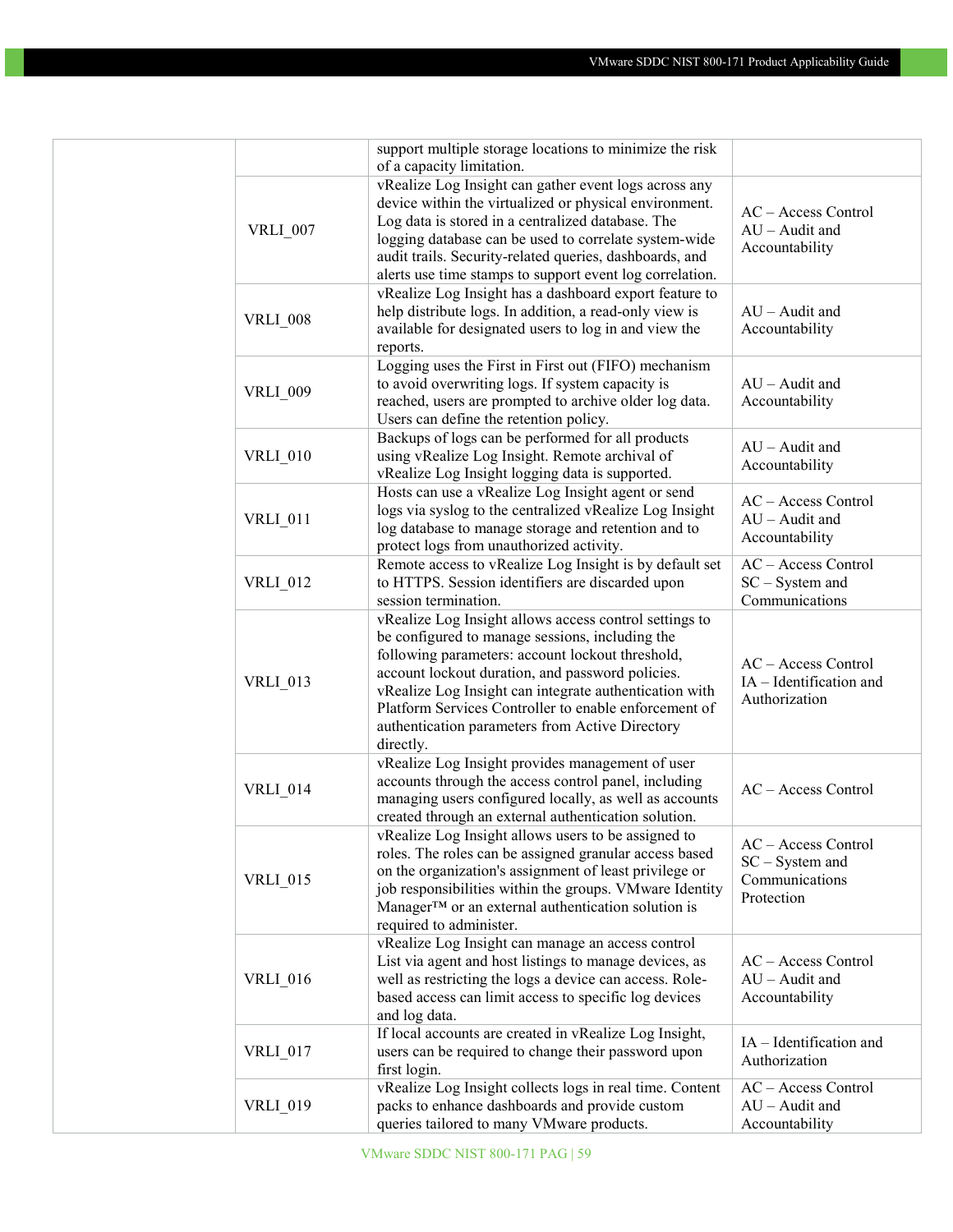|                          |                 |                                                                                                                                                                                                                                                                                                                                                                                                                                               | IR – Incident Response                                                                          |
|--------------------------|-----------------|-----------------------------------------------------------------------------------------------------------------------------------------------------------------------------------------------------------------------------------------------------------------------------------------------------------------------------------------------------------------------------------------------------------------------------------------------|-------------------------------------------------------------------------------------------------|
|                          |                 |                                                                                                                                                                                                                                                                                                                                                                                                                                               |                                                                                                 |
|                          | <b>VRNI_001</b> | vRealize Network Insight receives NetFlow from<br>VMware vSphere Distributed Switch™ (VDS)<br>instances, which connect virtual machines. This can be<br>used to monitor information flows and network flows.                                                                                                                                                                                                                                  | $SC - System$ and<br>Communications                                                             |
|                          | <b>VRNI_002</b> | A proof of maintenance log is available to report on<br>archived maintenance activity.                                                                                                                                                                                                                                                                                                                                                        | $AU - A$ udit and<br>Accountability                                                             |
|                          | <b>VRNI 003</b> | Remote access to administrative features can be<br>restricted to just SSH or to other desired and secure<br>communication protocols. Manually, the configuration<br>files can be altered in vRealize Network Insight to<br>further restrict access to vSphere. This includes<br>controlling remote access through an existing access<br>control and authentication solution and invalidating<br>session identifiers upon session termination. | AC - Access Control                                                                             |
|                          | <b>VRNI_004</b> | Authorization regarding remotely executed, privileged<br>commands, as well as access, can be configured per<br>user.                                                                                                                                                                                                                                                                                                                          | AC - Access Control                                                                             |
| vRealize Network Insight | <b>VRNI 005</b> | vRealize Network Insight can push logs to syslog, or<br>vRealize Network Insight. vRealize Network Insight<br>can then apply tamper protection of logging that can be<br>used during after-the-fact investigations without<br>altering the event logs.                                                                                                                                                                                        | AC - Access Control<br>$AU - A$ udit and<br>Accountability                                      |
|                          | <b>VRNI 006</b> | vRealize Network Insight can be used to monitor data<br>center traffic and provide visibility to support<br>monitoring activities.                                                                                                                                                                                                                                                                                                            | $SI - System$ and<br><b>Information Integrity</b>                                               |
|                          | <b>VRNI 007</b> | vRealize Network Insight can be used to review<br>network paths and troubleshoot components that are<br>not communicating properly such as a web server not<br>reaching a database. This feature can also help in<br>establishing distributed firewalls.                                                                                                                                                                                      | $SC - System$ and<br>Communications<br>Protection<br>$SI - System$ and<br>Information Integrity |
|                          | <b>VRNI_009</b> | vRealize Network Insight can provide visibility into<br>the information flow, including information flow<br>insight for managing policies of the system and<br>between interconnected systems.                                                                                                                                                                                                                                                | $AU -$ Audit and<br>Accountability                                                              |
|                          | <b>VRNI_010</b> | The vRealize Network Insight administrator can<br>manage User Interface (UI) users. Users connect via a<br>Web Portal UI. These user accounts can be reviewed,<br>access control can be managed using roles<br>(administrator or read-only member user), and<br>password complexity can be configured.                                                                                                                                        | AC - Access Control<br>$SC - System$ and<br>Communications<br>Protection                        |
|                          | <b>VRNI_011</b> | vRealize Network Insight traffic between the platform<br>and proxy servers can be encrypted using certificates.                                                                                                                                                                                                                                                                                                                               | $\rm{SC-System}$ and<br>Communications                                                          |
| vRealize Orchestrator    | VRO_001         | Remote access to products can be restricted to just SSH<br>or to other desired and secure communication<br>protocols. Manually, the configuration files can be<br>altered in vSphere to further restrict access to vSphere.<br>This includes controlling remote access through an<br>existing access control and authentication solution and<br>invalidating session identifiers upon session<br>termination.                                 | AC - Access Control                                                                             |
|                          | VRO 002         | vRealize Orchestrator can provide user information<br>responsible for creating or modifying the virtual                                                                                                                                                                                                                                                                                                                                       | $AU -$ Audit and<br>Accountability                                                              |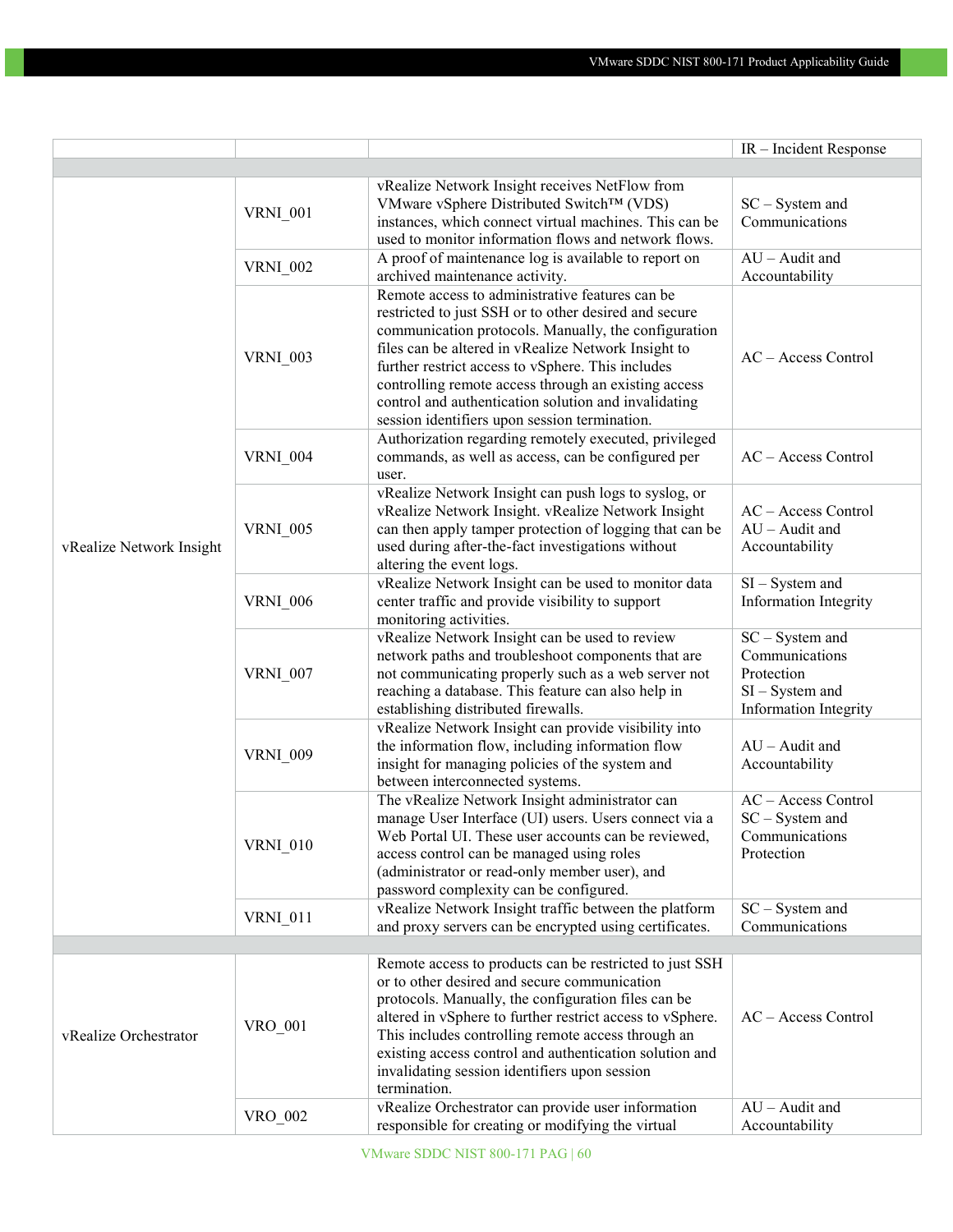|                     |                  | machine, virtual infrastructure asset information, or                                                                     | $CM$ – Configuration                                      |
|---------------------|------------------|---------------------------------------------------------------------------------------------------------------------------|-----------------------------------------------------------|
|                     |                  | other information. This can be used to trace ownership,                                                                   | Management                                                |
|                     |                  | if the creation or modification is appropriate.                                                                           |                                                           |
|                     |                  | A proof of maintenance log is available to report on                                                                      | $AU - A$ udit and                                         |
|                     | VRO_003          | archived maintenance activity.                                                                                            | Accountability                                            |
|                     |                  | vRealize Orchestrator supports multiple roles to                                                                          |                                                           |
|                     |                  | separate user functionality from system management                                                                        | $SC - System$ and                                         |
|                     | VRO 004          | functionality, as well as the capability to support the                                                                   | Communications                                            |
|                     |                  | principle of least privilege user access control.                                                                         | Protection                                                |
|                     |                  |                                                                                                                           |                                                           |
|                     |                  | A proof of maintenance log is available to report on                                                                      |                                                           |
|                     | VROPS_001        | archived maintenance activity.                                                                                            | MA - Maintenance                                          |
|                     |                  | Remote access to vRealize Operations is restricted by                                                                     |                                                           |
|                     |                  |                                                                                                                           | AC - Access Control                                       |
|                     |                  | default. vRealize Operations appliance remote access                                                                      |                                                           |
|                     | <b>VROPS_002</b> | can only be enabled to use SSH via the vCenter VM                                                                         |                                                           |
|                     |                  | Console. vRealize Operations user interface is only                                                                       |                                                           |
|                     |                  | accessible via a secure URL. Upon session termination,                                                                    |                                                           |
|                     |                  | session identifiers are invalidated.                                                                                      |                                                           |
|                     | VROPS_003        | Session lockouts are enforced by default and require                                                                      | AC - Access Control                                       |
|                     |                  | users to re-authenticate after a session time-out.                                                                        |                                                           |
|                     |                  | Using a management pack specific to the compliance                                                                        |                                                           |
|                     |                  | area (PCI and HIPAA only at this time), vRealize                                                                          |                                                           |
|                     | VROPS_004        | Operations can be used to support a configuration                                                                         | $CM$ – Configuration                                      |
|                     |                  | management program. The content pack relies on                                                                            | Management                                                |
|                     |                  | vSphere to evaluate technical configurations and                                                                          |                                                           |
|                     |                  | settings based on the compliance pack's baseline.                                                                         |                                                           |
|                     |                  |                                                                                                                           | AC - Access Control<br>$CM$ – Configuration<br>Management |
|                     | <b>VROPS 005</b> | vRealize Operations has a maximum of concurrent                                                                           |                                                           |
|                     |                  | sessions $(6)$ ; this setting cannot be altered.                                                                          |                                                           |
|                     |                  | Using a management pack, vRealize Operations can                                                                          |                                                           |
|                     | <b>VROPS_006</b> | store information that is collected by agents via the use                                                                 | $CM$ – Configuration                                      |
|                     |                  | of plug-ins to collect data from guest Operating                                                                          | Management                                                |
| vRealize Operations |                  | Systems running in virtual machines.                                                                                      |                                                           |
|                     |                  | vRealize Operations can perform capacity planning,                                                                        |                                                           |
|                     |                  | forecasting, and reporting. An input into this planning                                                                   | $SI - System$ and                                         |
|                     | <b>VROPS_007</b> | process can include comparing capacity between                                                                            | <b>Information Integrity</b>                              |
|                     |                  | production and backup sites.                                                                                              |                                                           |
|                     |                  | Initial login with the root account requires users to                                                                     |                                                           |
|                     | <b>VROPS_008</b> | change the password. New users logging in for the first $\begin{array}{ l l } \hline \end{array}$ IA - Identification and |                                                           |
|                     |                  | time can also be required to change their password                                                                        | Authorization                                             |
|                     |                  | upon initial login.                                                                                                       |                                                           |
|                     |                  | vRealize Operations can monitor the storage of vSAN                                                                       |                                                           |
|                     | <b>VROPS_009</b> | (or another database) and upon running low, it can                                                                        | $AU - A$ udit and<br>Accountability,                      |
|                     |                  | provide an alert and recommendation to adjust the                                                                         |                                                           |
|                     |                  | storage capacity. The storage capacity data and alerts                                                                    |                                                           |
|                     |                  | can be archived to support retaining records in                                                                           |                                                           |
|                     |                  | accordance with compliance requirements.                                                                                  |                                                           |
|                     | VROPS_010        | vRealize Operations can be configured to support                                                                          | AC - Access Control                                       |
|                     |                  | account lockout duration, number of failed attempts,                                                                      | IA - Identification and                                   |
|                     |                  |                                                                                                                           |                                                           |
|                     | VROPS_011        | and password length and complexity.                                                                                       | Authorization                                             |
|                     |                  | vRealize Operations can push audit trail logs to be                                                                       | $AU - A$ udit and                                         |
|                     |                  | archived in an external log repository that supports                                                                      | Accountability                                            |
|                     |                  | syslog, including vRealize Log Insight.                                                                                   |                                                           |
|                     | VROPS 012        | vRealize Operations permits creating roles and groups                                                                     | AC - Access Control                                       |
|                     |                  | using Role Based Access Control (RBAC). Granularity                                                                       |                                                           |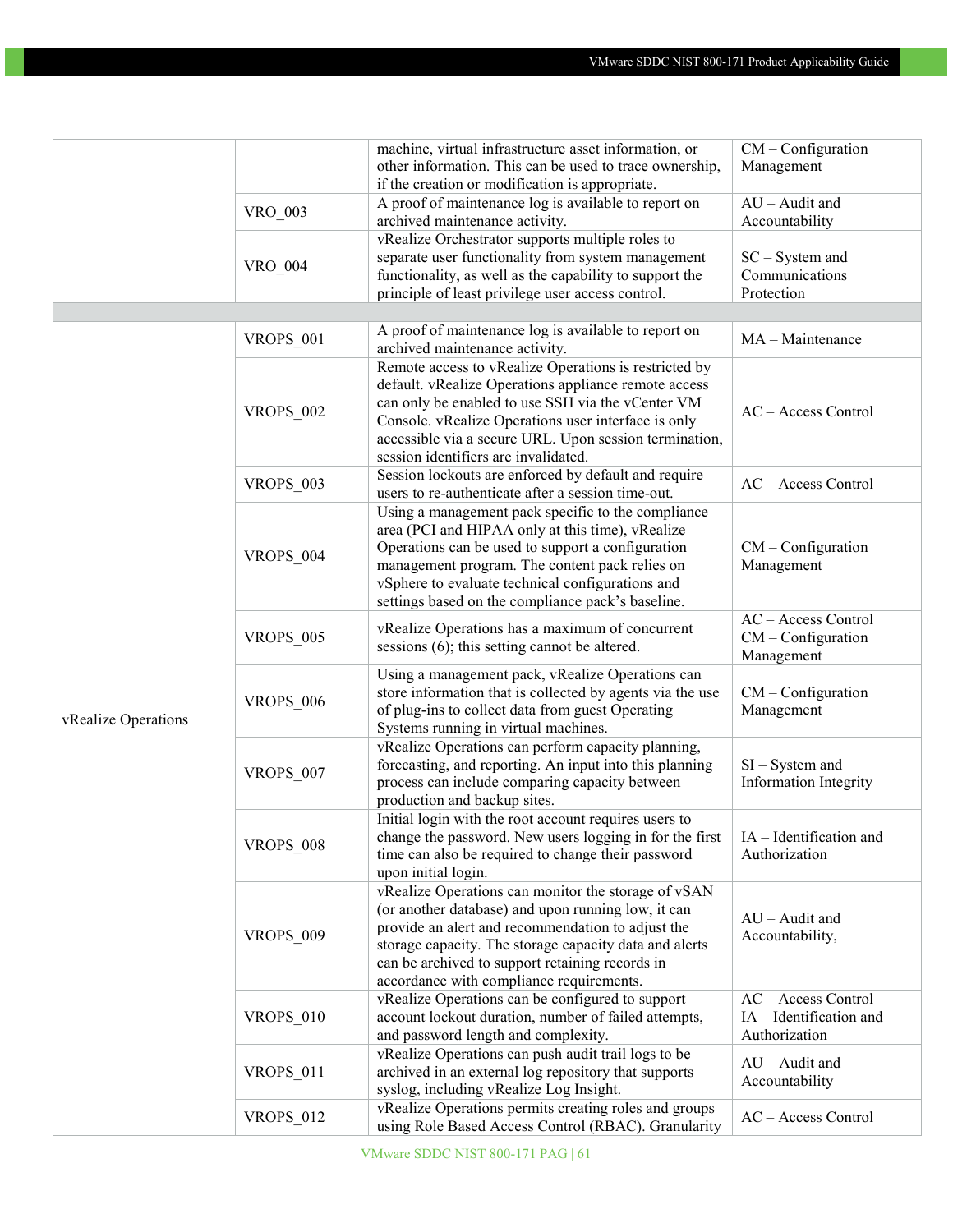|      |            | can be applied to view or edit objects, run reports, and<br>other functionality.                                                                                                                                                                                                                              | $SC - System$ and<br>Communications<br>Protection                                                                    |
|------|------------|---------------------------------------------------------------------------------------------------------------------------------------------------------------------------------------------------------------------------------------------------------------------------------------------------------------|----------------------------------------------------------------------------------------------------------------------|
|      | VROPS_013  | vRealize Operations provides metrics and system<br>performance reports that users can compare against<br>organizational standards or industry benchmarks. The<br>metrics include capacity planning, virtual machine<br>sizing, and behavioral analysis.                                                       | $CM$ – Configuration<br>Management                                                                                   |
| vSAN | $vSAN_001$ | Access to data storage in vSAN is managed by roles<br>within vCenter. vSAN 6.5 introduced a new role to<br>manage enabling/disabling encryption that can be<br>further applied to restrict non-cryptographic user<br>access to configuration of this feature.                                                 | AC - Access Control<br>IA - Identification and<br>Authorization<br>$SC - System$ and<br>Communications<br>Protection |
|      | vSAN 002   | Logging capabilities can be enabled and customized to<br>capture event information.                                                                                                                                                                                                                           | AC - Access Control<br>$AU - A$ udit and<br>Accountability                                                           |
|      | $vSAN_003$ | Logging can be synchronized to system clocks (NTP)<br>and capture a date and time stamp.                                                                                                                                                                                                                      | $AU -$ Audit and<br>Accountability                                                                                   |
|      | vSAN 004   | vSAN can push logs to be stored in vRealize Log<br>Insight. A default vSAN dashboard is available in<br>vRealize Log Insight as a content pack.                                                                                                                                                               | AC - Access Control<br>$AU - A$ udit and<br>Accountability                                                           |
|      | vSAN 005   | Session lockouts are enforceable and require users to<br>re-authenticate after a session time-out, which are<br>controlled by vCenter or ESXi.                                                                                                                                                                | AC - Access Control                                                                                                  |
|      | vSAN_006   | Encryption at rest can be performed for objects<br>residing on the vSAN datastore (both in cache and<br>long-term capacity storage media). However, a third-<br>party key manager will be required to store and rotate<br>keys.                                                                               | MP - Media Protection<br>$SC - System$ and<br>Communications<br>Protection                                           |
|      | $vSAN_007$ | vSAN can be patched via the vSphere Update Manager<br>patching capabilities of vCenter. In addition, vSAN 6.6<br>has the ability to patch firmware controller drivers for<br>participating vendors.                                                                                                           | $CM$ – Configuration<br>Management<br>IR - Incident Response<br>$SI - System$ and<br><b>Information Integrity</b>    |
|      | $vSAN_008$ | Maintenance activity is logged and can be accessed via<br>reports, which can be archived for historical reference.<br>The maintenance logging information is captured at<br>each component vCenter, ESXi, and vSAN instance,<br>which can be holistically analyzed via vRealize Log<br>Insight or customized. | $AU -$ Audit and<br>Accountability<br>CM - Configuration<br>Management                                               |
|      | vSAN 009   | Overall storage size can be adjusted to prevent<br>exceeding capacity, including space allocated for logs.<br>This can be adjusted by adding physical devices or<br>adding vSphere hosts, without a limit to file or block<br>storage size.                                                                   | $AU - A$ udit and<br>Accountability<br>$CM$ – Configuration<br>Management                                            |
|      | vSAN 010   | Cryptographic management features supported include<br>rotation of keys via User Interface or API integration,<br>changing Key Manage System (KMS) providers, and<br>broadly enabling or disabling encryption. These                                                                                          | $SC - System$ and<br>Communications<br>Protection                                                                    |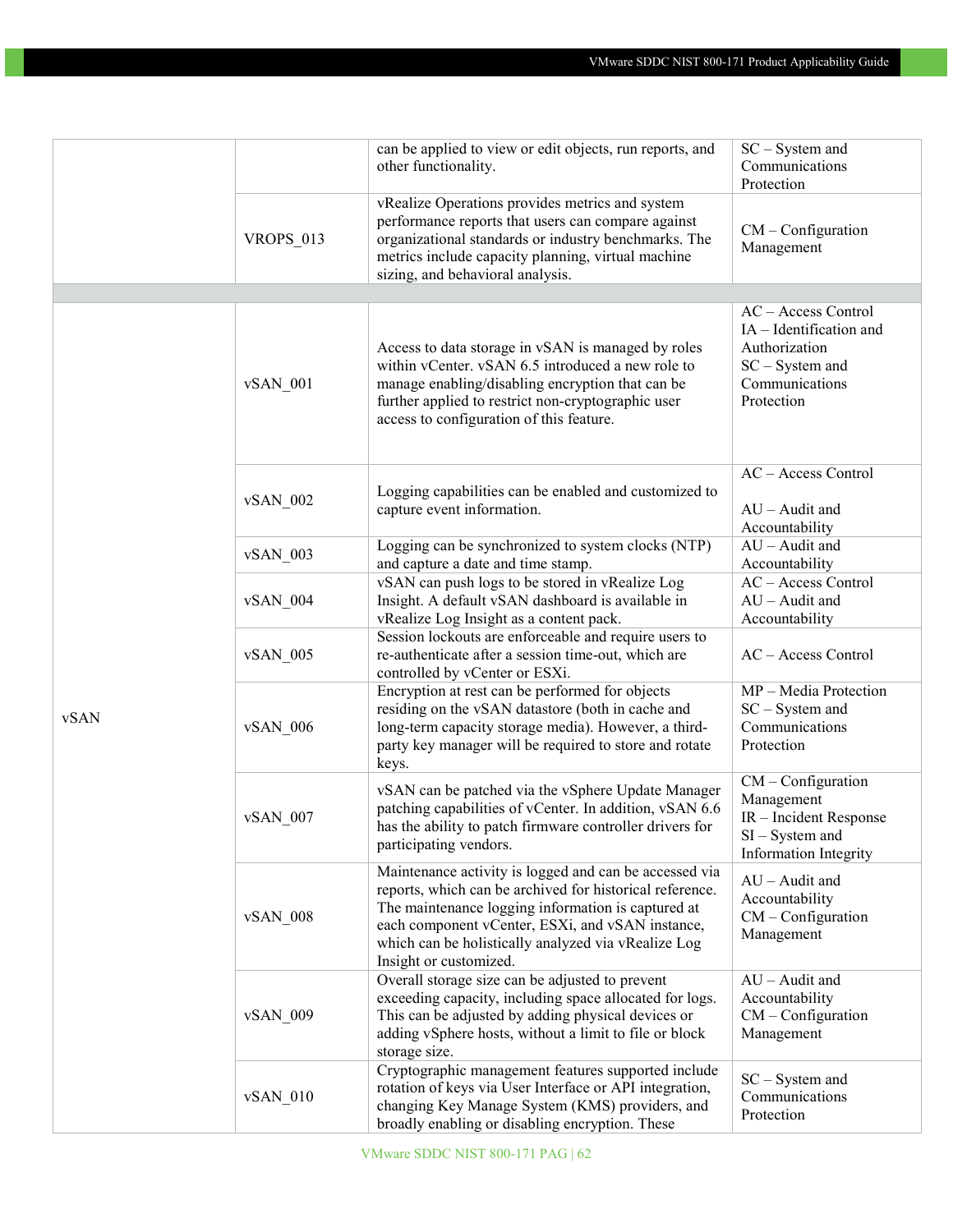|                     |                                   | capabilities can be used to support cryptographic<br>procedures.                                                                                                                                                                                         |                                    |  |  |  |  |
|---------------------|-----------------------------------|----------------------------------------------------------------------------------------------------------------------------------------------------------------------------------------------------------------------------------------------------------|------------------------------------|--|--|--|--|
|                     | $vSAN$ 011                        | vSAN utilization of public key infrastructure can be<br>controlled by the RBAC capability of vCenter.<br>Granular control can be provided or removed through<br>the use of specific role-based permissions.                                              | $CM$ – Configuration<br>Management |  |  |  |  |
|                     |                                   |                                                                                                                                                                                                                                                          |                                    |  |  |  |  |
| vSphere Replication | <b>VSPHEREREPLI</b><br>CATION 001 | Replication of virtual machine object and its data can<br>be used to support continuity planning and provide a<br>virtualization technology alternative to off-site vSphere<br>environment storage using electronic media.                               | $MP - Media Protection$            |  |  |  |  |
|                     | <b>VSPHEREREPLI</b><br>CATION 002 | vSphere Replication supports geographical separation<br>through use of vSphere replicated infrastructure to<br>provide timely and effective recovery operations.                                                                                         | $MP - Media Protection$            |  |  |  |  |
|                     | <b>VSPHEREREPLI</b><br>CATION 003 | vSphere Replication integrates with Site Recovery<br>Manager to enable mitigation during an outage or<br>disruption.                                                                                                                                     | $MP - Media Protection$            |  |  |  |  |
|                     | <b>VSPHEREREPLI</b><br>CATION 004 | Recovery policies can be set up to specified Recovery<br>Point Objectives (RPO), which can be selected from a<br>range of 15 minutes to 24 hours. vSphere Replication<br>$(6.5)$ can be reduced to a period as short as 5 minutes<br>and up to 24 hours. | $MP - Media Protection$            |  |  |  |  |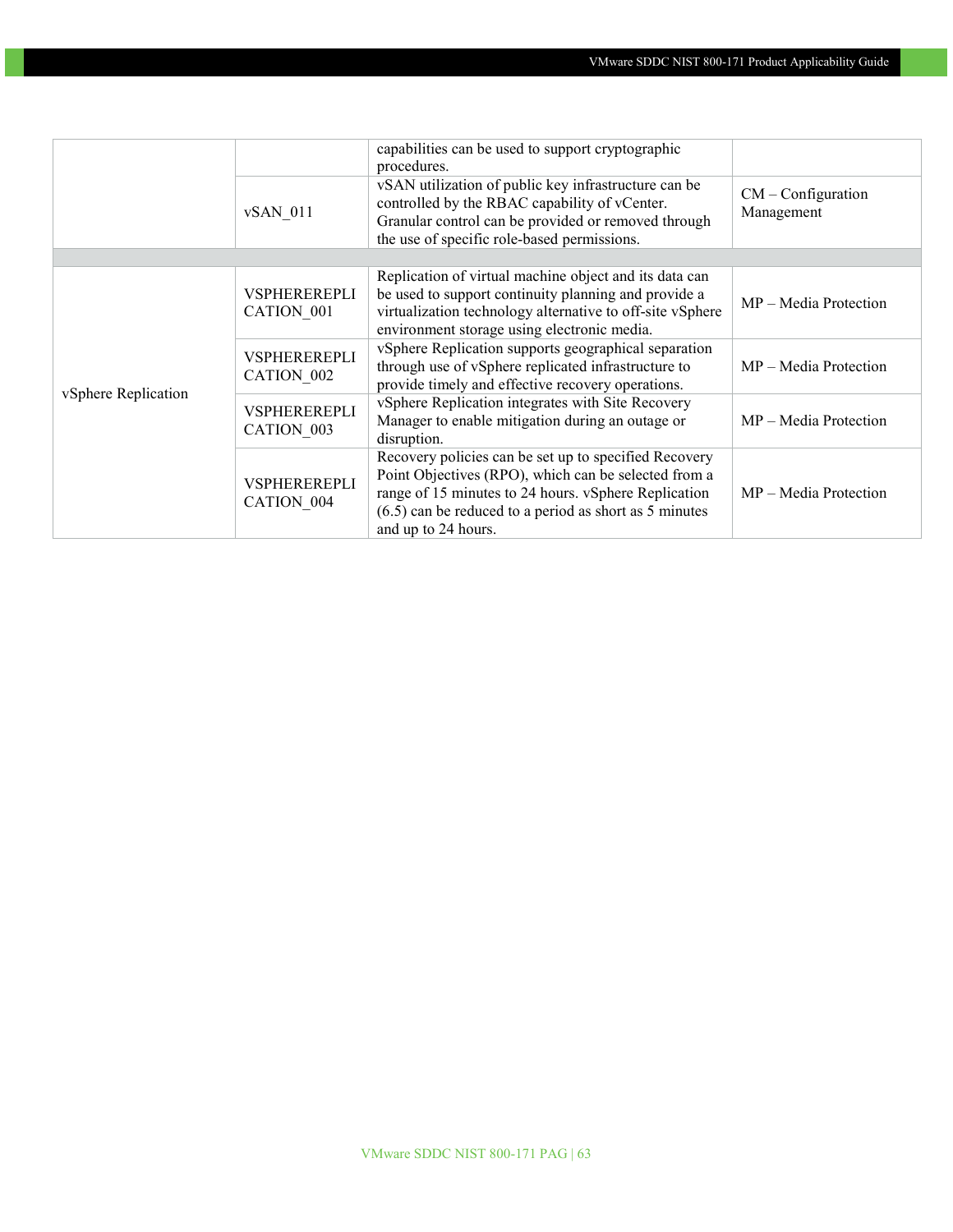### <span id="page-63-0"></span>About VMware

VMware, a global leader in cloud infrastructure and business mobility, accelerates our customers' digital transformation journey by enabling enterprises to master a software-defined approach to business and IT.

With the VMware Cross-Cloud Architecture™ and digital workspace solutions, organizations are creating exceptional experiences by mobilizing everything; differentiating and responding faster to opportunities with modern apps hosted across hybrid clouds; and safeguarding brand and customer trust with a defense-in-depth approach to security.

The VMware Cross-Cloud Architecture extends the company's hybrid cloud strategy with new public and private cloud capabilities that enable enterprises to run, manage, connect, and secure their applications across clouds and devices in a common operating environment. As the world's most complete and capable hybrid cloud architecture, the VMware Cross-Cloud Architecture enables consistent deployment models, security policies, visibility, and governance for all applications, running on premises and off, regardless of the underlying cloud or hypervisor.

For more information on VMware security, visit security.vmware.com.